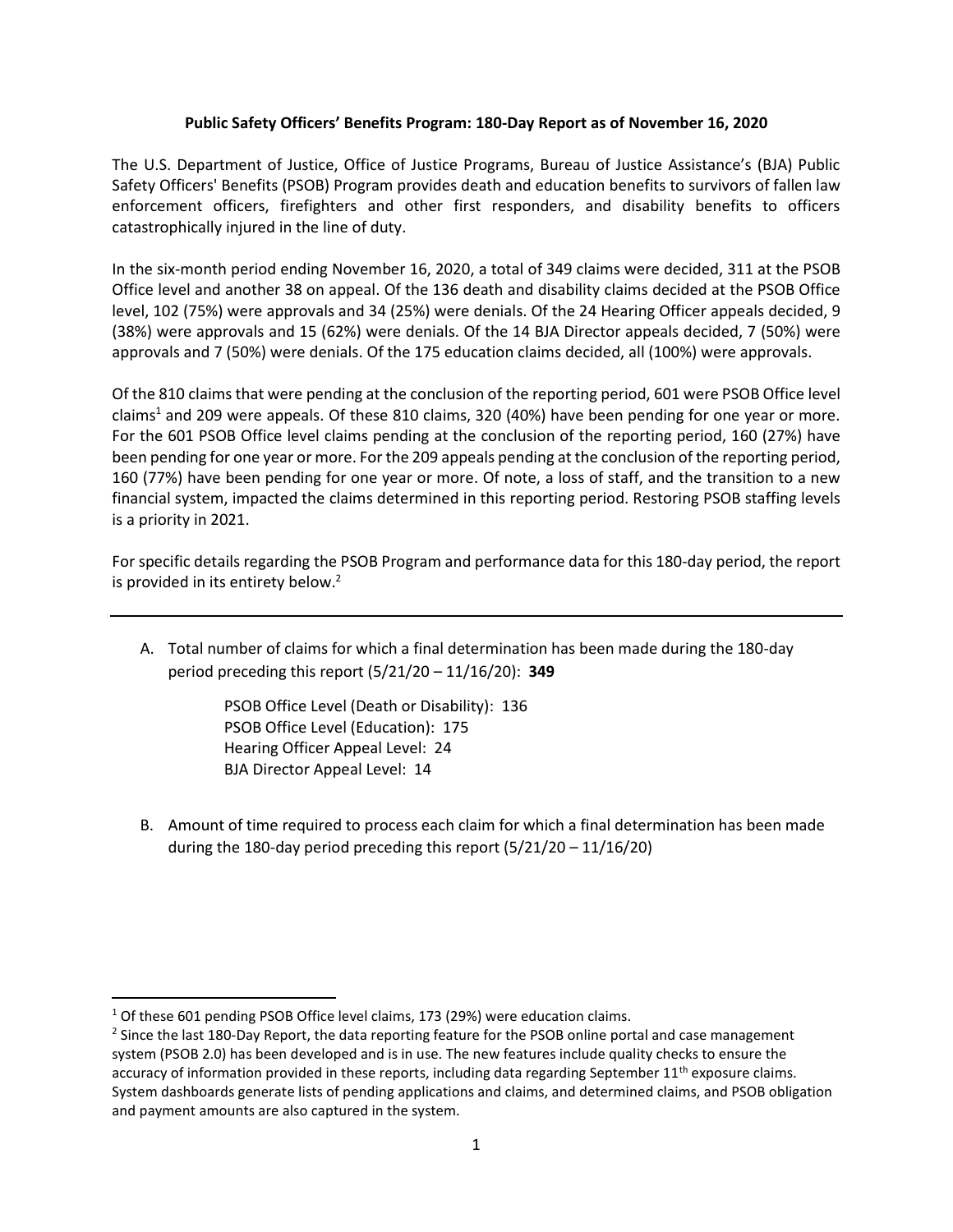| Anonymized<br>Identifying<br><b>Claim Number</b> | <b>Level Determined</b>                 | Duration from Date Claim Submitted to the Bureau <sup>3</sup><br>to Date Claim Determined, in Days |
|--------------------------------------------------|-----------------------------------------|----------------------------------------------------------------------------------------------------|
| 9137                                             | PSOB Office Level (Death or Disability) | 111                                                                                                |
| 9118                                             | PSOB Office Level (Death or Disability) | 110                                                                                                |
| 8265                                             | PSOB Office Level (Death or Disability) | 284                                                                                                |
| 8941                                             | PSOB Office Level (Death or Disability) | 102                                                                                                |
| 9070                                             | PSOB Office Level (Death or Disability) | 103                                                                                                |
| 8664                                             | PSOB Office Level (Death or Disability) | 90                                                                                                 |
| 8080                                             | PSOB Office Level (Death or Disability) | 311                                                                                                |
| 9363                                             | PSOB Office Level (Death or Disability) | 0                                                                                                  |
| 7885                                             | PSOB Office Level (Death or Disability) | 396                                                                                                |
| 9012                                             | PSOB Office Level (Death or Disability) | 37                                                                                                 |
| 8939                                             | PSOB Office Level (Death or Disability) | 180                                                                                                |
| 8812                                             | PSOB Office Level (Death or Disability) | 86                                                                                                 |
| 8893                                             | PSOB Office Level (Death or Disability) | 36                                                                                                 |
| 9107                                             | PSOB Office Level (Death or Disability) | 20                                                                                                 |
| 9067                                             | PSOB Office Level (Death or Disability) | 56                                                                                                 |
| 9073                                             | PSOB Office Level (Death or Disability) | 52                                                                                                 |
| 778                                              | PSOB Office Level (Death or Disability) | 3373                                                                                               |
| 9188                                             | PSOB Office Level (Death or Disability) | 29                                                                                                 |
| 8952                                             | PSOB Office Level (Death or Disability) | 11                                                                                                 |
| 9376                                             | PSOB Office Level (Death or Disability) | 13                                                                                                 |
| 8409                                             | PSOB Office Level (Death or Disability) | 272                                                                                                |
| 8888                                             | PSOB Office Level (Death or Disability) | 48                                                                                                 |
| 7714                                             | PSOB Office Level (Death or Disability) | 582                                                                                                |
| 8967                                             | PSOB Office Level (Death or Disability) | 16                                                                                                 |
| 8240                                             | PSOB Office Level (Death or Disability) | 253                                                                                                |
| 8951                                             | PSOB Office Level (Death or Disability) | 11                                                                                                 |
| 9219                                             | PSOB Office Level (Death or Disability) | $\overline{7}$                                                                                     |
| 9287                                             | PSOB Office Level (Death or Disability) | 34                                                                                                 |

<sup>&</sup>lt;sup>3</sup> "Date Claim Submitted to the Bureau": For death or disability claims at the PSOB Office level, this is the date on which initial claim documentation was filed by the claimant; for Hearing Officer Appeals, this is the date on which the Hearing Officer appeal was filed by the claimant; for BJA Director Appeals, this is the date on which the BJA Director appeal was filed by the claimant; and for education claims, this is the date on which all claim documentation was submitted by the claimant for that educational term or terms.

 $\overline{\phantom{a}}$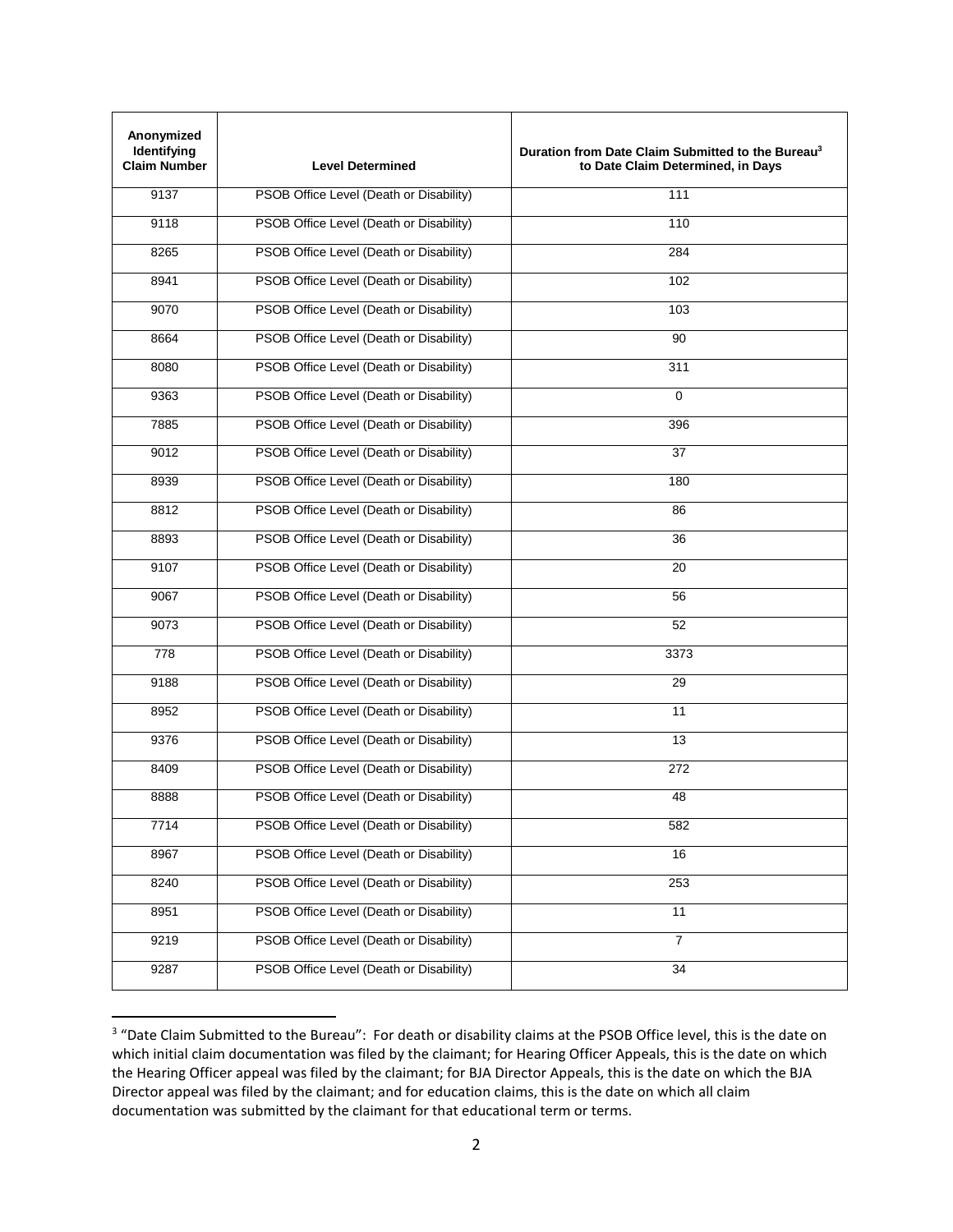| Anonymized<br>Identifying<br><b>Claim Number</b> | <b>Level Determined</b>                 | Duration from Date Claim Submitted to the Bureau <sup>3</sup><br>to Date Claim Determined, in Days |
|--------------------------------------------------|-----------------------------------------|----------------------------------------------------------------------------------------------------|
| 7251                                             | PSOB Office Level (Death or Disability) | 604                                                                                                |
| 9072                                             | PSOB Office Level (Death or Disability) | 37                                                                                                 |
| 7808                                             | PSOB Office Level (Death or Disability) | 507                                                                                                |
| 8721                                             | PSOB Office Level (Death or Disability) | 78                                                                                                 |
| 8947                                             | PSOB Office Level (Death or Disability) | 14                                                                                                 |
| 6840                                             | PSOB Office Level (Death or Disability) | 36                                                                                                 |
| 9074                                             | PSOB Office Level (Death or Disability) | 120                                                                                                |
| 8523                                             | PSOB Office Level (Death or Disability) | 183                                                                                                |
| 9321                                             | PSOB Office Level (Death or Disability) | 32                                                                                                 |
| 7761                                             | PSOB Office Level (Death or Disability) | 466                                                                                                |
| 9022                                             | PSOB Office Level (Death or Disability) | 80                                                                                                 |
| 8117                                             | PSOB Office Level (Death or Disability) | 279                                                                                                |
| 8776                                             | PSOB Office Level (Death or Disability) | 110                                                                                                |
| 8233                                             | PSOB Office Level (Death or Disability) | 250                                                                                                |
| 8870                                             | PSOB Office Level (Death or Disability) | 48                                                                                                 |
| 8947                                             | PSOB Office Level (Death or Disability) | 20                                                                                                 |
| 7123                                             | PSOB Office Level (Death or Disability) | 657                                                                                                |
| 9220                                             | PSOB Office Level (Death or Disability) | 12                                                                                                 |
| 9121                                             | PSOB Office Level (Death or Disability) | 111                                                                                                |
| 8930                                             | PSOB Office Level (Death or Disability) | 28                                                                                                 |
| 8253                                             | PSOB Office Level (Death or Disability) | 301                                                                                                |
| 8293                                             | PSOB Office Level (Death or Disability) | 246                                                                                                |
| 8989                                             | PSOB Office Level (Death or Disability) | 22                                                                                                 |
| 9222                                             | PSOB Office Level (Death or Disability) | 9                                                                                                  |
| 9102                                             | PSOB Office Level (Death or Disability) | $\overline{24}$                                                                                    |
| 9196                                             | PSOB Office Level (Death or Disability) | 22                                                                                                 |
| 8746                                             | PSOB Office Level (Death or Disability) | 56                                                                                                 |
| 8857                                             | PSOB Office Level (Death or Disability) | 55                                                                                                 |
| 8920                                             | PSOB Office Level (Death or Disability) | 31                                                                                                 |
| 2066                                             | PSOB Office Level (Death or Disability) | 1520                                                                                               |
| 8918                                             | PSOB Office Level (Death or Disability) | 18                                                                                                 |
| 9038                                             | PSOB Office Level (Death or Disability) | 121                                                                                                |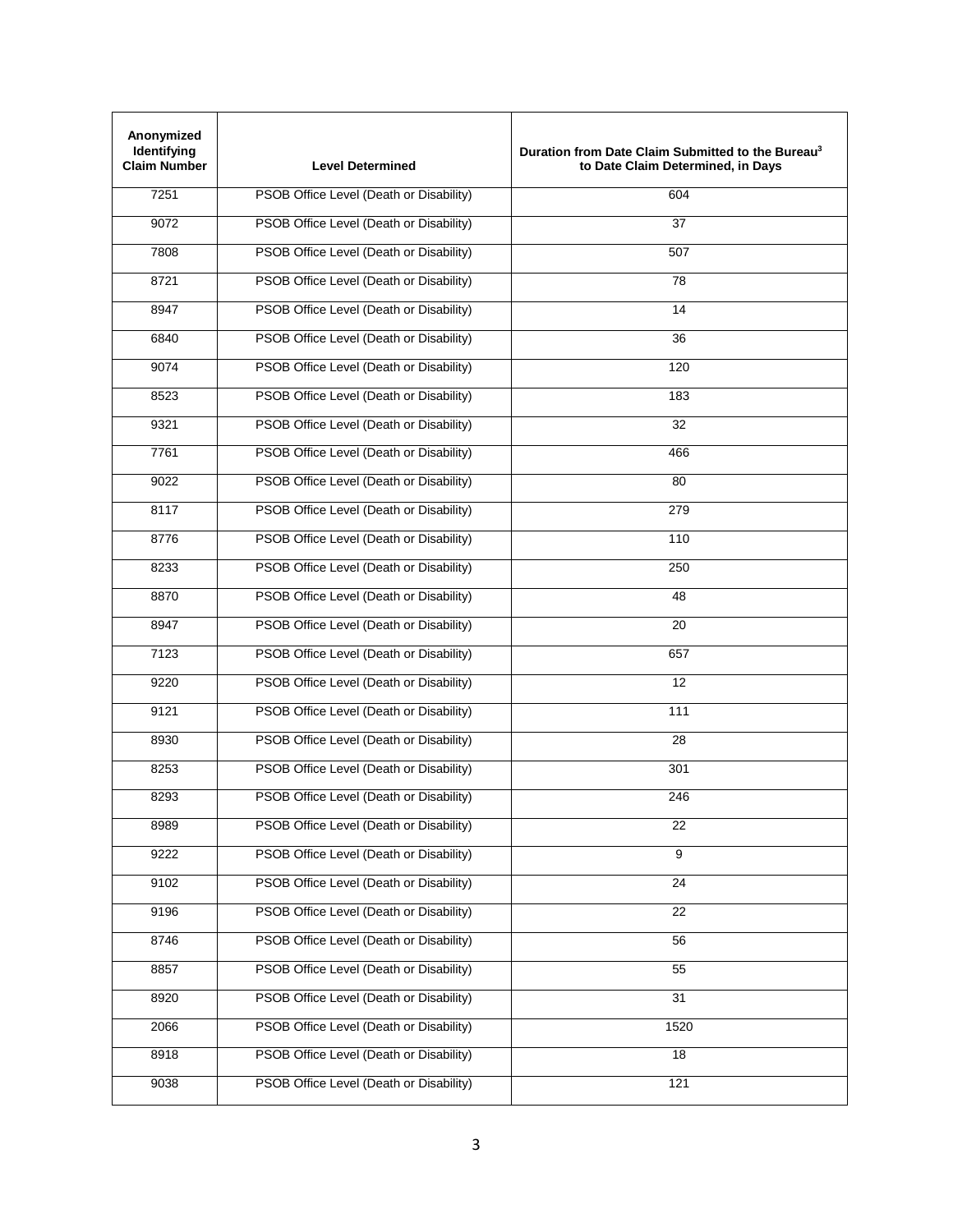| Anonymized<br>Identifying<br><b>Claim Number</b> | <b>Level Determined</b>                 | Duration from Date Claim Submitted to the Bureau <sup>3</sup><br>to Date Claim Determined, in Days |
|--------------------------------------------------|-----------------------------------------|----------------------------------------------------------------------------------------------------|
| 8911                                             | PSOB Office Level (Death or Disability) | 30                                                                                                 |
| 8908                                             | PSOB Office Level (Death or Disability) | 39                                                                                                 |
| 2196                                             | PSOB Office Level (Death or Disability) | 2361                                                                                               |
| 8713                                             | PSOB Office Level (Death or Disability) | 70                                                                                                 |
| 9031                                             | PSOB Office Level (Death or Disability) | 18                                                                                                 |
| 8717                                             | PSOB Office Level (Death or Disability) | 73                                                                                                 |
| 9081                                             | PSOB Office Level (Death or Disability) | 62                                                                                                 |
| 8455                                             | PSOB Office Level (Death or Disability) | 181                                                                                                |
| 2281                                             | PSOB Office Level (Death or Disability) | 1246                                                                                               |
| 8892                                             | PSOB Office Level (Death or Disability) | 141                                                                                                |
| 8235                                             | PSOB Office Level (Death or Disability) | 238                                                                                                |
| 9182                                             | PSOB Office Level (Death or Disability) | 28                                                                                                 |
| 8349                                             | PSOB Office Level (Death or Disability) | 203                                                                                                |
| 9195                                             | PSOB Office Level (Death or Disability) | 21                                                                                                 |
| 8910                                             | PSOB Office Level (Death or Disability) | 38                                                                                                 |
| 9039                                             | PSOB Office Level (Death or Disability) | 34                                                                                                 |
| 7814                                             | PSOB Office Level (Death or Disability) | 412                                                                                                |
| 9019                                             | PSOB Office Level (Death or Disability) | 91                                                                                                 |
| 8775                                             | PSOB Office Level (Death or Disability) | 71                                                                                                 |
| 8938                                             | PSOB Office Level (Death or Disability) | 15                                                                                                 |
| 2692                                             | PSOB Office Level (Death or Disability) | 1393                                                                                               |
| 8745                                             | PSOB Office Level (Death or Disability) | 121                                                                                                |
| 8299                                             | PSOB Office Level (Death or Disability) | 241                                                                                                |
| 8291                                             | PSOB Office Level (Death or Disability) | 309                                                                                                |
| 9068                                             | PSOB Office Level (Death or Disability) | $\overline{13}$                                                                                    |
| 9178                                             | PSOB Office Level (Death or Disability) | 31                                                                                                 |
| 7393                                             | PSOB Office Level (Death or Disability) | 634                                                                                                |
| 8908                                             | PSOB Office Level (Death or Disability) | 25                                                                                                 |
| 9146                                             | PSOB Office Level (Death or Disability) | 22                                                                                                 |
| 9210                                             | PSOB Office Level (Death or Disability) | 19                                                                                                 |
| 7232                                             | PSOB Office Level (Death or Disability) | 802                                                                                                |
| 9180                                             | PSOB Office Level (Death or Disability) | $\overline{32}$                                                                                    |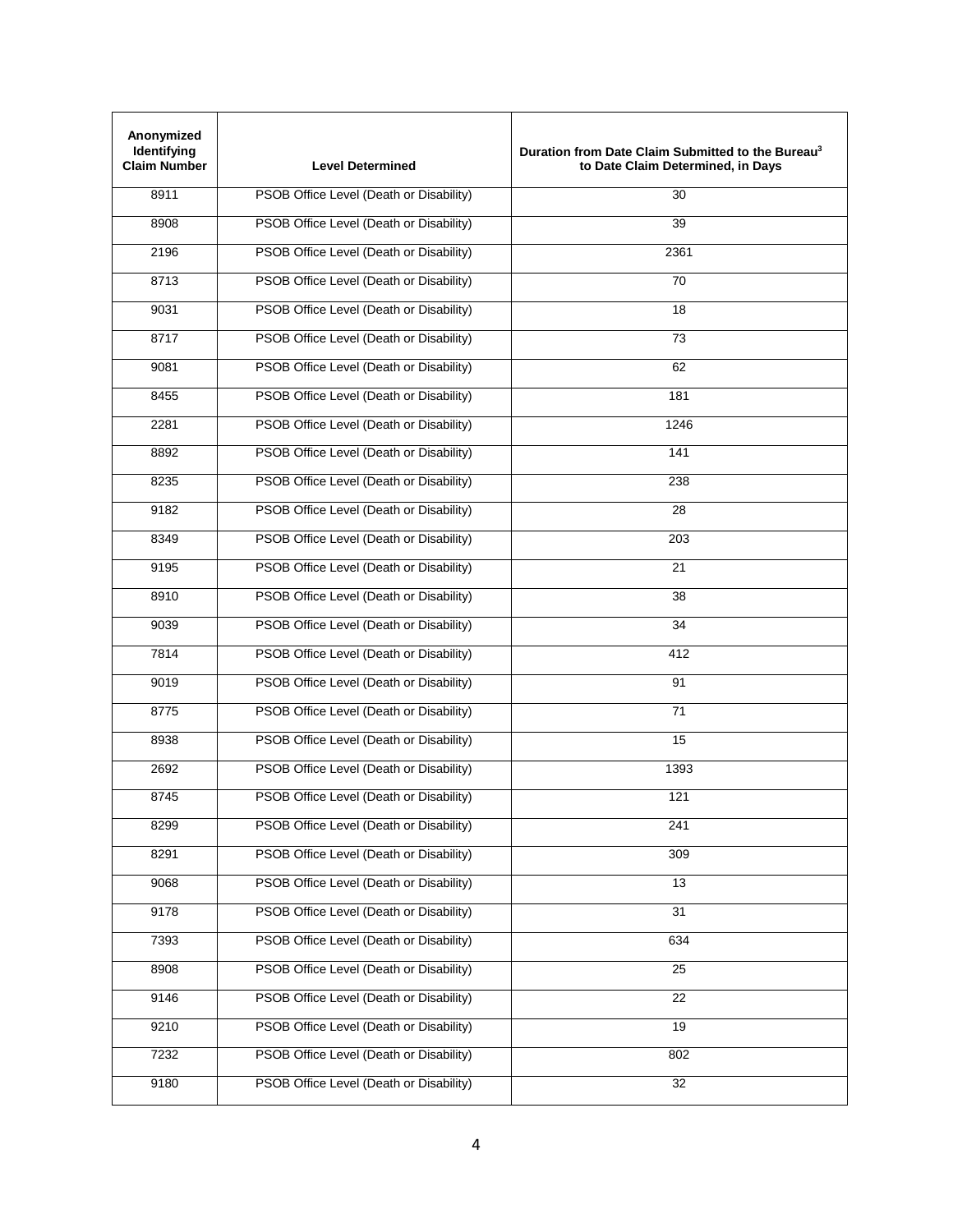| Anonymized<br>Identifying<br><b>Claim Number</b> | <b>Level Determined</b>                 | Duration from Date Claim Submitted to the Bureau <sup>3</sup><br>to Date Claim Determined, in Days |
|--------------------------------------------------|-----------------------------------------|----------------------------------------------------------------------------------------------------|
| 8320                                             | PSOB Office Level (Death or Disability) | 225                                                                                                |
| 9020                                             | PSOB Office Level (Death or Disability) | 146                                                                                                |
| 9015                                             | PSOB Office Level (Death or Disability) | 74                                                                                                 |
| 8684                                             | PSOB Office Level (Death or Disability) | 240                                                                                                |
| 8794                                             | PSOB Office Level (Death or Disability) | 234                                                                                                |
| 9120                                             | PSOB Office Level (Death or Disability) | 44                                                                                                 |
| 8610                                             | PSOB Office Level (Death or Disability) | 224                                                                                                |
| 8891                                             | PSOB Office Level (Death or Disability) | 23                                                                                                 |
| 7712                                             | PSOB Office Level (Death or Disability) | 511                                                                                                |
| 9189                                             | PSOB Office Level (Death or Disability) | 17                                                                                                 |
| 7662                                             | PSOB Office Level (Death or Disability) | 497                                                                                                |
| 9108                                             | PSOB Office Level (Death or Disability) | 53                                                                                                 |
| 9149                                             | PSOB Office Level (Death or Disability) | 31                                                                                                 |
| 9017                                             | PSOB Office Level (Death or Disability) | 146                                                                                                |
| 8949                                             | PSOB Office Level (Death or Disability) | 110                                                                                                |
| 9203                                             | PSOB Office Level (Death or Disability) | 20                                                                                                 |
| 8521                                             | PSOB Office Level (Death or Disability) | 167                                                                                                |
| 9018                                             | PSOB Office Level (Death or Disability) | 87                                                                                                 |
| 8241                                             | PSOB Office Level (Death or Disability) | 349                                                                                                |
| 8889                                             | PSOB Office Level (Death or Disability) | 37                                                                                                 |
| 8203                                             | PSOB Office Level (Death or Disability) | 295                                                                                                |
| 8633                                             | PSOB Office Level (Death or Disability) | 101                                                                                                |
| 8706                                             | PSOB Office Level (Death or Disability) | 92                                                                                                 |
| 9032                                             | PSOB Office Level (Death or Disability) | 28                                                                                                 |
| 8261                                             | PSOB Office Level (Death or Disability) | 247                                                                                                |
| 9014                                             | PSOB Office Level (Death or Disability) | 43                                                                                                 |
| 7804                                             | PSOB Office Level (Death or Disability) | 399                                                                                                |
| 9142                                             | PSOB Office Level (Death or Disability) | 40                                                                                                 |
| 8573                                             | PSOB Office Level (Death or Disability) | 121                                                                                                |
| 9077                                             | PSOB Office Level (Death or Disability) | 23                                                                                                 |
| 8358                                             | PSOB Office Level (Death or Disability) | 253                                                                                                |
| 9143                                             | PSOB Office Level (Death or Disability) | $\overline{23}$                                                                                    |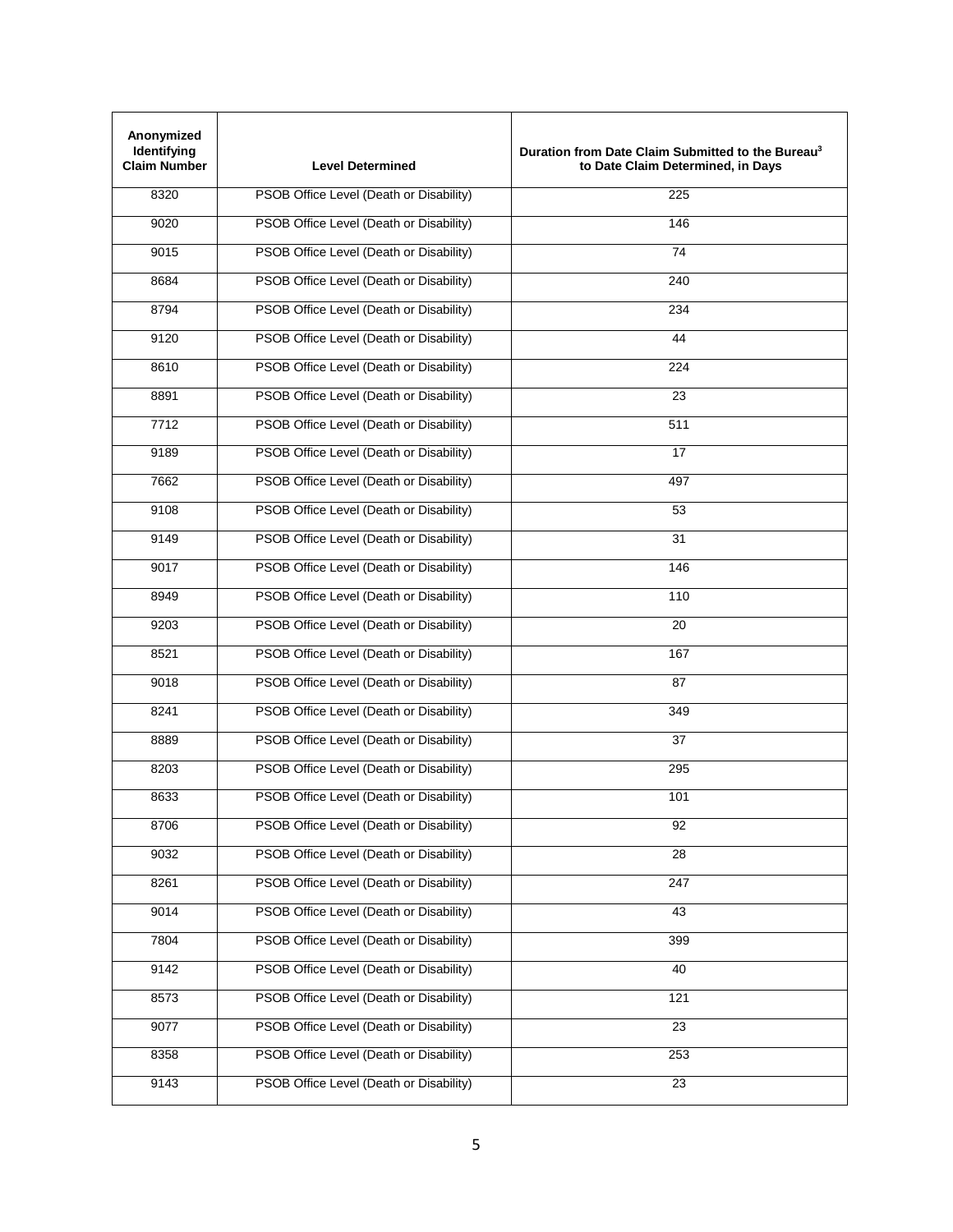| Anonymized<br>Identifying<br><b>Claim Number</b> | <b>Level Determined</b>                 | Duration from Date Claim Submitted to the Bureau <sup>3</sup><br>to Date Claim Determined, in Days |
|--------------------------------------------------|-----------------------------------------|----------------------------------------------------------------------------------------------------|
| 9016                                             | PSOB Office Level (Death or Disability) | 81                                                                                                 |
| 8773                                             | PSOB Office Level (Death or Disability) | 84                                                                                                 |
| 8965                                             | PSOB Office Level (Death or Disability) | 26                                                                                                 |
| 8959                                             | PSOB Office Level (Death or Disability) | 90                                                                                                 |
| 9256                                             | PSOB Office Level (Death or Disability) | $\overline{2}$                                                                                     |
| 9021                                             | PSOB Office Level (Death or Disability) | 149                                                                                                |
| 8950                                             | PSOB Office Level (Death or Disability) | 140                                                                                                |
| 8921                                             | PSOB Office Level (Death or Disability) | 136                                                                                                |
| 6907                                             | PSOB Office Level (Death or Disability) | 841                                                                                                |
| 8374                                             | PSOB Office Level (Death or Disability) | 360                                                                                                |
| 8835                                             | PSOB Office Level (Death or Disability) | 86                                                                                                 |
| 8294                                             | PSOB Office Level (Death or Disability) | 254                                                                                                |
| 9198                                             | PSOB Office Level (Education)           | 26                                                                                                 |
| 8968                                             | PSOB Office Level (Education)           | 42                                                                                                 |
| 8969                                             | PSOB Office Level (Education)           | 42                                                                                                 |
| 9000                                             | PSOB Office Level (Education)           | 36                                                                                                 |
| 9033                                             | PSOB Office Level (Education)           | 21                                                                                                 |
| 9087                                             | PSOB Office Level (Education)           | 4                                                                                                  |
| 9150                                             | PSOB Office Level (Education)           | 18                                                                                                 |
| 8999                                             | PSOB Office Level (Education)           | 27                                                                                                 |
| 9001                                             | PSOB Office Level (Education)           | 38                                                                                                 |
| 9093                                             | PSOB Office Level (Education)           | 14                                                                                                 |
| 8998                                             | PSOB Office Level (Education)           | 27                                                                                                 |
| 8994                                             | PSOB Office Level (Education)           | 28                                                                                                 |
| 9002                                             | PSOB Office Level (Education)           | 36                                                                                                 |
| 9126                                             | PSOB Office Level (Education)           | 16                                                                                                 |
| 8970                                             | PSOB Office Level (Education)           | 43                                                                                                 |
| 8945                                             | PSOB Office Level (Education)           | 5                                                                                                  |
| 8944                                             | PSOB Office Level (Education)           | 8                                                                                                  |
| 9152                                             | PSOB Office Level (Education)           | 19                                                                                                 |
| 9003                                             | PSOB Office Level (Education)           | 37                                                                                                 |
| 9127                                             | PSOB Office Level (Education)           | 21                                                                                                 |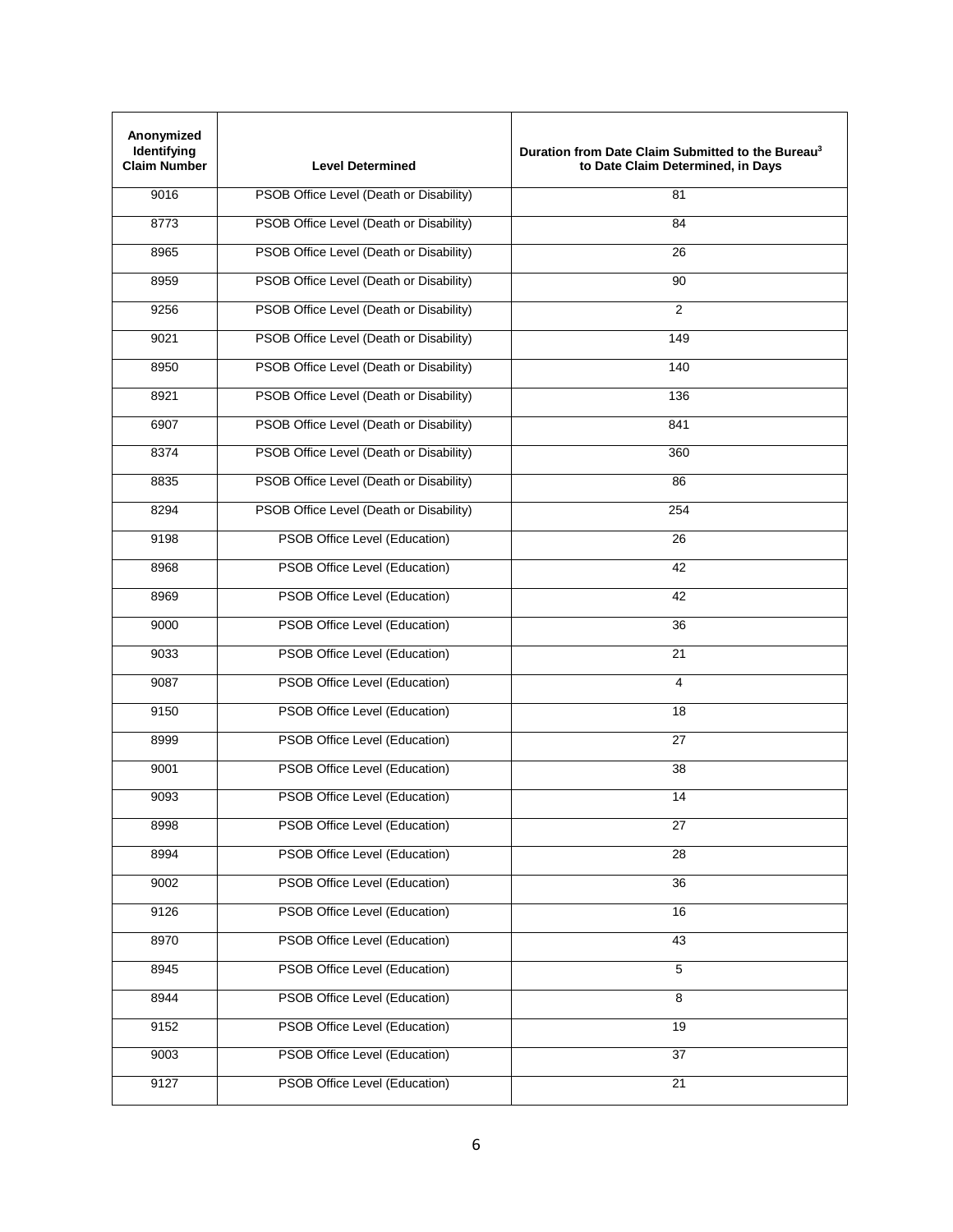| Anonymized<br>Identifying<br><b>Claim Number</b> | <b>Level Determined</b>              | Duration from Date Claim Submitted to the Bureau <sup>3</sup><br>to Date Claim Determined, in Days |
|--------------------------------------------------|--------------------------------------|----------------------------------------------------------------------------------------------------|
| 9004                                             | PSOB Office Level (Education)        | 41                                                                                                 |
| 8956                                             | PSOB Office Level (Education)        | 14                                                                                                 |
| 9094                                             | PSOB Office Level (Education)        | 12                                                                                                 |
| 9092                                             | <b>PSOB Office Level (Education)</b> | 3                                                                                                  |
| 8971                                             | PSOB Office Level (Education)        | 48                                                                                                 |
| 9088                                             | PSOB Office Level (Education)        | 5                                                                                                  |
| 9128                                             | PSOB Office Level (Education)        | 25                                                                                                 |
| 9044                                             | PSOB Office Level (Education)        | 14                                                                                                 |
| 9095                                             | PSOB Office Level (Education)        | 9                                                                                                  |
| 9109                                             | PSOB Office Level (Education)        | 20                                                                                                 |
| 9060                                             | PSOB Office Level (Education)        | 12                                                                                                 |
| 9082                                             | PSOB Office Level (Education)        | $\overline{3}$                                                                                     |
| 9029                                             | <b>PSOB Office Level (Education)</b> | 23                                                                                                 |
| 9096                                             | PSOB Office Level (Education)        | 8                                                                                                  |
| 9097                                             | PSOB Office Level (Education)        | 8                                                                                                  |
| 8972                                             | PSOB Office Level (Education)        | 42                                                                                                 |
| 9005                                             | PSOB Office Level (Education)        | 33                                                                                                 |
| 9249                                             | PSOB Office Level (Education)        | 16                                                                                                 |
| 8973                                             | PSOB Office Level (Education)        | 40                                                                                                 |
| 9179                                             | PSOB Office Level (Education)        | 33                                                                                                 |
| 9083                                             | PSOB Office Level (Education)        | $\overline{2}$                                                                                     |
| 9155                                             | PSOB Office Level (Education)        | 41                                                                                                 |
| 9091                                             | PSOB Office Level (Education)        | 1                                                                                                  |
| 9027                                             | PSOB Office Level (Education)        | 20                                                                                                 |
| 9045                                             | PSOB Office Level (Education)        | 15                                                                                                 |
| 9030                                             | PSOB Office Level (Education)        | 21                                                                                                 |
| 9229                                             | PSOB Office Level (Education)        | $\overline{20}$                                                                                    |
| 9006                                             | PSOB Office Level (Education)        | 14                                                                                                 |
| 8997                                             | PSOB Office Level (Education)        | 8                                                                                                  |
| 9055                                             | PSOB Office Level (Education)        | $\overline{17}$                                                                                    |
| 9086                                             | PSOB Office Level (Education)        | $\overline{7}$                                                                                     |
| 8974                                             | PSOB Office Level (Education)        | 43                                                                                                 |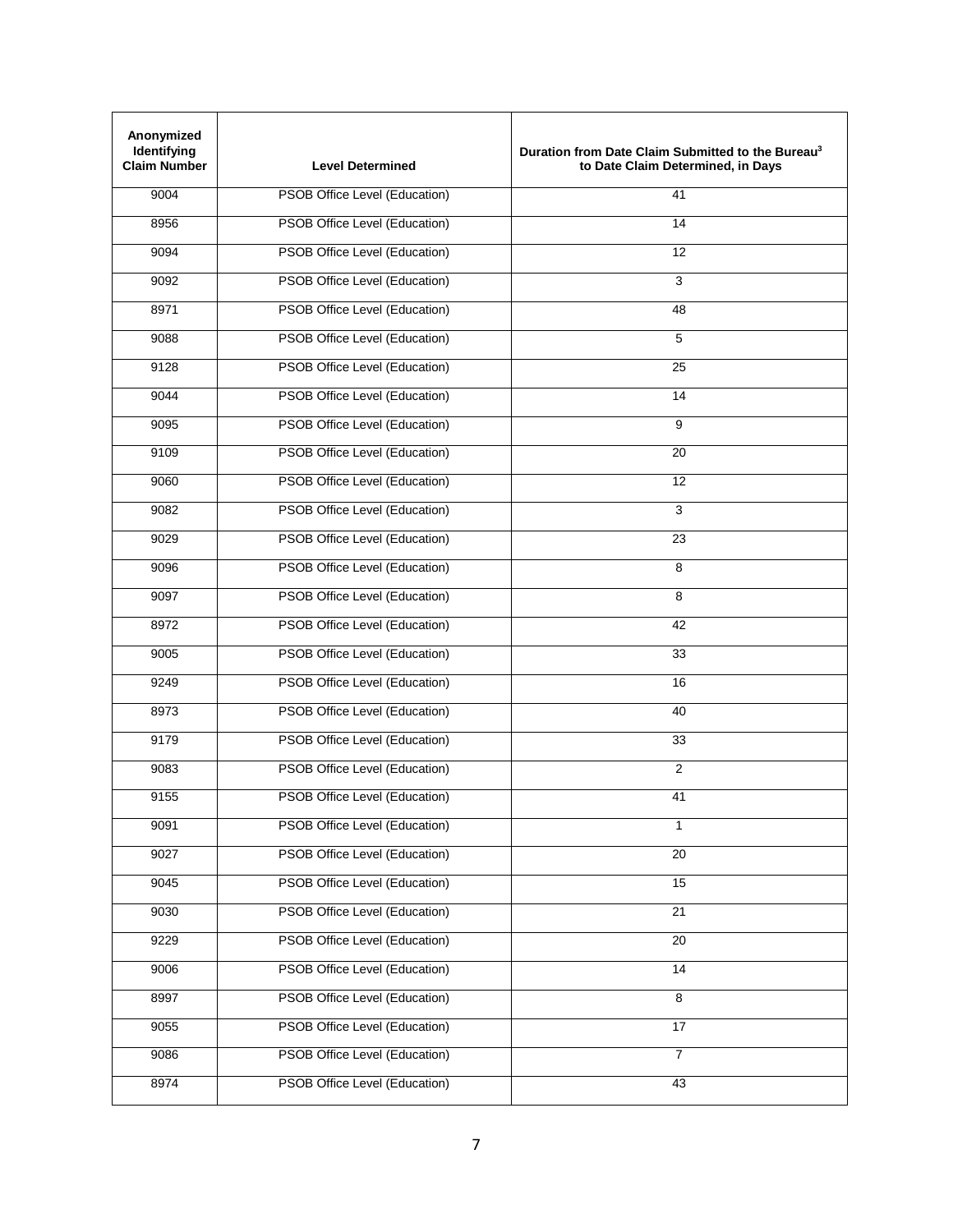| Anonymized<br>Identifying<br><b>Claim Number</b> | <b>Level Determined</b>              | Duration from Date Claim Submitted to the Bureau <sup>3</sup><br>to Date Claim Determined, in Days |
|--------------------------------------------------|--------------------------------------|----------------------------------------------------------------------------------------------------|
| 9090                                             | PSOB Office Level (Education)        | $\overline{\mathbf{4}}$                                                                            |
| 9251                                             | PSOB Office Level (Education)        | 16                                                                                                 |
| 9279                                             | PSOB Office Level (Education)        | 67                                                                                                 |
| 9007                                             | PSOB Office Level (Education)        | 36                                                                                                 |
| 8946                                             | PSOB Office Level (Education)        | 8                                                                                                  |
| 9034                                             | PSOB Office Level (Education)        | 22                                                                                                 |
| 8975                                             | PSOB Office Level (Education)        | 48                                                                                                 |
| 9110                                             | PSOB Office Level (Education)        | 11                                                                                                 |
| 8976                                             | PSOB Office Level (Education)        | 43                                                                                                 |
| 9166                                             | PSOB Office Level (Education)        | 34                                                                                                 |
| 9167                                             | PSOB Office Level (Education)        | 40                                                                                                 |
| 8977                                             | PSOB Office Level (Education)        | 43                                                                                                 |
| 9168                                             | PSOB Office Level (Education)        | 41                                                                                                 |
| 9028                                             | PSOB Office Level (Education)        | 22                                                                                                 |
| 9169                                             | PSOB Office Level (Education)        | 37                                                                                                 |
| 9130                                             | PSOB Office Level (Education)        | 34                                                                                                 |
| 9111                                             | PSOB Office Level (Education)        | $\overline{7}$                                                                                     |
| 9046                                             | PSOB Office Level (Education)        | 14                                                                                                 |
| 9200                                             | PSOB Office Level (Education)        | 26                                                                                                 |
| 8996                                             | PSOB Office Level (Education)        | 28                                                                                                 |
| 9008                                             | PSOB Office Level (Education)        | 38                                                                                                 |
| 9047                                             | PSOB Office Level (Education)        | 11                                                                                                 |
| 9253                                             | PSOB Office Level (Education)        | 14                                                                                                 |
| 9098                                             | PSOB Office Level (Education)        | 11                                                                                                 |
| 8978                                             | <b>PSOB Office Level (Education)</b> | 48                                                                                                 |
| 9131                                             | PSOB Office Level (Education)        | 50                                                                                                 |
| 9132                                             | PSOB Office Level (Education)        | 47                                                                                                 |
| 9086                                             | PSOB Office Level (Education)        | $\overline{4}$                                                                                     |
| 9112                                             | PSOB Office Level (Education)        | $\overline{22}$                                                                                    |
| 9346                                             | PSOB Office Level (Education)        | 52                                                                                                 |
| 9181                                             | PSOB Office Level (Education)        | 34                                                                                                 |
| 9133                                             | PSOB Office Level (Education)        | $\overline{14}$                                                                                    |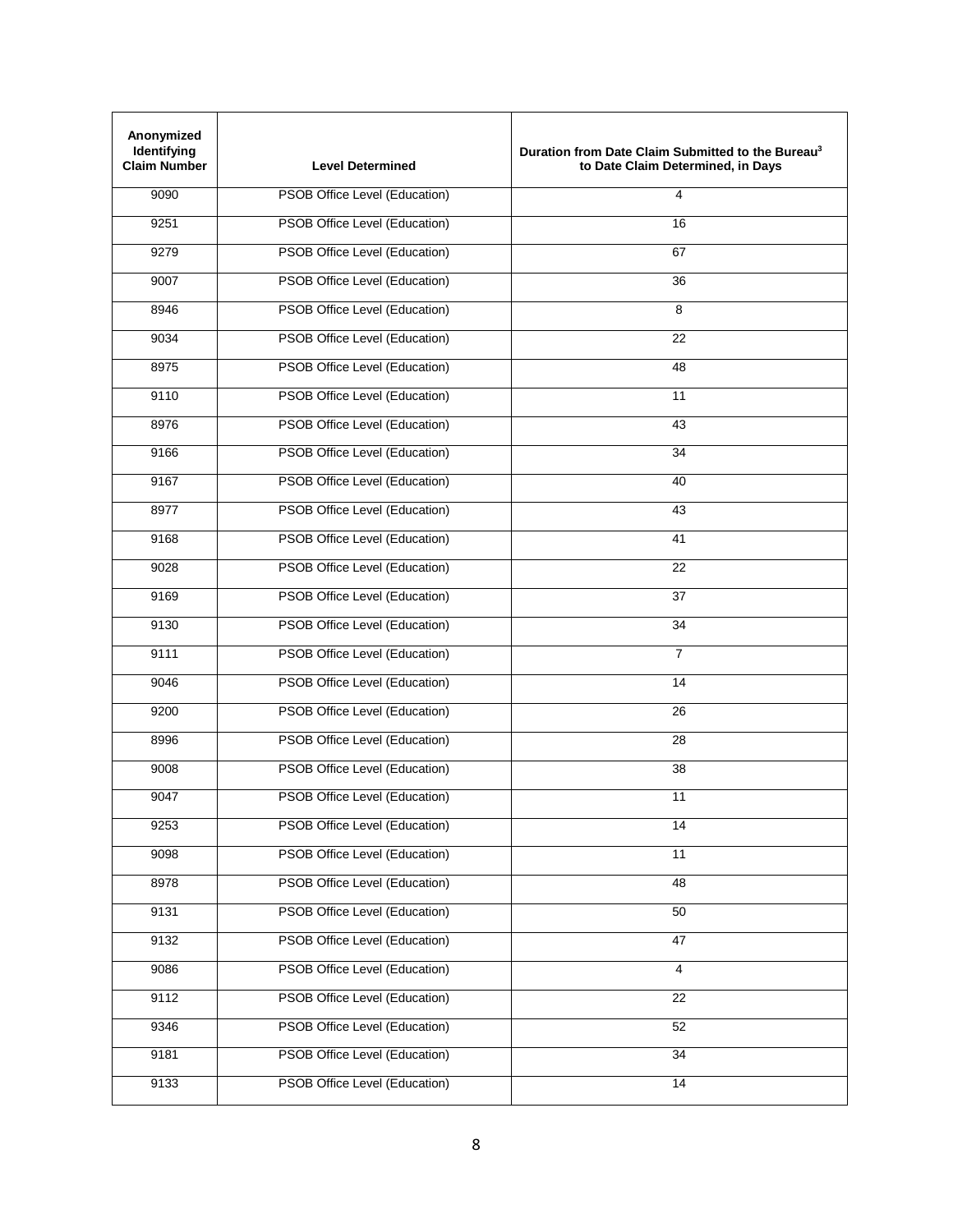| Anonymized<br>Identifying<br><b>Claim Number</b> | <b>Level Determined</b>              | Duration from Date Claim Submitted to the Bureau <sup>3</sup><br>to Date Claim Determined, in Days |
|--------------------------------------------------|--------------------------------------|----------------------------------------------------------------------------------------------------|
| 9182                                             | PSOB Office Level (Education)        | 33                                                                                                 |
| 9230                                             | PSOB Office Level (Education)        | 21                                                                                                 |
| 8222                                             | PSOB Office Level (Education)        | 318                                                                                                |
| 9134                                             | <b>PSOB Office Level (Education)</b> | 34                                                                                                 |
| 8993                                             | PSOB Office Level (Education)        | 8                                                                                                  |
| 9048                                             | PSOB Office Level (Education)        | 11                                                                                                 |
| 9171                                             | PSOB Office Level (Education)        | 35                                                                                                 |
| 8995                                             | PSOB Office Level (Education)        | 6                                                                                                  |
| 9056                                             | PSOB Office Level (Education)        | 18                                                                                                 |
| 9156                                             | PSOB Office Level (Education)        | 40                                                                                                 |
| 9254                                             | PSOB Office Level (Education)        | $\overline{12}$                                                                                    |
| 9049                                             | PSOB Office Level (Education)        | 11                                                                                                 |
| 9085                                             | PSOB Office Level (Education)        | $\overline{7}$                                                                                     |
| 9280                                             | PSOB Office Level (Education)        | 11                                                                                                 |
| 9172                                             | PSOB Office Level (Education)        | 33                                                                                                 |
| 9157                                             | PSOB Office Level (Education)        | 47                                                                                                 |
| 8979                                             | PSOB Office Level (Education)        | 45                                                                                                 |
| 8980                                             | PSOB Office Level (Education)        | 42                                                                                                 |
| 8957                                             | PSOB Office Level (Education)        | 50                                                                                                 |
| 8992                                             | PSOB Office Level (Education)        | 12                                                                                                 |
| 9050                                             | PSOB Office Level (Education)        | 11                                                                                                 |
| 8981                                             | PSOB Office Level (Education)        | 19                                                                                                 |
| 8982                                             | PSOB Office Level (Education)        | 45                                                                                                 |
| 8983                                             | PSOB Office Level (Education)        | $\overline{25}$                                                                                    |
| 9051                                             | PSOB Office Level (Education)        | 15                                                                                                 |
| 9135                                             | PSOB Office Level (Education)        | 33                                                                                                 |
| 9113                                             | PSOB Office Level (Education)        | 11                                                                                                 |
| 9035                                             | PSOB Office Level (Education)        | 22                                                                                                 |
| 8984                                             | PSOB Office Level (Education)        | 26                                                                                                 |
| 9184                                             | PSOB Office Level (Education)        | 29                                                                                                 |
| 8985                                             | PSOB Office Level (Education)        | 45                                                                                                 |
| 9231                                             | PSOB Office Level (Education)        | $\overline{22}$                                                                                    |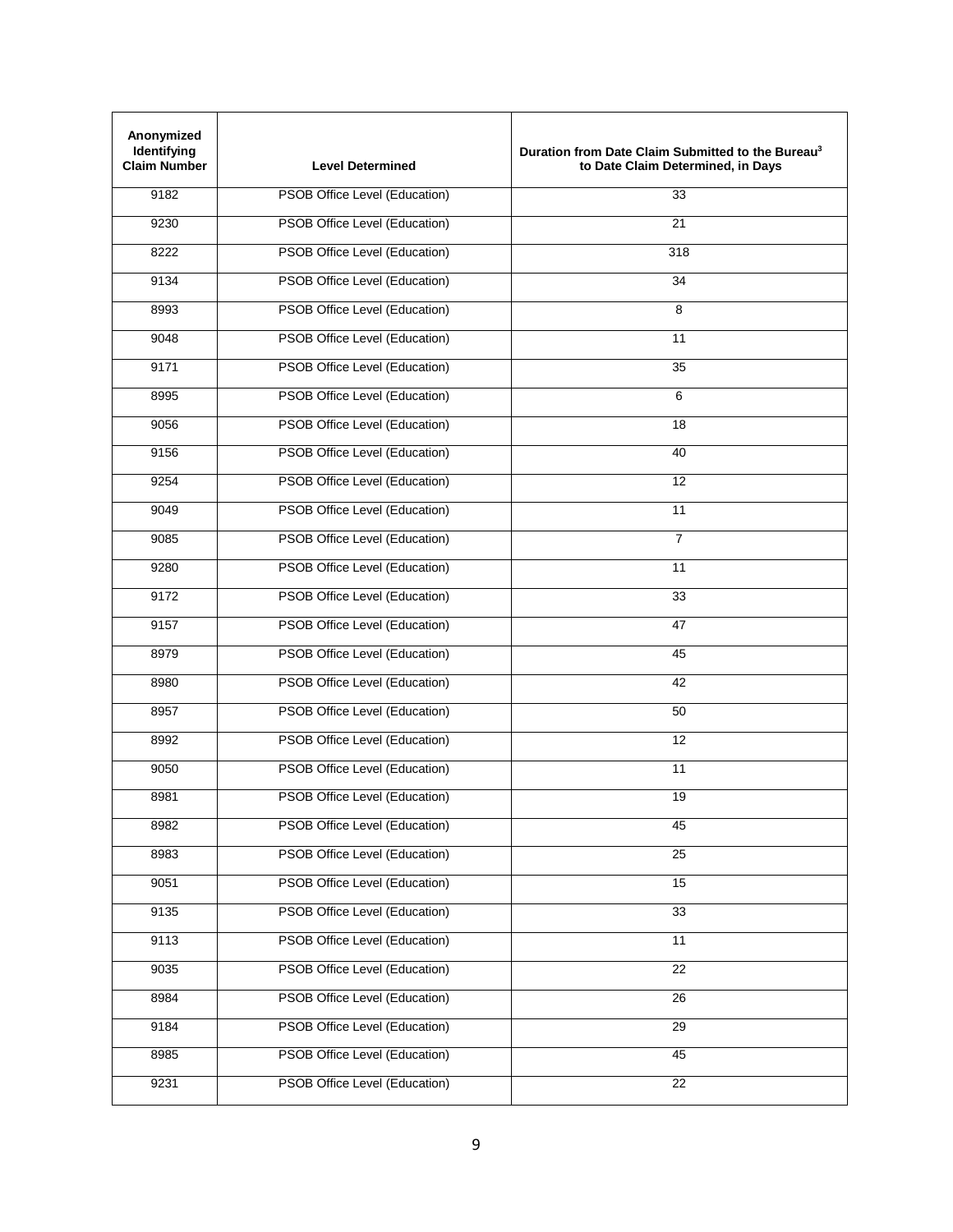| Anonymized<br>Identifying<br><b>Claim Number</b> | <b>Level Determined</b>              | Duration from Date Claim Submitted to the Bureau <sup>3</sup><br>to Date Claim Determined, in Days |
|--------------------------------------------------|--------------------------------------|----------------------------------------------------------------------------------------------------|
| 8737                                             | PSOB Office Level (Education)        | 189                                                                                                |
| 9099                                             | PSOB Office Level (Education)        | 14                                                                                                 |
| 9052                                             | PSOB Office Level (Education)        | 16                                                                                                 |
| 8918                                             | PSOB Office Level (Education)        | 26                                                                                                 |
| 9185                                             | PSOB Office Level (Education)        | 30                                                                                                 |
| 9061                                             | PSOB Office Level (Education)        | 8                                                                                                  |
| 9282                                             | PSOB Office Level (Education)        | 5                                                                                                  |
| 8987                                             | PSOB Office Level (Education)        | 21                                                                                                 |
| 8937                                             | PSOB Office Level (Education)        | 18                                                                                                 |
| 8986                                             | PSOB Office Level (Education)        | 18                                                                                                 |
| 8991                                             | PSOB Office Level (Education)        | 5                                                                                                  |
| 9009                                             | PSOB Office Level (Education)        | 14                                                                                                 |
| 9025                                             | <b>PSOB Office Level (Education)</b> | 14                                                                                                 |
| 9024                                             | PSOB Office Level (Education)        | $\overline{7}$                                                                                     |
| 9023                                             | PSOB Office Level (Education)        | $\overline{7}$                                                                                     |
| 9187                                             | PSOB Office Level (Education)        | 31                                                                                                 |
| 9026                                             | PSOB Office Level (Education)        | 5                                                                                                  |
| 9036                                             | PSOB Office Level (Education)        | 22                                                                                                 |
| 9053                                             | PSOB Office Level (Education)        | 10                                                                                                 |
| 9043                                             | PSOB Office Level (Education)        | 17                                                                                                 |
| 9054                                             | PSOB Office Level (Education)        | 20                                                                                                 |
| 9084                                             | PSOB Office Level (Education)        | 3                                                                                                  |
| 9062                                             | PSOB Office Level (Education)        | 12                                                                                                 |
| 9089                                             | PSOB Office Level (Education)        | 3                                                                                                  |
| 9100                                             | <b>PSOB Office Level (Education)</b> | 14                                                                                                 |
| 9101                                             | <b>PSOB Office Level (Education)</b> | 12                                                                                                 |
| 9114                                             | PSOB Office Level (Education)        | 22                                                                                                 |
| 9117                                             | PSOB Office Level (Education)        | 35                                                                                                 |
| 9115                                             | PSOB Office Level (Education)        | 23                                                                                                 |
| 9136                                             | PSOB Office Level (Education)        | 14                                                                                                 |
| 9158                                             | PSOB Office Level (Education)        | 29                                                                                                 |
| 9173                                             | PSOB Office Level (Education)        | 17                                                                                                 |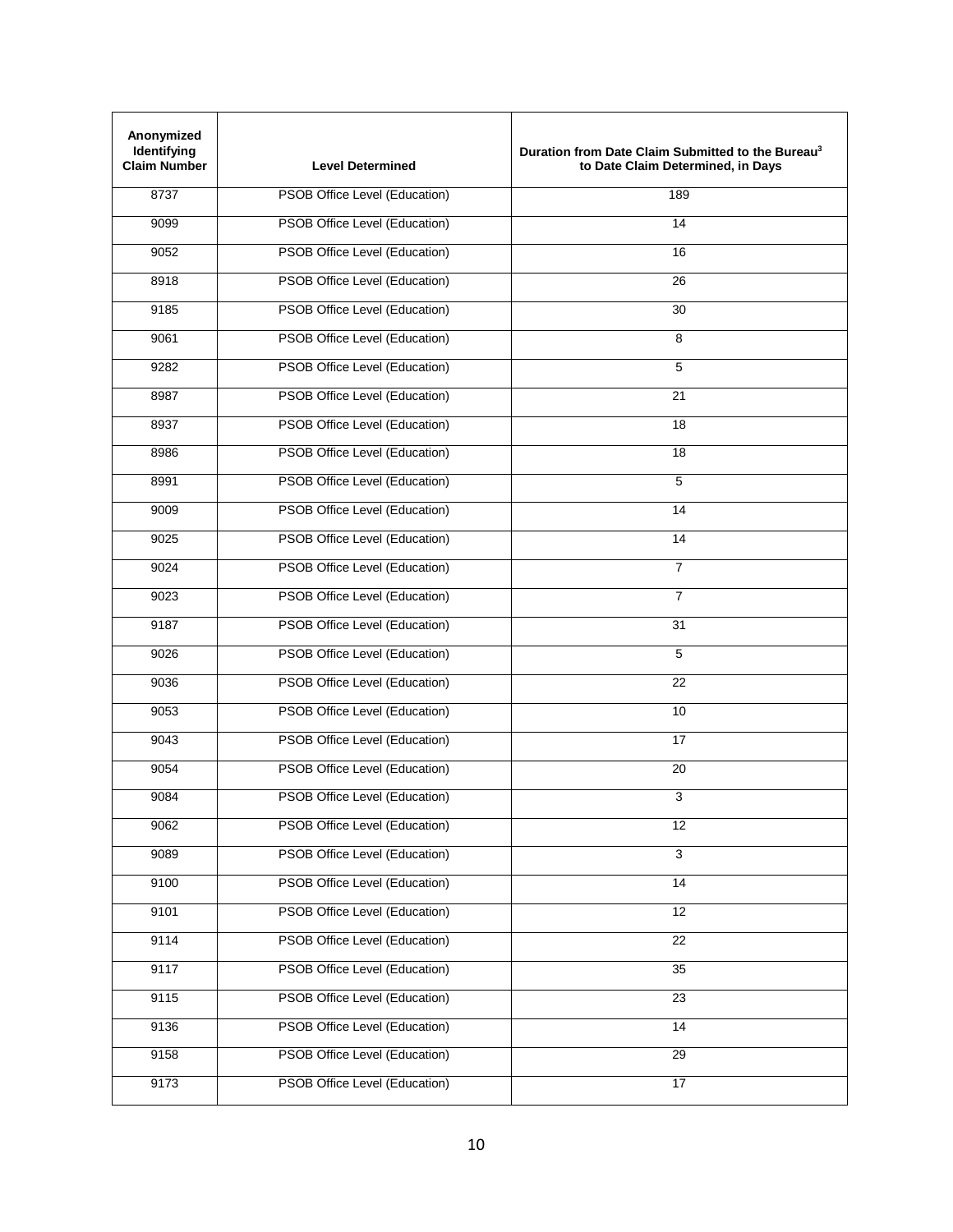| Anonymized<br>Identifying<br><b>Claim Number</b> | <b>Level Determined</b>              | Duration from Date Claim Submitted to the Bureau <sup>3</sup><br>to Date Claim Determined, in Days |
|--------------------------------------------------|--------------------------------------|----------------------------------------------------------------------------------------------------|
| 9159                                             | PSOB Office Level (Education)        | 42                                                                                                 |
| 9160                                             | PSOB Office Level (Education)        | 42                                                                                                 |
| 9161                                             | PSOB Office Level (Education)        | 38                                                                                                 |
| 9174                                             | PSOB Office Level (Education)        | 36                                                                                                 |
| 9175                                             | PSOB Office Level (Education)        | 39                                                                                                 |
| 9176                                             | PSOB Office Level (Education)        | 36                                                                                                 |
| 9177                                             | PSOB Office Level (Education)        | 31                                                                                                 |
| 9188                                             | PSOB Office Level (Education)        | 33                                                                                                 |
| 9189                                             | PSOB Office Level (Education)        | 23                                                                                                 |
| 9190                                             | PSOB Office Level (Education)        | 30                                                                                                 |
| 9191                                             | PSOB Office Level (Education)        | 33                                                                                                 |
| 9192                                             | PSOB Office Level (Education)        | 33                                                                                                 |
| 9201                                             | PSOB Office Level (Education)        | 21                                                                                                 |
| 9233                                             | PSOB Office Level (Education)        | 33                                                                                                 |
| 9234                                             | PSOB Office Level (Education)        | 15                                                                                                 |
| 9235                                             | PSOB Office Level (Education)        | 21                                                                                                 |
| 9237                                             | PSOB Office Level (Education)        | 23                                                                                                 |
| 9238                                             | PSOB Office Level (Education)        | 16                                                                                                 |
| 9240                                             | PSOB Office Level (Education)        | 11                                                                                                 |
| 9241                                             | PSOB Office Level (Education)        | 11                                                                                                 |
| 9239                                             | PSOB Office Level (Education)        | 21                                                                                                 |
| 9242                                             | PSOB Office Level (Education)        | 17                                                                                                 |
| 9283                                             | PSOB Office Level (Education)        | 72                                                                                                 |
| 9336                                             | PSOB Office Level (Education)        | 54                                                                                                 |
| 9354                                             | <b>PSOB Office Level (Education)</b> | 48                                                                                                 |
| 9355                                             | <b>PSOB Office Level (Education)</b> | 47                                                                                                 |
| 9357                                             | PSOB Office Level (Education)        | 47                                                                                                 |
| 3563                                             | <b>Hearing Officer Appeal</b>        | 4355                                                                                               |
| 788                                              | <b>Hearing Officer Appeal</b>        | 1716                                                                                               |
| 793                                              | <b>Hearing Officer Appeal</b>        | 1664                                                                                               |
| 176                                              | <b>Hearing Officer Appeal</b>        | 3231                                                                                               |
| 270                                              | <b>Hearing Officer Appeal</b>        | $\overline{721}$                                                                                   |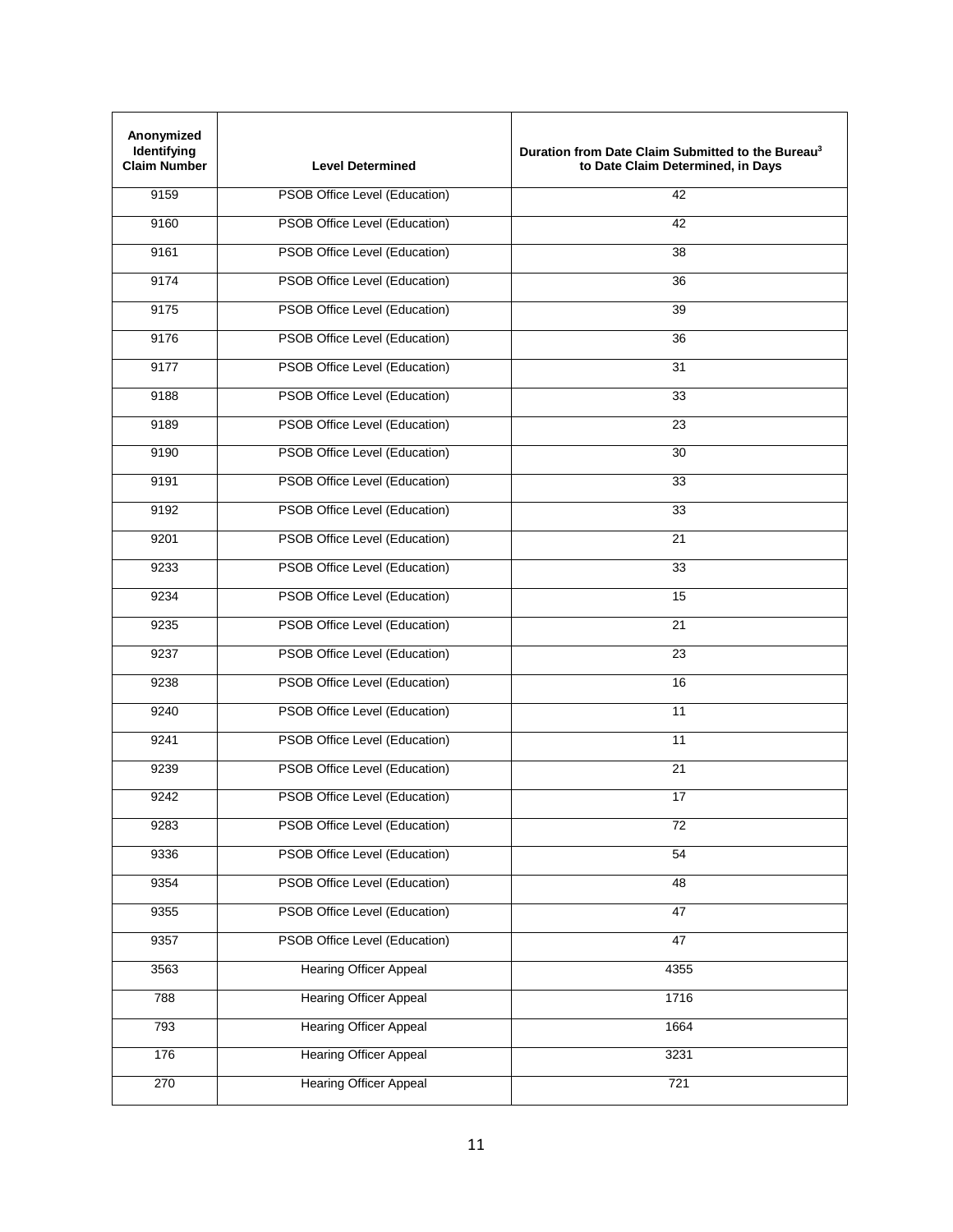| Anonymized<br>Identifying<br><b>Claim Number</b> | <b>Level Determined</b>       | Duration from Date Claim Submitted to the Bureau <sup>3</sup><br>to Date Claim Determined, in Days |
|--------------------------------------------------|-------------------------------|----------------------------------------------------------------------------------------------------|
| 4063                                             | <b>Hearing Officer Appeal</b> | 875                                                                                                |
| 1088                                             | <b>Hearing Officer Appeal</b> | 1004                                                                                               |
| 4142                                             | <b>Hearing Officer Appeal</b> | 1979                                                                                               |
| 3393                                             | <b>Hearing Officer Appeal</b> | 639                                                                                                |
| 1760                                             | <b>Hearing Officer Appeal</b> | 711                                                                                                |
| 1708                                             | <b>Hearing Officer Appeal</b> | 1044                                                                                               |
| 3753                                             | <b>Hearing Officer Appeal</b> | 271                                                                                                |
| 733                                              | <b>Hearing Officer Appeal</b> | 642                                                                                                |
| 4379                                             | <b>Hearing Officer Appeal</b> | 1164                                                                                               |
| 2974                                             | <b>Hearing Officer Appeal</b> | 798                                                                                                |
| 890                                              | <b>Hearing Officer Appeal</b> | 553                                                                                                |
| 2286                                             | <b>Hearing Officer Appeal</b> | 580                                                                                                |
| 6153                                             | <b>Hearing Officer Appeal</b> | 583                                                                                                |
| 4001                                             | <b>Hearing Officer Appeal</b> | 405                                                                                                |
| 6092                                             | <b>Hearing Officer Appeal</b> | 783                                                                                                |
| 6267                                             | <b>Hearing Officer Appeal</b> | 655                                                                                                |
| 6984                                             | <b>Hearing Officer Appeal</b> | 305                                                                                                |
| 7073                                             | <b>Hearing Officer Appeal</b> | 505                                                                                                |
| 7230                                             | <b>Hearing Officer Appeal</b> | 537                                                                                                |
| 112                                              | <b>BJA Director Appeal</b>    | 828                                                                                                |
| 32                                               | <b>BJA Director Appeal</b>    | 588                                                                                                |
| 767                                              | <b>BJA Director Appeal</b>    | 174                                                                                                |
| 176                                              | <b>BJA Director Appeal</b>    | 122                                                                                                |
| 1624                                             | <b>BJA Director Appeal</b>    | 1035                                                                                               |
| 3393                                             | <b>BJA Director Appeal</b>    | 63                                                                                                 |
| 3670                                             | <b>BJA Director Appeal</b>    | 740                                                                                                |
| 524                                              | <b>BJA Director Appeal</b>    | 286                                                                                                |
| 3649                                             | <b>BJA Director Appeal</b>    | 249                                                                                                |
| 1506                                             | <b>BJA Director Appeal</b>    | 1414                                                                                               |
| 733                                              | <b>BJA Director Appeal</b>    | $\overline{28}$                                                                                    |
| 1040                                             | <b>BJA Director Appeal</b>    | 326                                                                                                |
| 324                                              | <b>BJA Director Appeal</b>    | 250                                                                                                |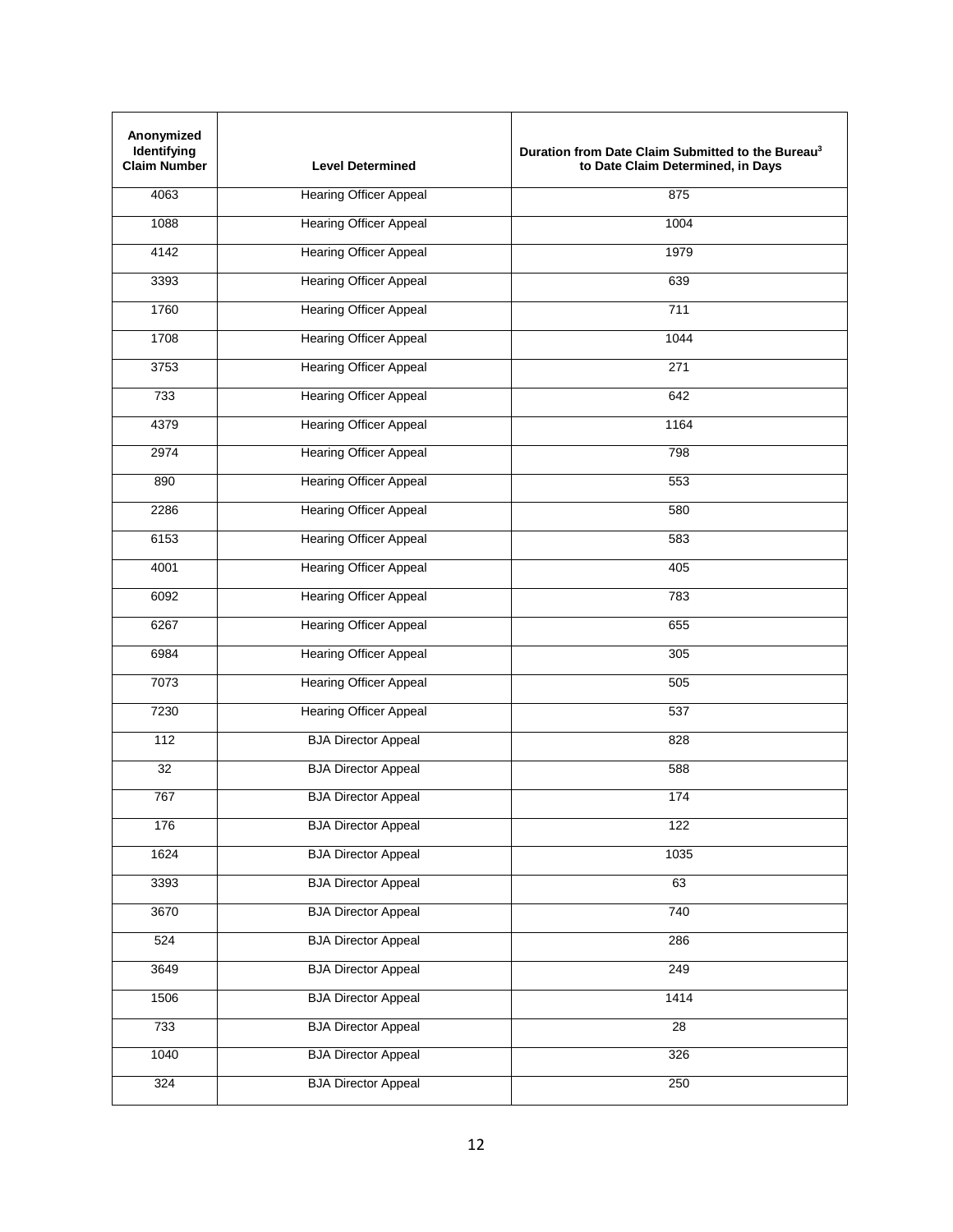| Anonymized<br><b>Identifying</b><br><b>Claim Number</b> | <b>Level Determined</b>    | Duration from Date Claim Submitted to the Bureau <sup>3</sup><br>to Date Claim Determined, in Days |
|---------------------------------------------------------|----------------------------|----------------------------------------------------------------------------------------------------|
| 3384                                                    | <b>BJA Director Appeal</b> | 444                                                                                                |

C. As of the last day of the 180-day period preceding this report (11/16/20), the total number of claims<sup>4</sup> submitted to the Bureau<sup>5</sup> on or before that date for which a final determination has not been made: **810**

> PSOB Office Level (Death or Disability): 428 PSOB Office Level (Education): 173 Hearing Officer Appeal Level: 153 BJA Director Appeal Level: 56

D. As of the last day of the 180-day period preceding this report (11/16/20), the total number of claims submitted to the Bureau on or before the date that is 1 year before that date (11/16/19) for which a final determination has not been made: **320**

> PSOB Office Level (Death or Disability): 160 PSOB Office Level (Education): 0 Hearing Officer Appeal Level: 122 BJA Director Appeal Level: 38

 $\overline{\phantom{a}}$ 

E. For each claim described in D., a detailed description of the basis for delay

| Anonymized<br>Identifying<br><b>Claim Number</b> | <b>Level Pending</b>                    | <b>Basis for Delay</b>                                                                                                            |
|--------------------------------------------------|-----------------------------------------|-----------------------------------------------------------------------------------------------------------------------------------|
| 738                                              | PSOB Office Level (Death or Disability) | Complex Claim - Issue(s): 9/11 Exposure Claim Without a<br>Public Ruling from VCF or WTCHP<br>Documentation from Claimant Pending |

<sup>4</sup> While these numbers address the total number of claims submitted during the 180-day period preceding this report (5/21/20 – 11/16/20) for which a final determination has not been made, they do not address the applications submitted during the specified period. (Applications are distinguished here from claims since they do not yet contain the basic required documentation needed to become claims.) The total number of applications containing either a Part A, Part B, or both Parts A and B which were submitted during the specified period was: 321 (with 73 of these applications having since become claims). Of these 321 applications, 34 were 9/11-related (with 4 of these applications having since become claims).

<sup>5</sup> For death and disability claims at the PSOB Office level, the date the claim was submitted to the Bureau is the date on which initial claim documentation was filed by the claimant; for Hearing Officer Appeals, the date the claim was submitted to the Bureau is the date on which the Hearing Officer appeal was filed by the claimant; for BJA Director Appeals, the date the claim was submitted to the Bureau is the date on which the BJA Director appeal was filed by the claimant; and for education claims, the date the claim was submitted to the Bureau is the date on which all claim documentation was submitted by the claimant for that educational term or terms.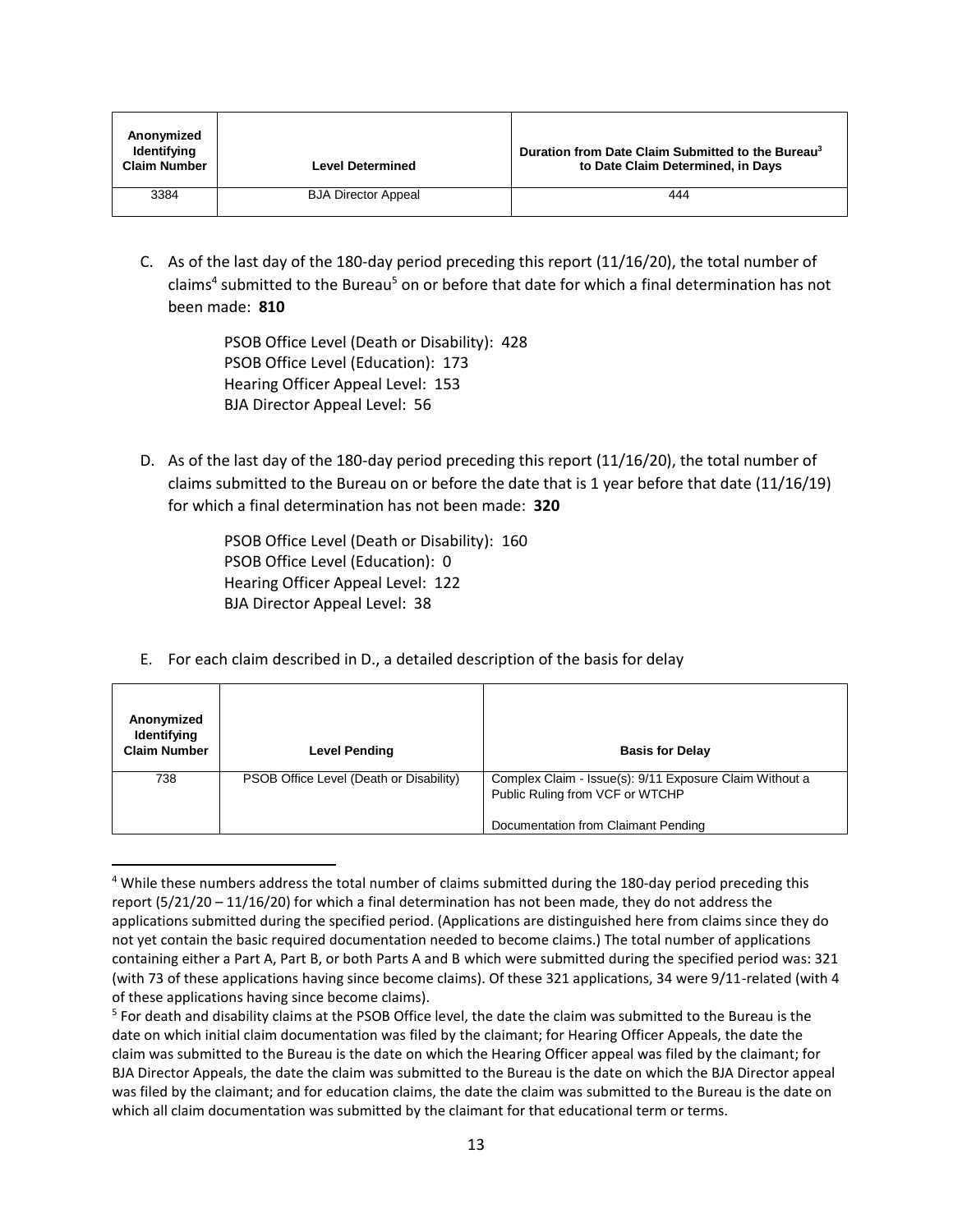| Anonymized<br>Identifying<br><b>Claim Number</b> | <b>Level Pending</b>                    | <b>Basis for Delay</b>                                                                     |
|--------------------------------------------------|-----------------------------------------|--------------------------------------------------------------------------------------------|
|                                                  |                                         | Documentation from Agency Pending                                                          |
| 839                                              | PSOB Office Level (Death or Disability) | Complex Claim - Issue(s): 9/11 Exposure Claim Without a<br>Public Ruling from VCF or WTCHP |
|                                                  |                                         | Documentation from Claimant Pending                                                        |
|                                                  |                                         | Documentation from Agency Pending                                                          |
| 3005                                             | PSOB Office Level (Death or Disability) | Complex Claim - Issue(s): 9/11 Exposure Claim Without a<br>Public Ruling from VCF or WTCHP |
|                                                  |                                         | Documentation from Claimant Pending                                                        |
|                                                  |                                         | Documentation from Agency Pending                                                          |
| 494                                              | PSOB Office Level (Death or Disability) | Complex Claim - Issue(s): 9/11 Exposure Claim Without a<br>Public Ruling from VCF or WTCHP |
|                                                  |                                         | Documentation from Claimant Pending                                                        |
|                                                  |                                         | Documentation from Agency Pending                                                          |
| 3729                                             | PSOB Office Level (Death or Disability) | Documentation from Claimant Pending                                                        |
|                                                  |                                         | Documentation from Agency Pending                                                          |
| 3397                                             | PSOB Office Level (Death or Disability) | Complex Claim - Issue(s): 9/11 Exposure Claim Without a<br>Public Ruling from VCF or WTCHP |
|                                                  |                                         | Documentation from Claimant Pending                                                        |
|                                                  |                                         | Documentation from Agency Pending                                                          |
| 3816                                             | PSOB Office Level (Death or Disability) | Complex Claim - Issue(s): 9/11 Exposure Claim Without a<br>Public Ruling from VCF or WTCHP |
|                                                  |                                         | Documentation from Claimant Pending                                                        |
|                                                  |                                         | Documentation from Agency Pending                                                          |
| 2179                                             | PSOB Office Level (Death or Disability) | Documentation from Claimant Pending                                                        |
|                                                  |                                         | Documentation from Agency Pending                                                          |
| 4218                                             | PSOB Office Level (Death or Disability) | Complex Claim - Issue(s): 9/11 Exposure Claim Without a<br>Public Ruling from VCF or WTCHP |
|                                                  |                                         | Documentation from Claimant Pending                                                        |
|                                                  |                                         | Documentation from Agency Pending                                                          |
| 456                                              | PSOB Office Level (Death or Disability) | Complex Claim - Issue(s): 9/11 Exposure Claim Without a<br>Public Ruling from VCF or WTCHP |
|                                                  |                                         | Documentation from Claimant Pending                                                        |
|                                                  |                                         | Documentation from Agency Pending                                                          |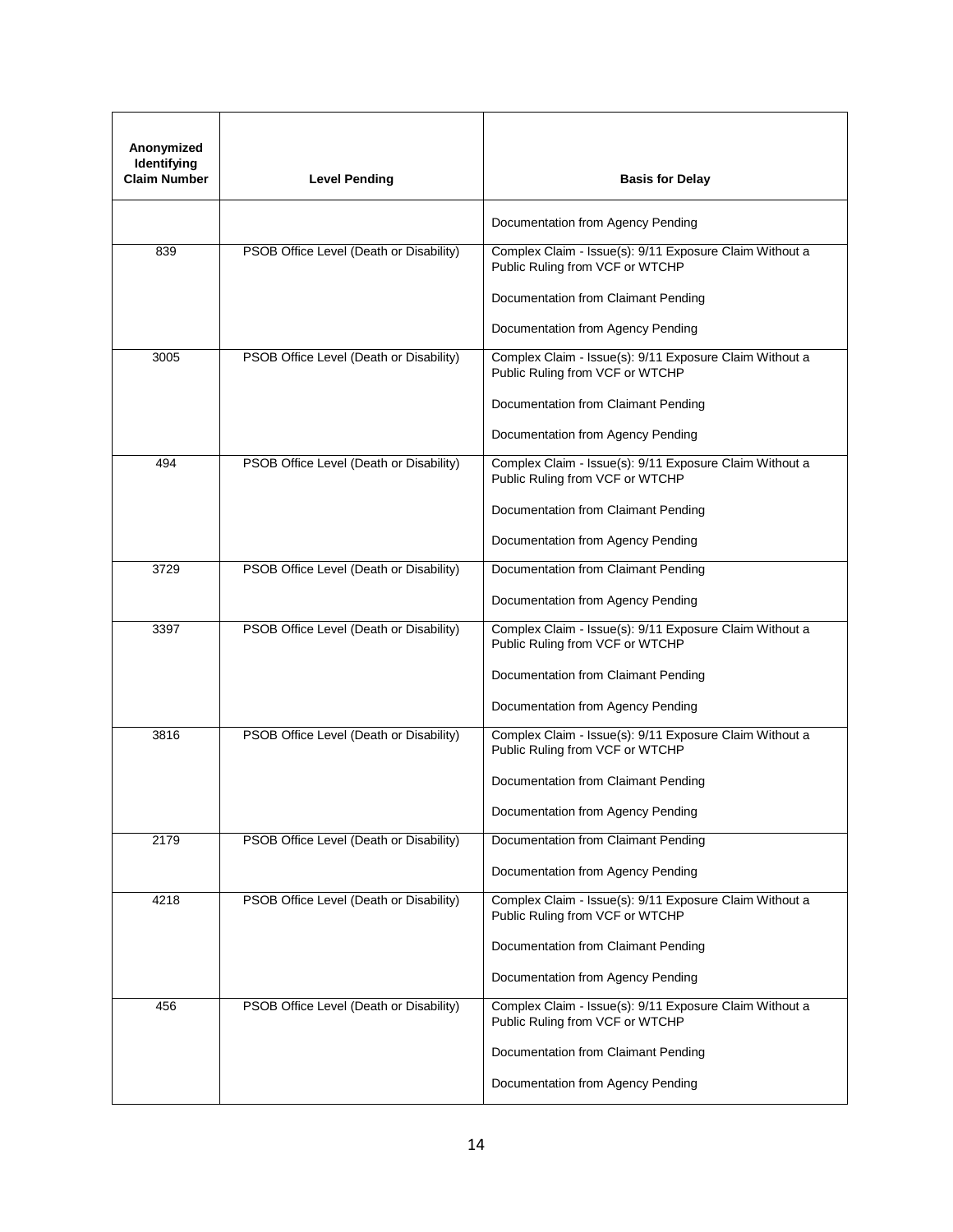| Anonymized<br>Identifying<br><b>Claim Number</b> | <b>Level Pending</b>                    | <b>Basis for Delay</b>                                                                                                                                |
|--------------------------------------------------|-----------------------------------------|-------------------------------------------------------------------------------------------------------------------------------------------------------|
| 1236                                             | PSOB Office Level (Death or Disability) | Complex Claim - Issue(s): 9/11 Exposure Claim Without a<br>Public Ruling from VCF or WTCHP                                                            |
|                                                  |                                         | Documentation from Claimant Pending                                                                                                                   |
|                                                  |                                         | Documentation from Agency Pending                                                                                                                     |
| 1036                                             | PSOB Office Level (Death or Disability) | Complex Claim - Issue(s): 9/11 Exposure Claim Without a<br>Public Ruling from VCF or WTCHP                                                            |
|                                                  |                                         | Documentation from Claimant Pending                                                                                                                   |
|                                                  |                                         | Documentation from Agency Pending                                                                                                                     |
| 421                                              | PSOB Office Level (Death or Disability) | Complex Claim - Issue(s): 9/11 Exposure Claim Without a<br>Public Ruling from VCF or WTCHP                                                            |
|                                                  |                                         | Documentation from Claimant Pending                                                                                                                   |
|                                                  |                                         | Documentation from Agency Pending                                                                                                                     |
| 4341                                             | PSOB Office Level (Death or Disability) | Complex Claim - Issue(s): 9/11 Exposure Claim Without a<br>Public Ruling from VCF or WTCHP                                                            |
|                                                  |                                         | Documentation from Claimant Pending                                                                                                                   |
|                                                  |                                         | Documentation from Agency Pending                                                                                                                     |
| 6106                                             | PSOB Office Level (Death or Disability) | Complex Claim - Issue(s): 9/11 Exposure Claim Without a<br>Public Ruling from VCF or WTCHP                                                            |
|                                                  |                                         | Documentation from Claimant Pending                                                                                                                   |
|                                                  |                                         | Documentation from Agency Pending                                                                                                                     |
| 6111                                             | PSOB Office Level (Death or Disability) | Complex Claim - Issue(s): 9/11 Exposure Claim Without a<br>Public Ruling from VCF or WTCHP                                                            |
|                                                  |                                         | Documentation from Claimant Pending                                                                                                                   |
|                                                  |                                         | Documentation from Agency Pending                                                                                                                     |
| 6218                                             | PSOB Office Level (Death or Disability) | Complex Claim - Issue(s): 9/11 Exposure Claim Without a<br>Public Ruling from VCF or WTCHP                                                            |
|                                                  |                                         | Documentation from Claimant Pending                                                                                                                   |
|                                                  |                                         | Documentation from Agency Pending                                                                                                                     |
| 6297                                             | PSOB Office Level (Death or Disability) | Documentation from Claimant Pending                                                                                                                   |
|                                                  |                                         | Documentation from Agency Pending                                                                                                                     |
| 6494                                             | PSOB Office Level (Death or Disability) | Documentation from Claimant Pending                                                                                                                   |
|                                                  |                                         | Documentation from Agency Pending                                                                                                                     |
| 12                                               | PSOB Office Level (Death or Disability) | Complex Claim - Issue(s): Eligibility of Survivors /<br>Beneficiaries; Adverse Claimants; Potential Limitation on<br>Payment - Voluntary Intoxication |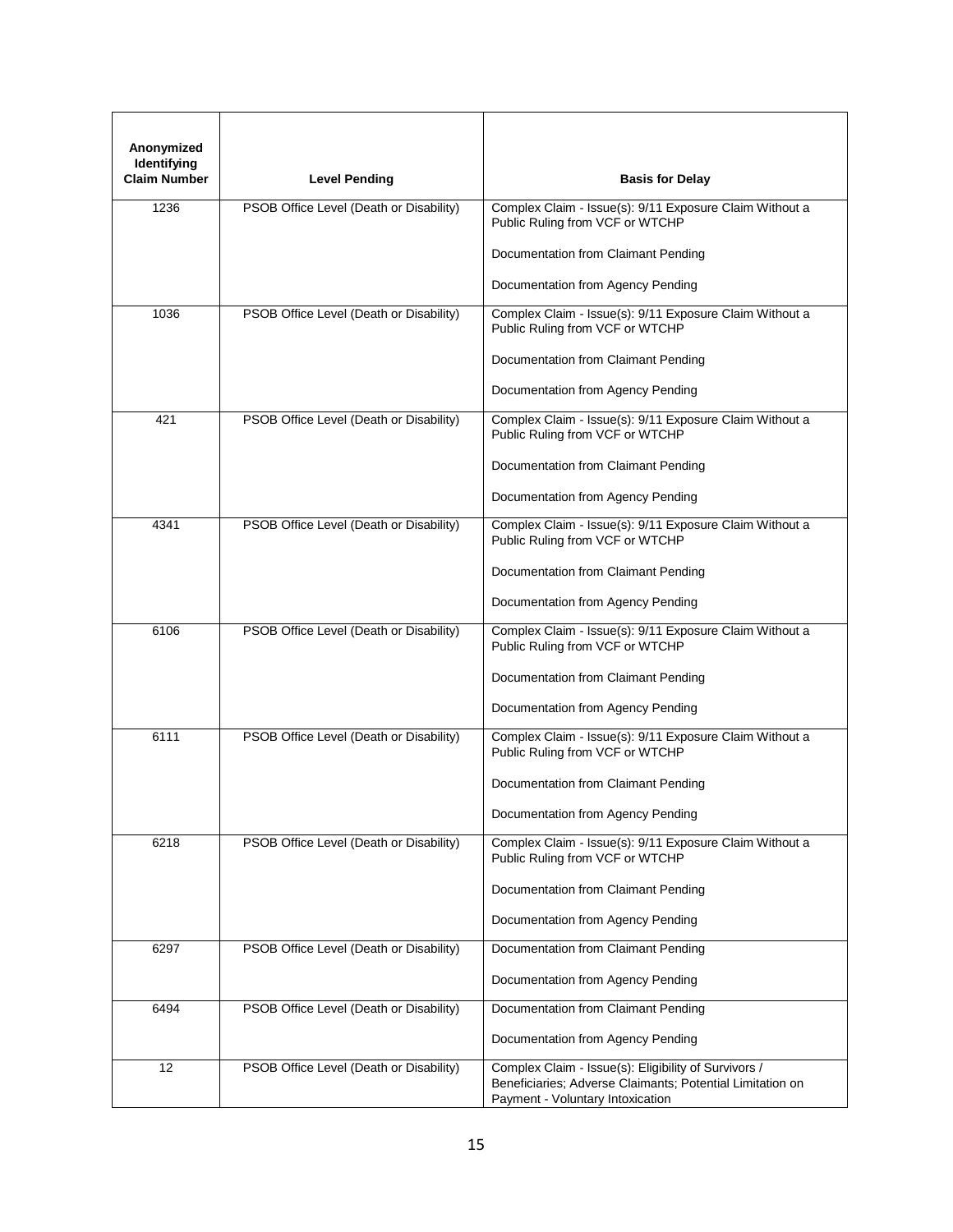| Anonymized<br>Identifying<br><b>Claim Number</b> | <b>Level Pending</b>                    | <b>Basis for Delay</b>                                                                                                                                                                                                     |
|--------------------------------------------------|-----------------------------------------|----------------------------------------------------------------------------------------------------------------------------------------------------------------------------------------------------------------------------|
|                                                  |                                         | Documentation from Claimant Pending                                                                                                                                                                                        |
|                                                  |                                         | Documentation from Agency Pending                                                                                                                                                                                          |
| 43                                               | PSOB Office Level (Death or Disability) | Complex Claim - Issue(s): Status as a Public Safety Officer;<br>Cause of Death; Pending Regulations                                                                                                                        |
|                                                  |                                         | Documentation from Claimant Pending                                                                                                                                                                                        |
|                                                  |                                         | Documentation from Agency Pending                                                                                                                                                                                          |
| 7965                                             | PSOB Office Level (Death or Disability) | Complex Claim - Issue(s): Total and Permanent Disability                                                                                                                                                                   |
| 7550                                             | PSOB Office Level (Death or Disability) | Complex Claim - Issue(s): Causation Between Death and<br>Injury                                                                                                                                                            |
| 8376                                             | PSOB Office Level (Death or Disability) | Complex Claim - Issue(s): Status as a Public Safety Officer;<br>Line of Duty Injury - Line of Duty Activity or Action                                                                                                      |
|                                                  |                                         | Documentation from Claimant Pending                                                                                                                                                                                        |
|                                                  |                                         | Documentation from Agency Pending                                                                                                                                                                                          |
| 7470                                             | PSOB Office Level (Death or Disability) | Complex Claim - Issue(s): Total and Permanent Disability                                                                                                                                                                   |
| 201                                              | PSOB Office Level (Death or Disability) | Complex Claim - Issue(s): 9/11 Exposure Claim Without a<br>Public Ruling from VCF or WTCHP                                                                                                                                 |
|                                                  |                                         | Documentation from Claimant Pending                                                                                                                                                                                        |
|                                                  |                                         | Documentation from Agency Pending                                                                                                                                                                                          |
| 6810                                             | PSOB Office Level (Death or Disability) | Complex Claim - Issue(s): Line of Duty Injury - Line of Duty<br>Activity or Action; Heart Attack, Stroke, or Vascular Rupture<br>Claim - Eligible Activity Within 24 Hours of Heart Attack,<br>Stroke, or Vascular Rupture |
|                                                  |                                         | Documentation from Claimant Pending                                                                                                                                                                                        |
|                                                  |                                         | Documentation from Agency Pending                                                                                                                                                                                          |
| 7993                                             | PSOB Office Level (Death or Disability) | Complex Claim - Issue(s): Total and Permanent Disability                                                                                                                                                                   |
| 323                                              | PSOB Office Level (Death or Disability) | Complex Claim - Issue(s): Eligibility of Survivors / Beneficiaries                                                                                                                                                         |
| 7069                                             | PSOB Office Level (Death or Disability) | Complex Claim - Issue(s): 9/11 Exposure Claim Without a<br>Public Ruling from VCF or WTCHP                                                                                                                                 |
|                                                  |                                         | Documentation from Claimant Pending                                                                                                                                                                                        |
|                                                  |                                         | Documentation from Agency Pending                                                                                                                                                                                          |
| 7220                                             | PSOB Office Level (Death or Disability) | Complex Claim - Issue(s): Line of Duty Injury - Line of Duty<br>Activity or Action                                                                                                                                         |
| 7801                                             | PSOB Office Level (Death or Disability) | Complex Claim - Issue(s): Total and Permanent Disability                                                                                                                                                                   |
| 8360                                             | PSOB Office Level (Death or Disability) | Complex Claim - Issue(s): Heart Attack, Stroke, or Vascular<br>Rupture Claim - Onset of the Heart Attack, Stroke, or Vascular<br>Rupture                                                                                   |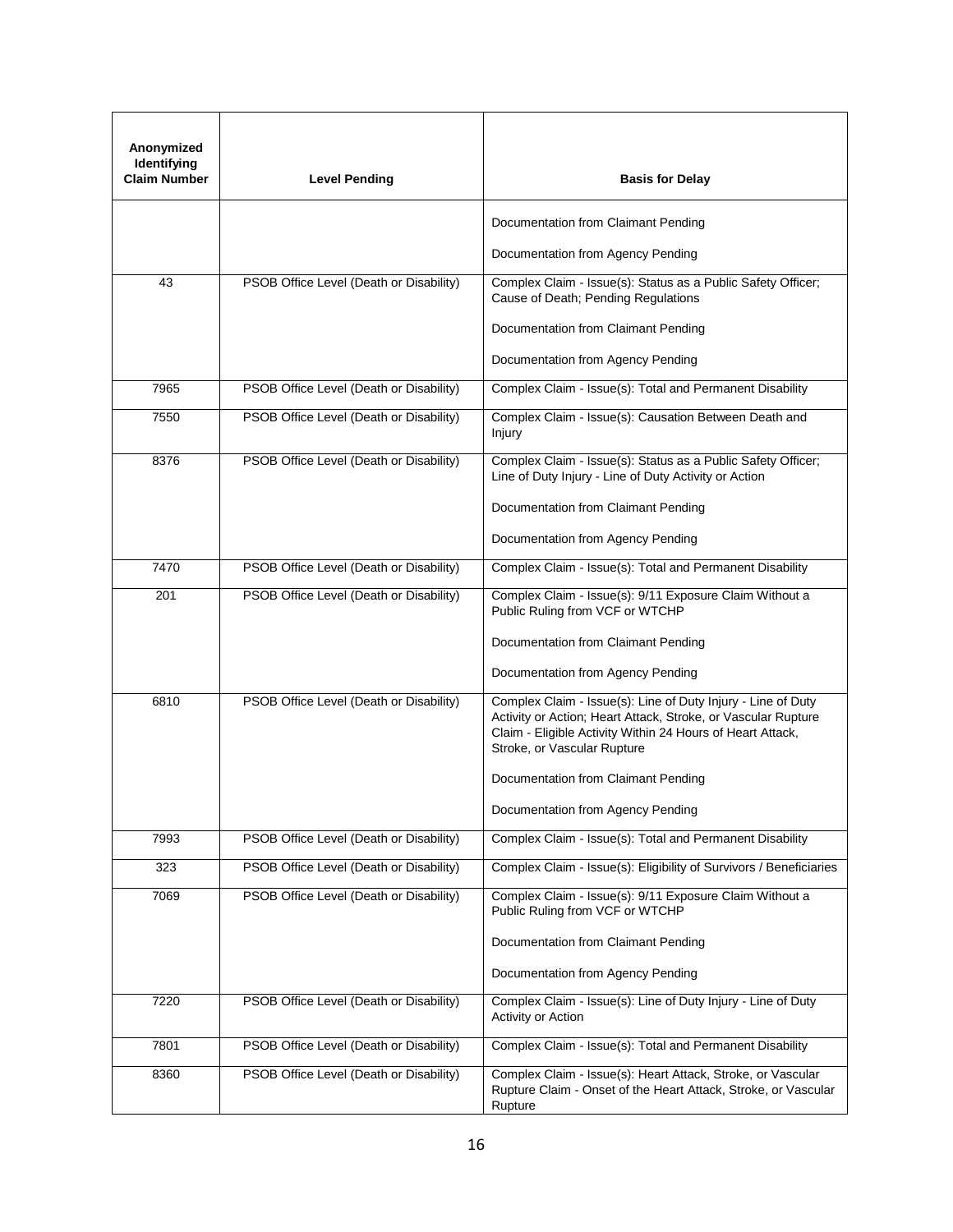| Anonymized<br>Identifying<br><b>Claim Number</b> | <b>Level Pending</b>                    | <b>Basis for Delay</b>                                                                                                                                                                                                     |
|--------------------------------------------------|-----------------------------------------|----------------------------------------------------------------------------------------------------------------------------------------------------------------------------------------------------------------------------|
|                                                  |                                         | Documentation from Claimant Pending                                                                                                                                                                                        |
| 7657                                             | PSOB Office Level (Death or Disability) | Documentation from Claimant Pending                                                                                                                                                                                        |
|                                                  |                                         | Documentation from Agency Pending                                                                                                                                                                                          |
| 7738                                             | PSOB Office Level (Death or Disability) | Complex Claim - Issue(s): Heart Attack, Stroke, or Vascular<br>Rupture Claim - Onset of the Heart Attack, Stroke, or Vascular<br>Rupture                                                                                   |
|                                                  |                                         | Documentation from Claimant Pending                                                                                                                                                                                        |
|                                                  |                                         | Documentation from Agency Pending                                                                                                                                                                                          |
| 7469                                             | PSOB Office Level (Death or Disability) | Complex Claim - Issue(s): Status as a Public Safety Officer                                                                                                                                                                |
| 8296                                             | PSOB Office Level (Death or Disability) | Complex Claim - Issue(s): Total and Permanent Disability                                                                                                                                                                   |
| 522                                              | PSOB Office Level (Death or Disability) | Complex Claim - Issue(s): 9/11 Exposure Claim Without a<br>Public Ruling from VCF or WTCHP                                                                                                                                 |
|                                                  |                                         | Documentation from Claimant Pending                                                                                                                                                                                        |
|                                                  |                                         | Documentation from Agency Pending                                                                                                                                                                                          |
| 7322                                             | PSOB Office Level (Death or Disability) | Complex Claim - Issue(s): Line of Duty Injury - Line of Duty<br>Activity or Action; Heart Attack, Stroke, or Vascular Rupture<br>Claim - Eligible Activity Within 24 Hours of Heart Attack,<br>Stroke, or Vascular Rupture |
|                                                  |                                         | Documentation from Claimant Pending                                                                                                                                                                                        |
|                                                  |                                         | Documentation from Agency Pending                                                                                                                                                                                          |
| 618                                              | PSOB Office Level (Death or Disability) | Complex Claim - Issue(s): 9/11 Exposure Claim Without a<br>Public Ruling from VCF or WTCHP                                                                                                                                 |
|                                                  |                                         | Documentation from Claimant Pending                                                                                                                                                                                        |
|                                                  |                                         | Documentation from Agency Pending                                                                                                                                                                                          |
| 7700                                             | PSOB Office Level (Death or Disability) | Complex Claim - Issue(s): Line of Duty Injury - Line of Duty<br>Activity or Action                                                                                                                                         |
| 8322                                             | PSOB Office Level (Death or Disability) | Complex Claim - Issue(s): Heart Attack, Stroke, or Vascular<br>Rupture Claim - Onset of the Heart Attack, Stroke, or Vascular<br>Rupture                                                                                   |
|                                                  |                                         | Documentation from Claimant Pending                                                                                                                                                                                        |
| 704                                              | PSOB Office Level (Death or Disability) | Documentation from Claimant Pending                                                                                                                                                                                        |
|                                                  |                                         | Documentation from Agency Pending                                                                                                                                                                                          |
| 7301                                             | PSOB Office Level (Death or Disability) | Complex Claim - Issue(s): Status as a Public Safety Officer                                                                                                                                                                |
| 7514                                             | PSOB Office Level (Death or Disability) | Documentation from Claimant Pending                                                                                                                                                                                        |
|                                                  |                                         | Documentation from Agency Pending                                                                                                                                                                                          |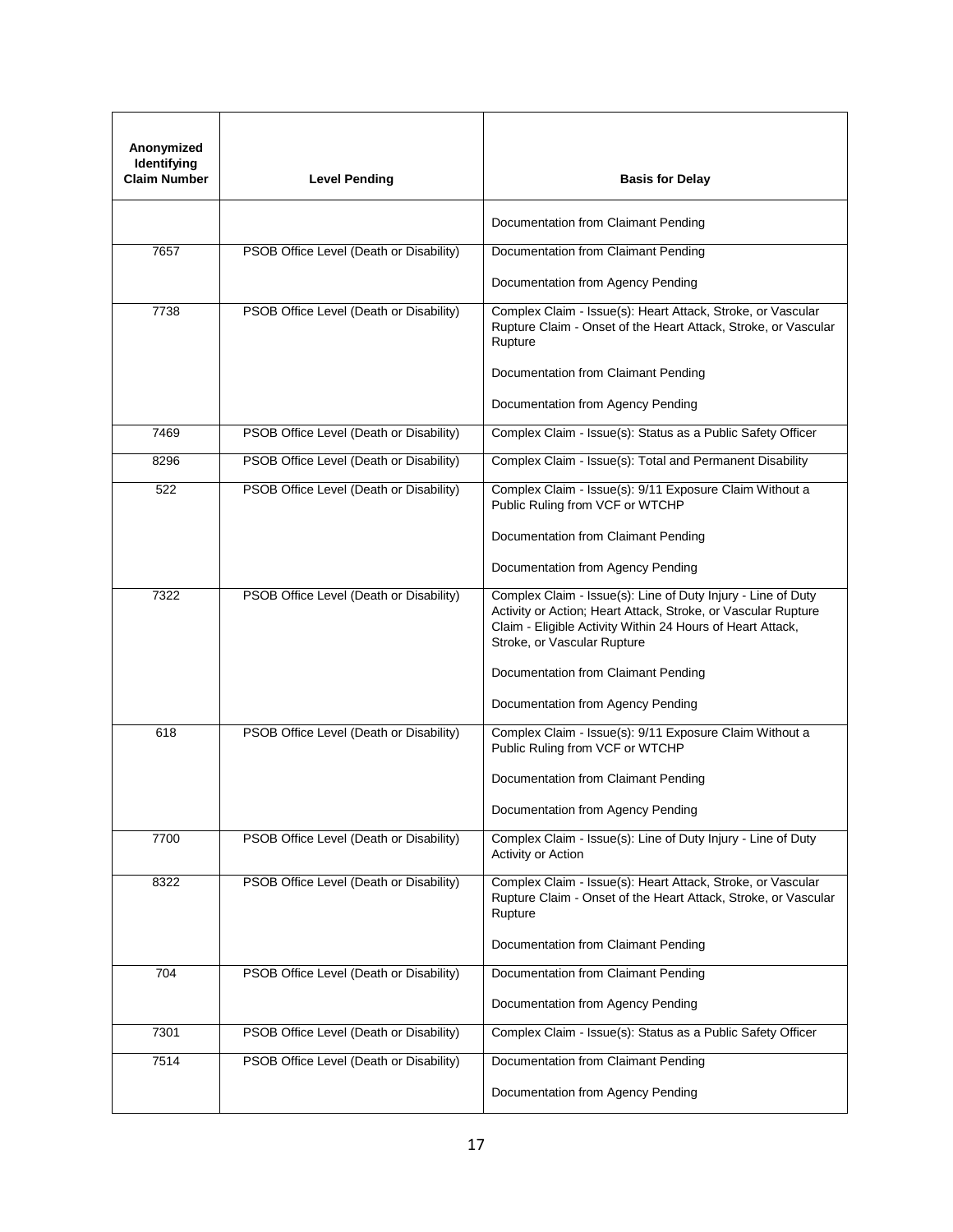| Anonymized<br>Identifying<br><b>Claim Number</b> | <b>Level Pending</b>                    | <b>Basis for Delay</b>                                                                                                                                                                                                                                               |
|--------------------------------------------------|-----------------------------------------|----------------------------------------------------------------------------------------------------------------------------------------------------------------------------------------------------------------------------------------------------------------------|
| 7023                                             | PSOB Office Level (Death or Disability) | Complex Claim - Issue(s): Line of Duty Injury - Line of Duty<br>Activity or Action                                                                                                                                                                                   |
| 7862                                             | PSOB Office Level (Death or Disability) | Complex Claim - Issue(s): Line of Duty Injury - Line of Duty<br>Activity or Action                                                                                                                                                                                   |
| 787                                              | PSOB Office Level (Death or Disability) | Complex Claim - Issue(s): Line of Duty Injury - Line of Duty<br>Activity or Action                                                                                                                                                                                   |
|                                                  |                                         | Documentation from Claimant Pending                                                                                                                                                                                                                                  |
|                                                  |                                         | Documentation from Agency Pending                                                                                                                                                                                                                                    |
| 7778                                             | PSOB Office Level (Death or Disability) | Complex Claim - Issue(s): Heart Attack, Stroke, or Vascular<br>Rupture Claim - Eligible Activity Within 24 Hours of Heart<br>Attack, Stroke, or Vascular Rupture; Training Exercise or<br>Fitness Program; Onset of the Heart Attack, Stroke, or<br>Vascular Rupture |
|                                                  |                                         | Documentation from Claimant Pending                                                                                                                                                                                                                                  |
| 7568                                             | PSOB Office Level (Death or Disability) | Complex Claim - Issue(s): Heart Attack, Stroke, or Vascular<br>Rupture Claim - Eligible Activity Within 24 Hours of Heart<br>Attack, Stroke, or Vascular Rupture                                                                                                     |
|                                                  |                                         | Documentation from Claimant Pending                                                                                                                                                                                                                                  |
|                                                  |                                         | Documentation from Agency Pending                                                                                                                                                                                                                                    |
| 8254                                             | PSOB Office Level (Death or Disability) | Complex Claim - Issue(s): Heart Attack, Stroke, or Vascular<br>Rupture Claim - Onset of the Heart Attack, Stroke, or Vascular<br>Rupture                                                                                                                             |
|                                                  |                                         | Documentation from Claimant Pending                                                                                                                                                                                                                                  |
|                                                  |                                         | Documentation from Agency Pending                                                                                                                                                                                                                                    |
| 1005                                             | PSOB Office Level (Death or Disability) | Complex Claim - Issue(s): Causation Between Death and<br>Injury                                                                                                                                                                                                      |
|                                                  |                                         | Documentation from Claimant Pending                                                                                                                                                                                                                                  |
|                                                  |                                         | Documentation from Agency Pending                                                                                                                                                                                                                                    |
| 7496                                             | PSOB Office Level (Death or Disability) | Complex Claim - Issue(s): Total and Permanent Disability                                                                                                                                                                                                             |
| 7797                                             | PSOB Office Level (Death or Disability) | Complex Claim - Issue(s): Total and Permanent Disability                                                                                                                                                                                                             |
| 7261                                             | PSOB Office Level (Death or Disability) | Complex Claim - Issue(s): Line of Duty Injury - Line of Duty<br>Activity or Action                                                                                                                                                                                   |
|                                                  |                                         | Documentation from Claimant Pending                                                                                                                                                                                                                                  |
|                                                  |                                         | Documentation from Agency Pending                                                                                                                                                                                                                                    |
| 6812                                             | PSOB Office Level (Death or Disability) | Complex Claim - Cause of Death; Issue(s): Heart Attack,<br>Stroke, or Vascular Rupture Claim - Eligible Activity Within 24<br>Hours of Heart Attack, Stroke, or Vascular Rupture                                                                                     |
|                                                  |                                         | Documentation from Claimant Pending                                                                                                                                                                                                                                  |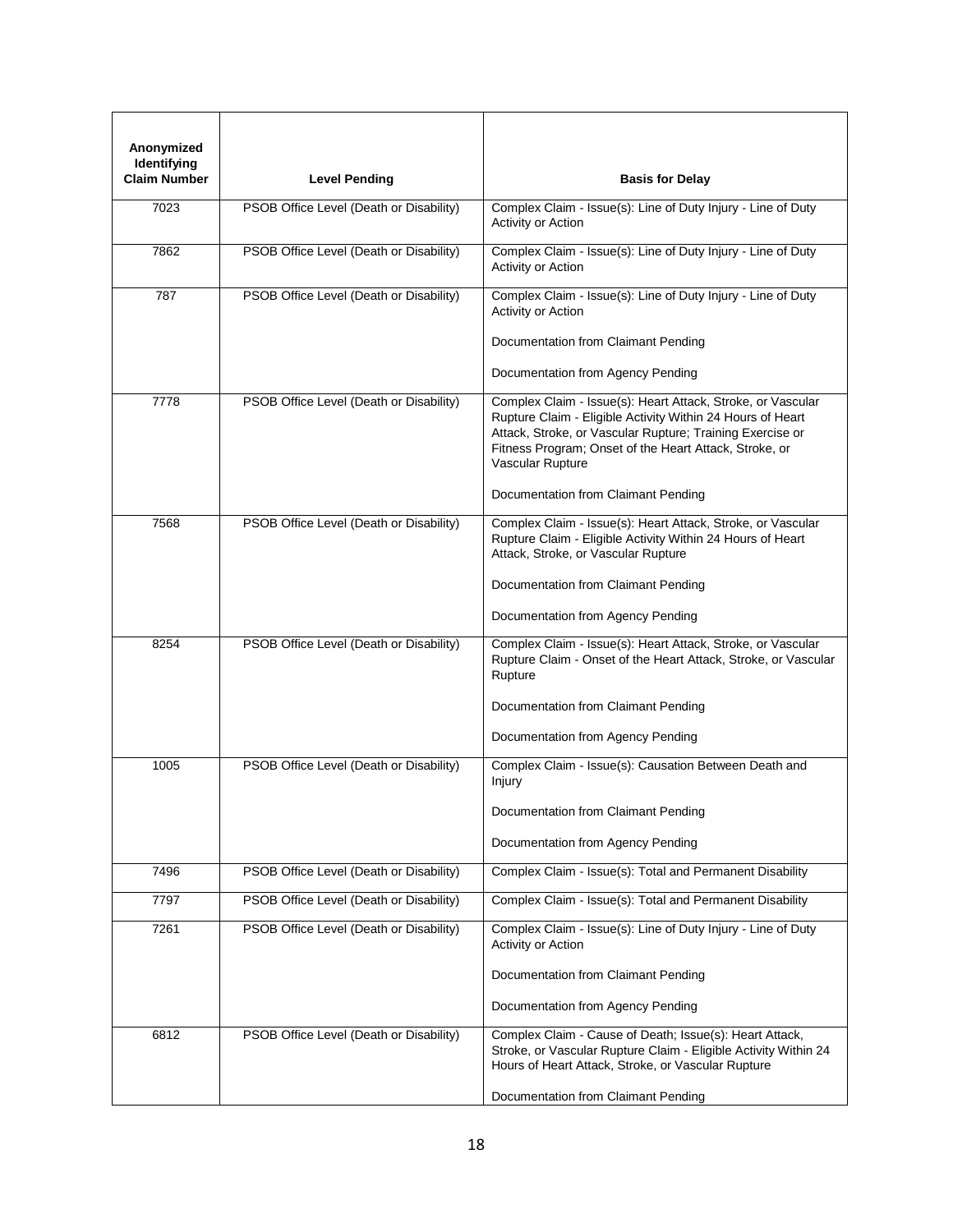| Anonymized<br>Identifying<br>Claim Number | <b>Level Pending</b>                    | <b>Basis for Delay</b>                                                                                                                                                                                                                                                                                                                           |
|-------------------------------------------|-----------------------------------------|--------------------------------------------------------------------------------------------------------------------------------------------------------------------------------------------------------------------------------------------------------------------------------------------------------------------------------------------------|
|                                           |                                         | Documentation from Agency Pending                                                                                                                                                                                                                                                                                                                |
| 7423                                      | PSOB Office Level (Death or Disability) | Complex Claim - Issue(s): Causation Between Death and<br>Injury                                                                                                                                                                                                                                                                                  |
| 1121                                      | PSOB Office Level (Death or Disability) | Complex Claim - Issue(s): Status as a Public Safety Officer;<br>Cause of Death; Pending Regulations                                                                                                                                                                                                                                              |
|                                           |                                         | Documentation from Claimant Pending                                                                                                                                                                                                                                                                                                              |
|                                           |                                         | Documentation from Agency Pending                                                                                                                                                                                                                                                                                                                |
| 8318                                      | PSOB Office Level (Death or Disability) | Complex Claim - Issue(s): Heart Attack, Stroke, or Vascular<br>Rupture Claim - Eligible Activity Within 24 Hours of Heart<br>Attack, Stroke, or Vascular Rupture; Training Exercise or<br>Fitness Program; Onset of the Heart Attack, Stroke, or<br>Vascular Rupture<br>Documentation from Claimant Pending<br>Documentation from Agency Pending |
| 8351                                      | PSOB Office Level (Death or Disability) | Complex Claim - Issue(s): Injury                                                                                                                                                                                                                                                                                                                 |
| 7316                                      | PSOB Office Level (Death or Disability) | Documentation from Claimant Pending                                                                                                                                                                                                                                                                                                              |
|                                           |                                         | Documentation from Agency Pending                                                                                                                                                                                                                                                                                                                |
| 1220                                      | PSOB Office Level (Death or Disability) | Complex Claim - Issue(s): 9/11 Exposure Claim Without a<br>Public Ruling from VCF or WTCHP<br>Documentation from Claimant Pending<br>Documentation from Agency Pending                                                                                                                                                                           |
| 1235                                      | PSOB Office Level (Death or Disability) | Complex Claim - Issue(s): 9/11 Exposure Claim Without a<br>Public Ruling from VCF or WTCHP<br>Documentation from Claimant Pending<br>Documentation from Agency Pending                                                                                                                                                                           |
| 7660                                      | PSOB Office Level (Death or Disability) | Documentation from Claimant Pending                                                                                                                                                                                                                                                                                                              |
|                                           |                                         | Documentation from Agency Pending                                                                                                                                                                                                                                                                                                                |
| 7765                                      | PSOB Office Level (Death or Disability) | Documentation from Claimant Pending                                                                                                                                                                                                                                                                                                              |
|                                           |                                         | Documentation from Agency Pending                                                                                                                                                                                                                                                                                                                |
| 1352                                      | PSOB Office Level (Death or Disability) | Complex Claim - Issue(s): Cause of Death                                                                                                                                                                                                                                                                                                         |
|                                           |                                         | Documentation from Claimant Pending                                                                                                                                                                                                                                                                                                              |
|                                           |                                         | Documentation from Agency Pending                                                                                                                                                                                                                                                                                                                |
| 6820                                      | PSOB Office Level (Death or Disability) | Complex Claim - Issue(s): Total and Permanent Disability                                                                                                                                                                                                                                                                                         |
| 4434                                      | PSOB Office Level (Death or Disability) | Complex Claim - Issue(s): Line of Duty Injury - Authorized<br>Commuting                                                                                                                                                                                                                                                                          |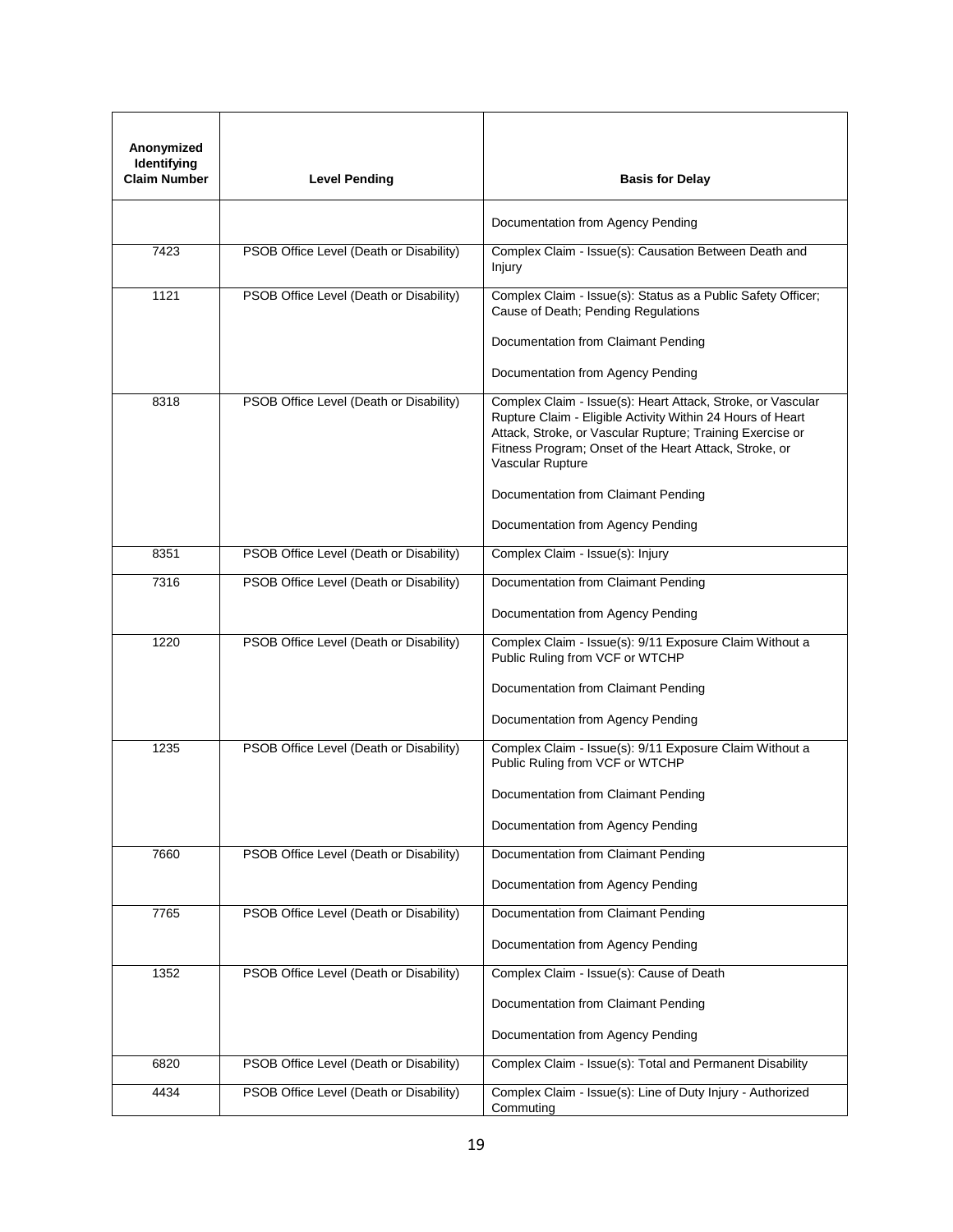| Anonymized<br>Identifying<br><b>Claim Number</b> | <b>Level Pending</b>                    | <b>Basis for Delay</b>                                                                     |
|--------------------------------------------------|-----------------------------------------|--------------------------------------------------------------------------------------------|
|                                                  |                                         | Documentation from Claimant Pending                                                        |
|                                                  |                                         | Documentation from Agency Pending                                                          |
| 7598                                             | PSOB Office Level (Death or Disability) | Complex Claim - Issue(s): Line of Duty Injury - Line of Duty<br>Activity or Action         |
| 1407                                             | PSOB Office Level (Death or Disability) | Complex Claim - Issue(s): Status as a Public Safety Agency                                 |
|                                                  |                                         | Documentation from Claimant Pending                                                        |
|                                                  |                                         | Documentation from Agency Pending                                                          |
| 6815                                             | PSOB Office Level (Death or Disability) | Complex Claim - Issue(s): Line of Duty Injury - Line of Duty<br>Activity or Action         |
| 8050                                             | PSOB Office Level (Death or Disability) | Complex Claim - Issue(s): Injury                                                           |
| 7741                                             | PSOB Office Level (Death or Disability) | Complex Claim - Issue(s): Pending Legislation                                              |
| 1552                                             | PSOB Office Level (Death or Disability) | Documentation from Claimant Pending                                                        |
|                                                  |                                         | Documentation from Agency Pending                                                          |
| 8359                                             | PSOB Office Level (Death or Disability) | Complex Claim - Issue(s): Total and Permanent Disability                                   |
| 7193                                             | PSOB Office Level (Death or Disability) | Complex Claim - Issue(s): 9/11 Exposure Claim Without a<br>Public Ruling from VCF or WTCHP |
|                                                  |                                         | Documentation from Claimant Pending                                                        |
|                                                  |                                         | Documentation from Agency Pending                                                          |
| 8304                                             | PSOB Office Level (Death or Disability) | Complex Claim - Issue(s): Total and Permanent Disability                                   |
| 7270                                             | PSOB Office Level (Death or Disability) | Complex Claim - Issue(s): Line of Duty Injury - Line of Duty<br>Activity or Action         |
|                                                  |                                         | Documentation from Claimant Pending                                                        |
|                                                  |                                         | Documentation from Agency Pending                                                          |
| 1779                                             | PSOB Office Level (Death or Disability) | Complex Claim - Issue(s): 9/11 Exposure Claim Without a<br>Public Ruling from VCF or WTCHP |
|                                                  |                                         | Documentation from Claimant Pending                                                        |
|                                                  |                                         | Documentation from Agency Pending                                                          |
| 1866                                             | PSOB Office Level (Death or Disability) | Documentation from Claimant Pending                                                        |
|                                                  |                                         | Documentation from Agency Pending                                                          |
| 7822                                             | PSOB Office Level (Death or Disability) | Documentation from Claimant Pending                                                        |
| 7880                                             | PSOB Office Level (Death or Disability) | Complex Claim - Issue(s): Causation Between Death and<br>Injury                            |
|                                                  |                                         | Documentation from Claimant Pending                                                        |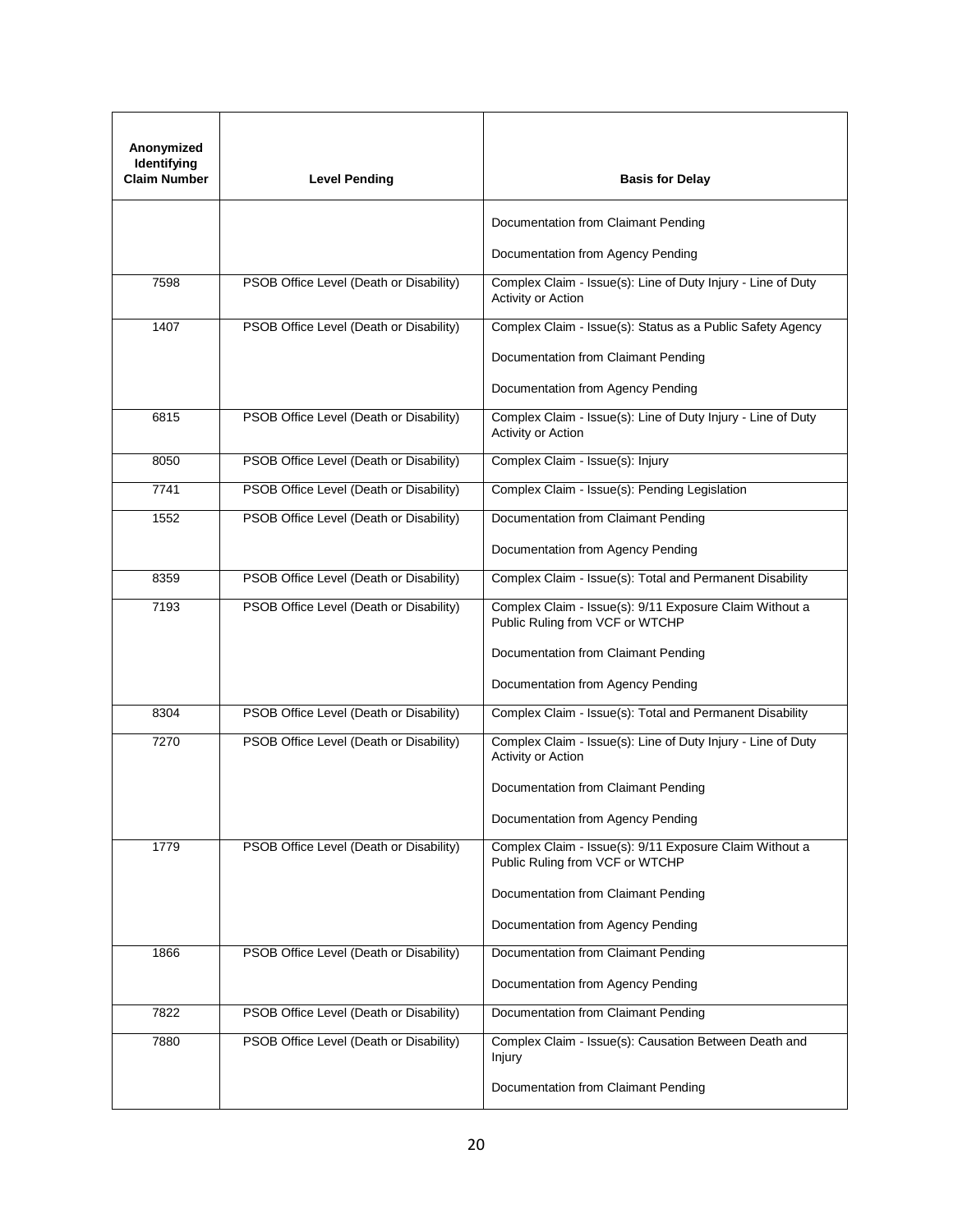| Anonymized<br>Identifying<br>Claim Number | <b>Level Pending</b>                    | <b>Basis for Delay</b>                                                                                                                   |
|-------------------------------------------|-----------------------------------------|------------------------------------------------------------------------------------------------------------------------------------------|
| 8263                                      | PSOB Office Level (Death or Disability) | Complex Claim - Issue(s): Total and Permanent Disability                                                                                 |
| 1987                                      | PSOB Office Level (Death or Disability) | Complex Claim - Issue(s): 9/11 Exposure Claim Without a<br>Public Ruling from VCF or WTCHP                                               |
|                                           |                                         | Documentation from Claimant Pending                                                                                                      |
|                                           |                                         | Documentation from Agency Pending                                                                                                        |
| 7463                                      | PSOB Office Level (Death or Disability) | Complex Claim - Issue(s): 9/11 Exposure Claim Without a<br>Public Ruling from VCF or WTCHP                                               |
|                                           |                                         | Documentation from Claimant Pending                                                                                                      |
|                                           |                                         | Documentation from Agency Pending                                                                                                        |
| 2093                                      | PSOB Office Level (Death or Disability) | Documentation from Claimant Pending                                                                                                      |
|                                           |                                         | Documentation from Agency Pending                                                                                                        |
| 6987                                      | PSOB Office Level (Death or Disability) | Complex Claim - Issue(s): 9/11 Exposure Claim Without a<br>Public Ruling from VCF or WTCHP                                               |
|                                           |                                         | Documentation from Claimant Pending                                                                                                      |
|                                           |                                         | Documentation from Agency Pending                                                                                                        |
| 2219                                      | PSOB Office Level (Death or Disability) | Complex Claim - Issue(s): Causation Between Death and<br>Injury                                                                          |
|                                           |                                         | Documentation from Claimant Pending                                                                                                      |
|                                           |                                         | Documentation from Agency Pending                                                                                                        |
| 2298                                      | PSOB Office Level (Death or Disability) | Complex Claim - Issue(s): Status as a Public Safety Officer;<br>Cause of Death; Pending Regulations                                      |
|                                           |                                         | Documentation from Claimant Pending                                                                                                      |
|                                           |                                         | Documentation from Agency Pending                                                                                                        |
| 7987                                      | PSOB Office Level (Death or Disability) | Complex Claim - Issue(s): Line of Duty Injury - Line of Duty<br><b>Activity or Action</b>                                                |
| 8083                                      | PSOB Office Level (Death or Disability) | Complex Claim - Issue(s): Cause of Death; Potential Limitation<br>on Payment - Voluntary Intoxication                                    |
| 7963                                      | PSOB Office Level (Death or Disability) | Complex Claim - Issue(s): Total and Permanent Disability                                                                                 |
| 7235                                      | PSOB Office Level (Death or Disability) | Complex Claim - Issue(s): Total and Permanent Disability                                                                                 |
|                                           |                                         | Documentation from Claimant Pending                                                                                                      |
|                                           |                                         | Documentation from Agency Pending                                                                                                        |
| 7827                                      | PSOB Office Level (Death or Disability) | Complex Claim - Issue(s): Heart Attack, Stroke, or Vascular<br>Rupture Claim - Onset of the Heart Attack, Stroke, or Vascular<br>Rupture |
|                                           |                                         | Documentation from Claimant Pending                                                                                                      |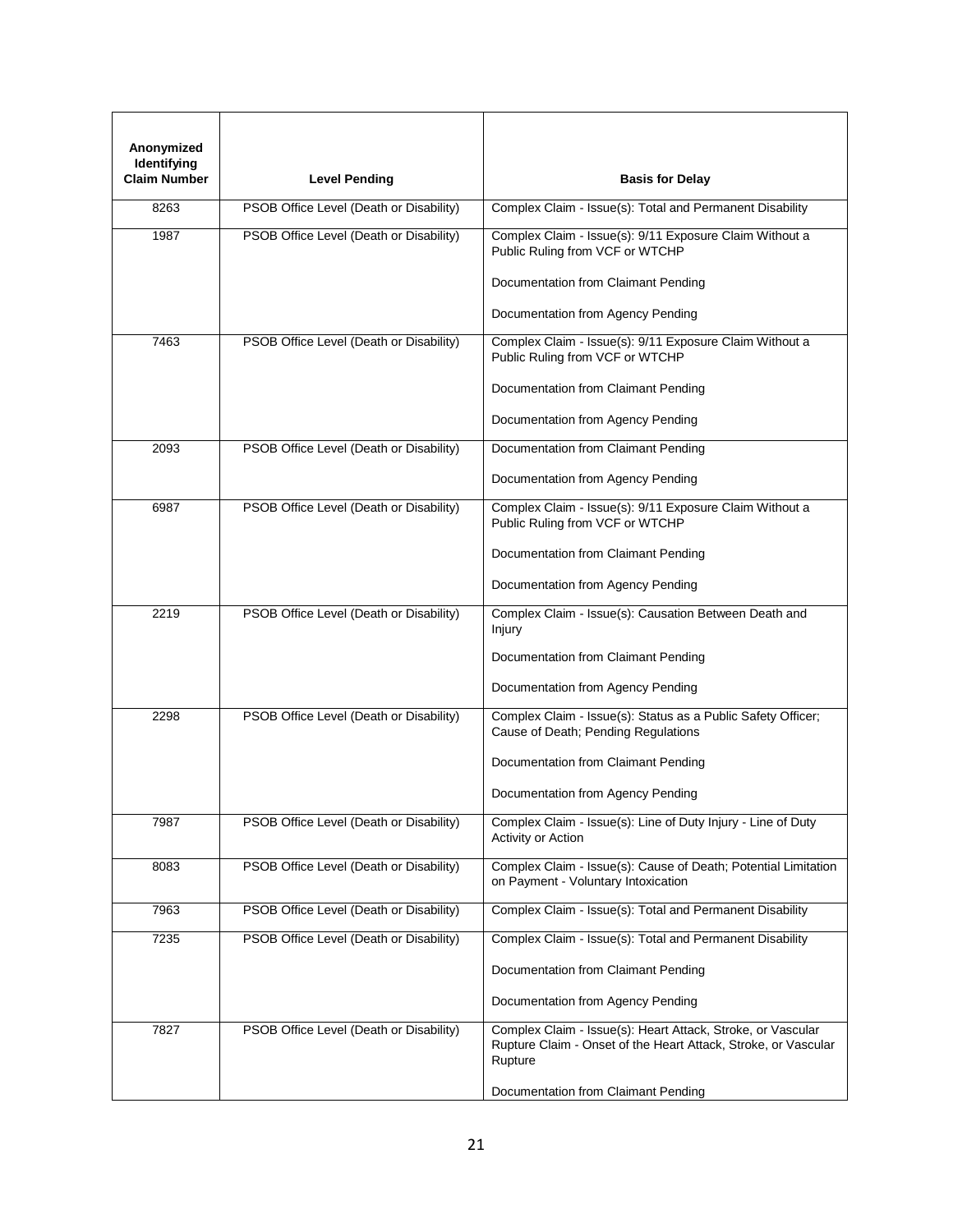| Anonymized<br>Identifying<br><b>Claim Number</b> | <b>Level Pending</b>                    | <b>Basis for Delay</b>                                                                                                                   |
|--------------------------------------------------|-----------------------------------------|------------------------------------------------------------------------------------------------------------------------------------------|
|                                                  |                                         | Documentation from Agency Pending                                                                                                        |
| 2412                                             | PSOB Office Level (Death or Disability) | Complex Claim - Issue(s): 9/11 Exposure Claim Without a<br>Public Ruling from VCF or WTCHP                                               |
|                                                  |                                         | Documentation from Claimant Pending                                                                                                      |
|                                                  |                                         | Documentation from Agency Pending                                                                                                        |
| 8357                                             | PSOB Office Level (Death or Disability) | Complex Claim - Issue(s): Total and Permanent Disability                                                                                 |
| 7489                                             | PSOB Office Level (Death or Disability) | Complex Claim - Issue(s): Heart Attack, Stroke, or Vascular<br>Rupture Claim - Training Exercise or Fitness Program                      |
|                                                  |                                         | Documentation from Claimant Pending                                                                                                      |
|                                                  |                                         | Documentation from Agency Pending                                                                                                        |
| 8008                                             | PSOB Office Level (Death or Disability) | Complex Claim - Issue(s): Heart Attack, Stroke, or Vascular<br>Rupture Claim - Onset of the Heart Attack, Stroke, or Vascular<br>Rupture |
| 6980                                             | PSOB Office Level (Death or Disability) | Complex Claim - Issue(s): Eligibility of Survivors / Beneficiaries                                                                       |
| 7597                                             | PSOB Office Level (Death or Disability) | Documentation from Claimant Pending                                                                                                      |
|                                                  |                                         | Documentation from Agency Pending                                                                                                        |
| 8021                                             | PSOB Office Level (Death or Disability) | Complex Claim - Issue(s): Heart Attack, Stroke, or Vascular<br>Rupture Claim - Onset of the Heart Attack, Stroke, or Vascular<br>Rupture |
|                                                  |                                         | Documentation from Claimant Pending                                                                                                      |
| 2503                                             | PSOB Office Level (Death or Disability) | Complex Claim - Issue(s): Causation Between Death and<br>Injury                                                                          |
|                                                  |                                         | Documentation from Claimant Pending                                                                                                      |
|                                                  |                                         | Documentation from Agency Pending                                                                                                        |
| 2535                                             | PSOB Office Level (Death or Disability) | Documentation from Claimant Pending                                                                                                      |
|                                                  |                                         | Documentation from Agency Pending                                                                                                        |
| 2570                                             | PSOB Office Level (Death or Disability) | Complex Claim - Issue(s): 9/11 Exposure Claim Without a<br>Public Ruling from VCF or WTCHP                                               |
|                                                  |                                         | Documentation from Claimant Pending                                                                                                      |
|                                                  |                                         | Documentation from Agency Pending                                                                                                        |
| 2644                                             | PSOB Office Level (Death or Disability) | Complex Claim - Issue(s): Status as a Public Safety Officer;<br>Cause of Death; Pending Regulations                                      |
|                                                  |                                         | Documentation from Claimant Pending                                                                                                      |
|                                                  |                                         | Documentation from Agency Pending                                                                                                        |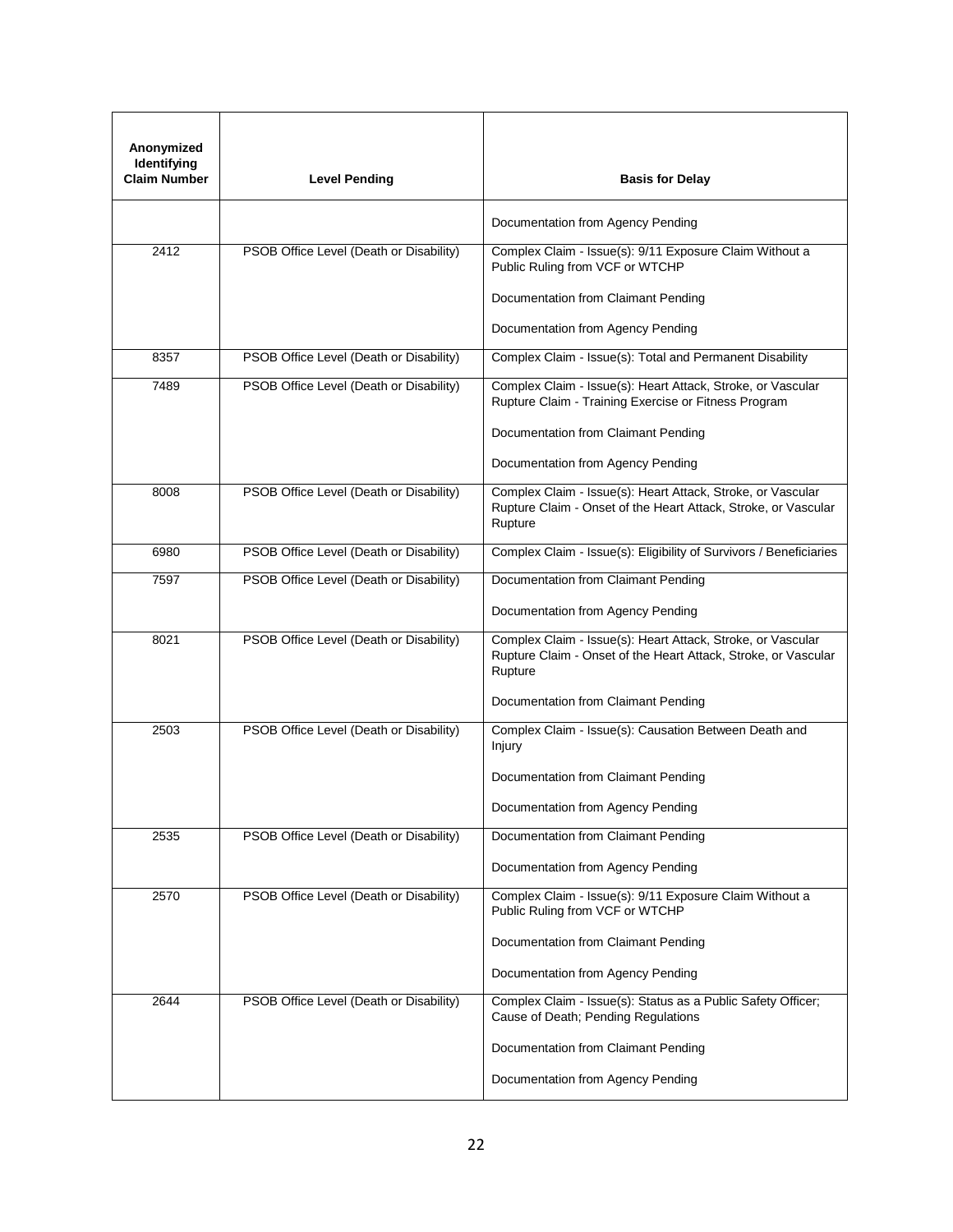| Anonymized<br>Identifying<br><b>Claim Number</b> | <b>Level Pending</b>                    | <b>Basis for Delay</b>                                                                                                                                                                                                                                                                                      |
|--------------------------------------------------|-----------------------------------------|-------------------------------------------------------------------------------------------------------------------------------------------------------------------------------------------------------------------------------------------------------------------------------------------------------------|
|                                                  |                                         |                                                                                                                                                                                                                                                                                                             |
| 6201                                             | PSOB Office Level (Death or Disability) | Complex Claim - Issue(s): 9/11 Exposure Claim Without a<br>Public Ruling from VCF or WTCHP                                                                                                                                                                                                                  |
|                                                  |                                         | Documentation from Claimant Pending                                                                                                                                                                                                                                                                         |
|                                                  |                                         | Documentation from Agency Pending                                                                                                                                                                                                                                                                           |
| 8258                                             | PSOB Office Level (Death or Disability) | Complex Claim - Issue(s): Total and Permanent Disability                                                                                                                                                                                                                                                    |
| 7564                                             | PSOB Office Level (Death or Disability) | Complex Claim - Issue(s): Line of Duty Injury - Line of Duty<br>Activity or Action                                                                                                                                                                                                                          |
| 7217                                             | PSOB Office Level (Death or Disability) | Complex Claim - Issue(s): Line of Duty Injury - Line of Duty<br>Activity or Action                                                                                                                                                                                                                          |
| 7839                                             | PSOB Office Level (Death or Disability) | Complex Claim - Issue(s): Total and Permanent Disability                                                                                                                                                                                                                                                    |
| 8355                                             | PSOB Office Level (Death or Disability) | Complex Claim - Issue(s): Total and Permanent Disability                                                                                                                                                                                                                                                    |
| 6126                                             | PSOB Office Level (Death or Disability) | Documentation from Claimant Pending                                                                                                                                                                                                                                                                         |
|                                                  |                                         | Documentation from Agency Pending                                                                                                                                                                                                                                                                           |
| 7960                                             | PSOB Office Level (Death or Disability) | Documentation from Claimant Pending                                                                                                                                                                                                                                                                         |
| 8354                                             | PSOB Office Level (Death or Disability) | Complex Claim - Issue(s): Total and Permanent Disability                                                                                                                                                                                                                                                    |
| 8197                                             | PSOB Office Level (Death or Disability) | Complex Claim - Issue(s): Heart Attack, Stroke, or Vascular<br>Rupture Claim - Eligible Activity Within 24 Hours of Heart<br>Attack, Stroke, or Vascular Rupture; Training Exercise or<br>Fitness Program; Onset of the Heart Attack, Stroke, or<br>Vascular Rupture<br>Documentation from Claimant Pending |
| 8353                                             | PSOB Office Level (Death or Disability) | Documentation from Claimant Pending                                                                                                                                                                                                                                                                         |
| 3144                                             | PSOB Office Level (Death or Disability) | Documentation from Claimant Pending                                                                                                                                                                                                                                                                         |
|                                                  |                                         | Documentation from Agency Pending                                                                                                                                                                                                                                                                           |
| 8292                                             | PSOB Office Level (Death or Disability) | Complex Claim - Issue(s): Total and Permanent Disability                                                                                                                                                                                                                                                    |
| 3186                                             | PSOB Office Level (Death or Disability) | Complex Claim - Issue(s): Line of Duty Injury - Line of Duty<br>Activity or Action                                                                                                                                                                                                                          |
|                                                  |                                         | Documentation from Claimant Pending                                                                                                                                                                                                                                                                         |
|                                                  |                                         | Documentation from Agency Pending                                                                                                                                                                                                                                                                           |
| 8302                                             | PSOB Office Level (Death or Disability) | Complex Claim - Issue(s): Total and Permanent Disability                                                                                                                                                                                                                                                    |
| 3258                                             | PSOB Office Level (Death or Disability) | Complex Claim - Issue(s): Eligibility of Survivors / Beneficiaries                                                                                                                                                                                                                                          |
|                                                  |                                         | Documentation from Claimant Pending                                                                                                                                                                                                                                                                         |
|                                                  |                                         | Documentation from Agency Pending                                                                                                                                                                                                                                                                           |
| 8262                                             | PSOB Office Level (Death or Disability) | Complex Claim - Issue(s): Total and Permanent Disability                                                                                                                                                                                                                                                    |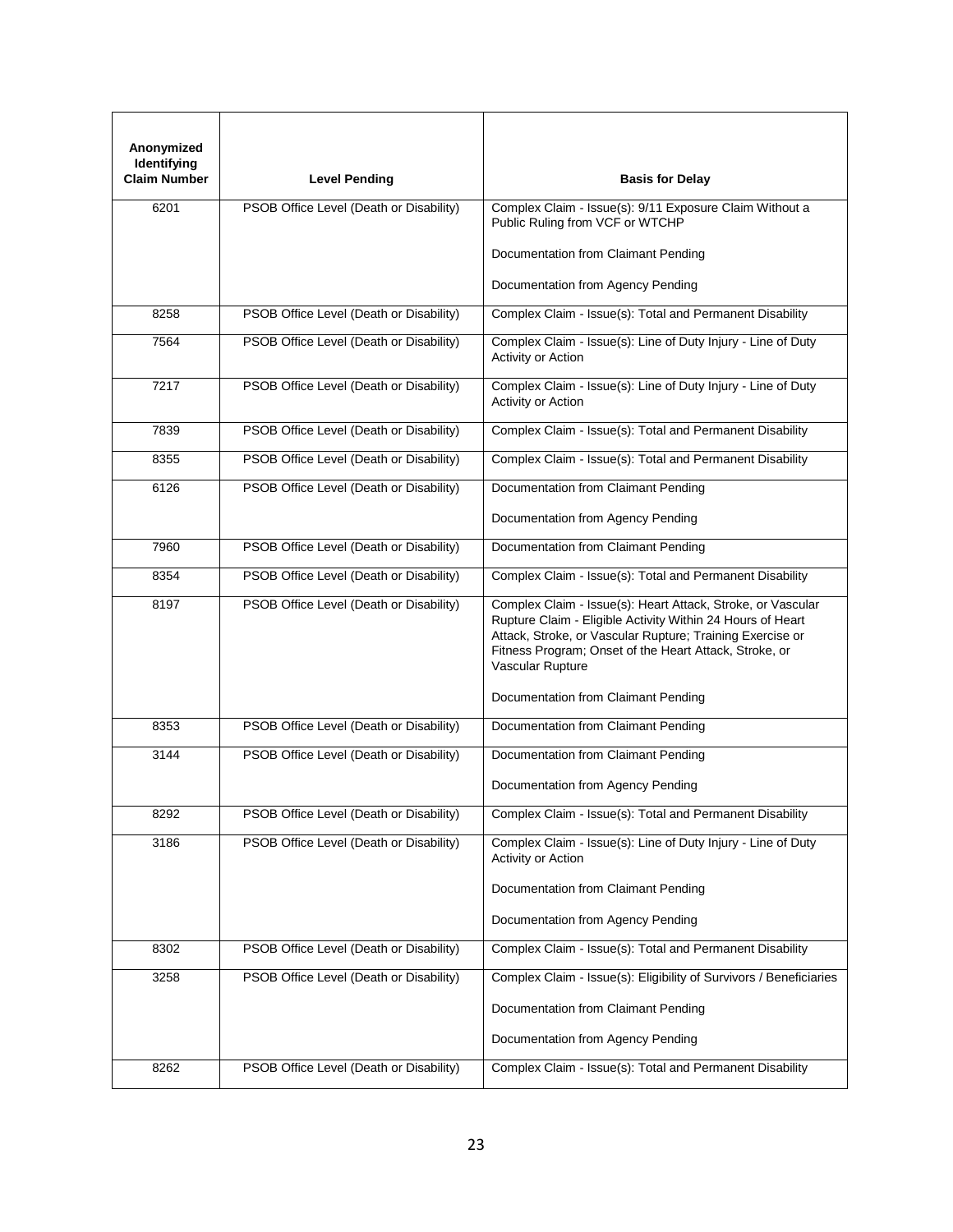| Anonymized<br>Identifying<br><b>Claim Number</b> | <b>Level Pending</b>                    | <b>Basis for Delay</b>                                                                                     |
|--------------------------------------------------|-----------------------------------------|------------------------------------------------------------------------------------------------------------|
|                                                  |                                         |                                                                                                            |
| 3295                                             | PSOB Office Level (Death or Disability) | Complex Claim - Issue(s): 9/11 Exposure Claim Without a<br>Public Ruling from VCF or WTCHP                 |
|                                                  |                                         | Documentation from Claimant Pending                                                                        |
|                                                  |                                         | Documentation from Agency Pending                                                                          |
| 6501                                             | PSOB Office Level (Death or Disability) | Documentation from Claimant Pending                                                                        |
|                                                  |                                         | Documentation from Agency Pending                                                                          |
| 7381                                             | PSOB Office Level (Death or Disability) | Complex Claim - Issue(s): Line of Duty Injury - Line of Duty<br>Activity or Action                         |
| 3357                                             | PSOB Office Level (Death or Disability) | Complex Claim - Issue(s): Potential Limitation on Payment -<br><b>Intentional Misconduct</b>               |
|                                                  |                                         | Documentation from Claimant Pending                                                                        |
|                                                  |                                         | Documentation from Agency Pending                                                                          |
| 6839                                             | PSOB Office Level (Death or Disability) | Complex Claim - Issue(s): Potential Limitation on Payment -<br>Gross Negligence                            |
|                                                  |                                         | Documentation from Claimant Pending                                                                        |
|                                                  |                                         | Documentation from Agency Pending                                                                          |
| 3410                                             | PSOB Office Level (Death or Disability) | Complex Claim - Issue(s): Causation Between Death and<br>Injury                                            |
|                                                  |                                         | Documentation from Claimant Pending                                                                        |
|                                                  |                                         | Documentation from Agency Pending                                                                          |
| 3428                                             | PSOB Office Level (Death or Disability) | Complex Claim - Issue(s): Line of Duty Injury - Authorized<br>Commuting                                    |
|                                                  |                                         | Documentation from Claimant Pending                                                                        |
|                                                  |                                         | Documentation from Agency Pending                                                                          |
| 3467                                             | PSOB Office Level (Death or Disability) | Complex Claim - Issue(s): Causation Between Death and<br>Injury                                            |
|                                                  |                                         | Documentation from Claimant Pending                                                                        |
|                                                  |                                         | Documentation from Agency Pending                                                                          |
| 7493                                             | PSOB Office Level (Death or Disability) | Complex Claim - Issue(s): Line of Duty Injury - Authorized<br>Commuting                                    |
| 3515                                             | PSOB Office Level (Death or Disability) | Complex Claim - Issue(s): Potential Limitation on Payment -<br>Intentional Misconduct; Pending Regulations |
|                                                  |                                         | Documentation from Claimant Pending                                                                        |
|                                                  |                                         | Documentation from Agency Pending                                                                          |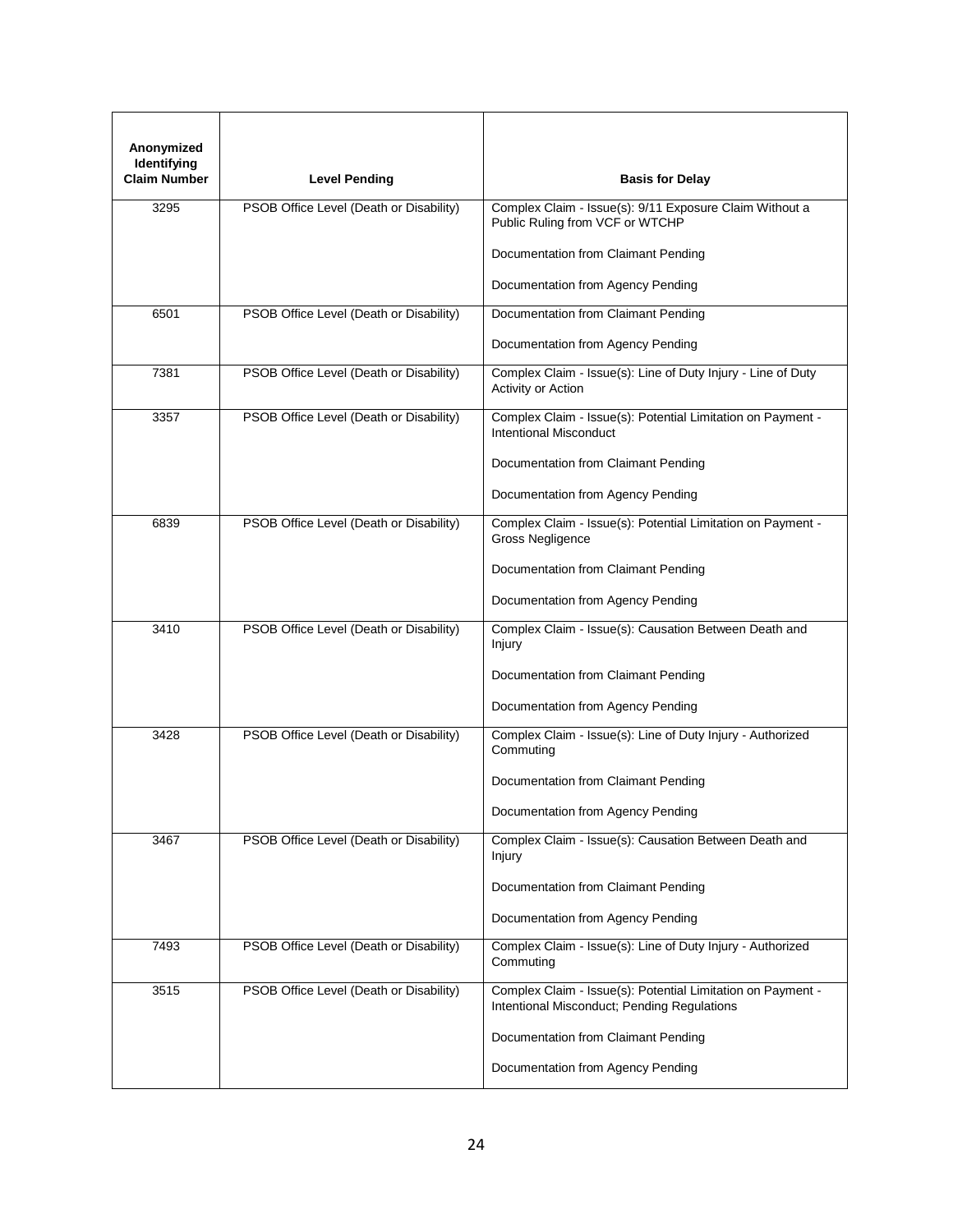| Anonymized<br>Identifying<br><b>Claim Number</b> | <b>Level Pending</b>                    | <b>Basis for Delay</b>                                                                                                                                             |
|--------------------------------------------------|-----------------------------------------|--------------------------------------------------------------------------------------------------------------------------------------------------------------------|
|                                                  |                                         |                                                                                                                                                                    |
| 6221                                             | PSOB Office Level (Death or Disability) | Complex Claim - Issue(s): Injury; Causation Between Death<br>and Injury                                                                                            |
|                                                  |                                         | Documentation from Claimant Pending                                                                                                                                |
|                                                  |                                         | Documentation from Agency Pending                                                                                                                                  |
| 8058                                             | PSOB Office Level (Death or Disability) | Complex Claim - Issue(s): Injury                                                                                                                                   |
| 8163                                             | PSOB Office Level (Death or Disability) | Complex Claim - Issue(s): Total and Permanent Disability                                                                                                           |
| 3584                                             | PSOB Office Level (Death or Disability) | Complex Claim - Issue(s): Cause of Death                                                                                                                           |
|                                                  |                                         | Documentation from Claimant Pending                                                                                                                                |
|                                                  |                                         | Documentation from Agency Pending                                                                                                                                  |
| 8325                                             | PSOB Office Level (Death or Disability) | Complex Claim - Issue(s): Total and Permanent Disability                                                                                                           |
| 3651                                             | PSOB Office Level (Death or Disability) | Complex Claim - Issue(s): Eligibility of Survivors /<br>Beneficiaries; Line of Duty Injury - Line of Duty Activity or<br>Action                                    |
|                                                  |                                         | Documentation from Claimant Pending                                                                                                                                |
|                                                  |                                         | Documentation from Agency Pending                                                                                                                                  |
| 8177                                             | PSOB Office Level (Death or Disability) | Complex Claim - Issue(s): Line of Duty Injury - Injured Based<br>on Status as a Public Safety Officer; Potential Limitation on<br>Payment - Voluntary Intoxication |
| 8026                                             | PSOB Office Level (Death or Disability) | Complex Claim - Issue(s): Total and Permanent Disability                                                                                                           |
| 6871                                             | PSOB Office Level (Death or Disability) | Complex Claim - Issue(s): Line of Duty Injury - Line of Duty<br>Activity or Action                                                                                 |
|                                                  |                                         | Documentation from Claimant Pending                                                                                                                                |
|                                                  |                                         | Documentation from Agency Pending                                                                                                                                  |
| 6266                                             | PSOB Office Level (Death or Disability) | Complex Claim - Issue(s): Potential Limitation on Payment -<br>Voluntary Intoxication                                                                              |
| 8202                                             | PSOB Office Level (Death or Disability) | Complex Claim - Issue(s): Total and Permanent Disability                                                                                                           |
| 8119                                             | PSOB Office Level (Death or Disability) | Complex Claim - Issue(s): Heart Attack, Stroke, or Vascular<br>Rupture Claim - Onset of the Heart Attack, Stroke, or Vascular<br>Rupture                           |
|                                                  |                                         | Documentation from Claimant Pending                                                                                                                                |
|                                                  |                                         | Documentation from Agency Pending                                                                                                                                  |
| 7353                                             | PSOB Office Level (Death or Disability) | Complex Claim - Issue(s): Total and Permanent Disability                                                                                                           |
|                                                  |                                         | On Hold per Request of Claimant                                                                                                                                    |
|                                                  |                                         | Documentation from Claimant Pending                                                                                                                                |
|                                                  |                                         | Documentation from Agency Pending                                                                                                                                  |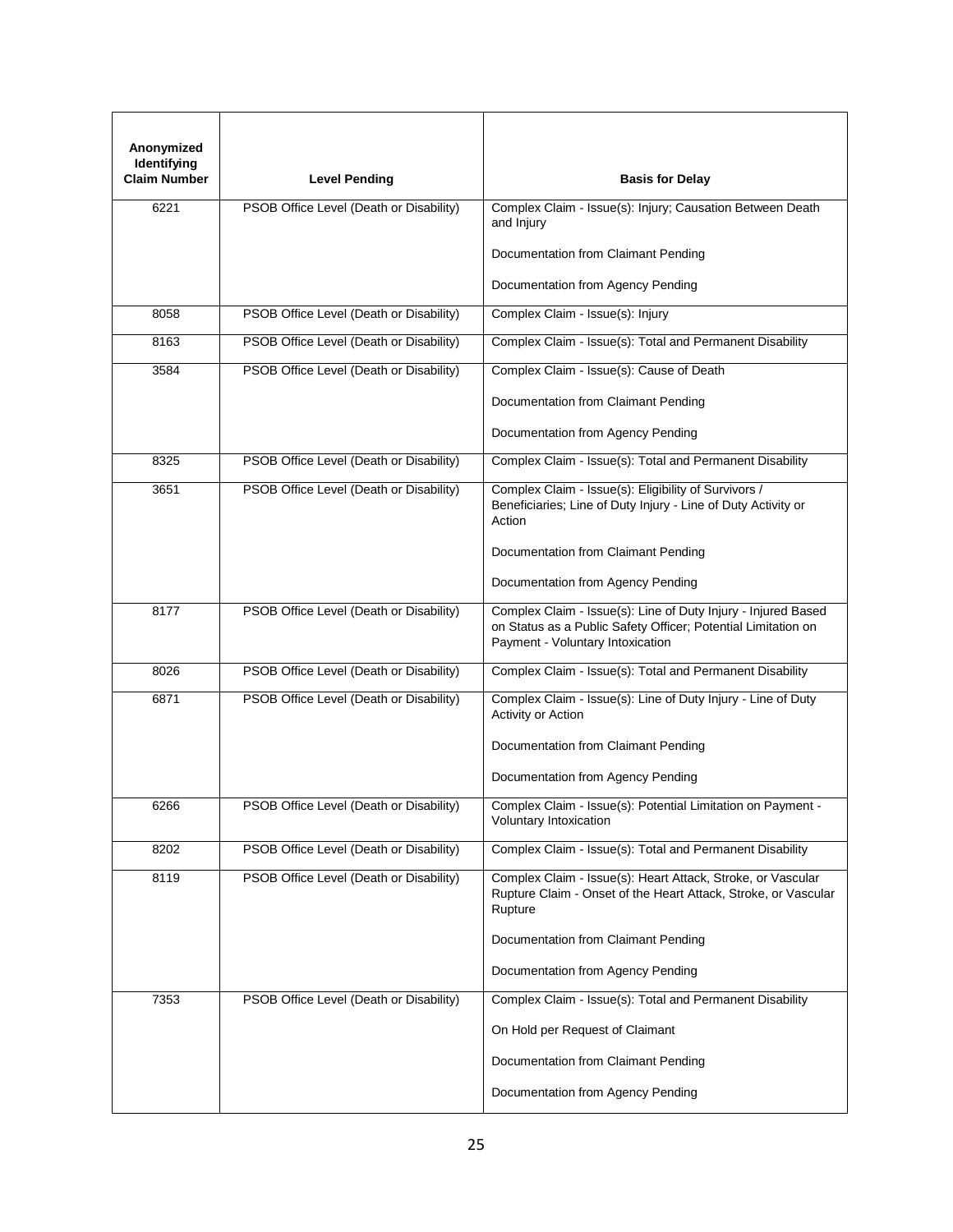| Anonymized<br>Identifying<br><b>Claim Number</b> | <b>Level Pending</b>                    | <b>Basis for Delay</b>                                                                                                                   |
|--------------------------------------------------|-----------------------------------------|------------------------------------------------------------------------------------------------------------------------------------------|
| 7958                                             | PSOB Office Level (Death or Disability) | Complex Claim - Issue(s): Heart Attack, Stroke, or Vascular<br>Rupture Claim - Onset of the Heart Attack, Stroke, or Vascular<br>Rupture |
|                                                  |                                         | Documentation from Claimant Pending                                                                                                      |
|                                                  |                                         | Documentation from Agency Pending                                                                                                        |
| 3947                                             | PSOB Office Level (Death or Disability) | Documentation from Claimant Pending<br>Documentation from Agency Pending                                                                 |
| 8068                                             | PSOB Office Level (Death or Disability) | Complex Claim - Issue(s): Line of Duty Injury - Authorized<br>Commuting                                                                  |
| 7688                                             | PSOB Office Level (Death or Disability) | Complex Claim - Issue(s): Total and Permanent Disability                                                                                 |
| 7986                                             | PSOB Office Level (Death or Disability) | Complex Claim - Issue(s): 9/11 Exposure Claim Without a<br>Public Ruling from VCF or WTCHP                                               |
| 7837                                             | PSOB Office Level (Death or Disability) | Complex Claim - Issue(s): Cause of Death; Potential Limitation<br>on Payment - Voluntary Intoxication                                    |
|                                                  |                                         | Documentation from Claimant Pending                                                                                                      |
|                                                  |                                         | Documentation from Agency Pending                                                                                                        |
| 6112                                             | PSOB Office Level (Death or Disability) | Complex Claim - Issue(s): Status as a Public Safety Officer                                                                              |
|                                                  |                                         | Documentation from Claimant Pending                                                                                                      |
|                                                  |                                         | Documentation from Agency Pending                                                                                                        |
| 6845                                             | PSOB Office Level (Death or Disability) | Documentation from Claimant Pending                                                                                                      |
|                                                  |                                         | Documentation from Agency Pending                                                                                                        |
| 4204                                             | PSOB Office Level (Death or Disability) | Complex Claim - Issue(s): 9/11 Exposure Claim Without a<br>Public Ruling from VCF or WTCHP                                               |
|                                                  |                                         | Documentation from Claimant Pending                                                                                                      |
|                                                  |                                         | Documentation from Agency Pending                                                                                                        |
| 6785                                             | PSOB Office Level (Death or Disability) | Complex Claim - Issue(s): Line of Duty Injury - Authorized<br>Commuting; Potential Limitation on Payment - Gross<br>Negligence           |
|                                                  |                                         | Documentation from Claimant Pending                                                                                                      |
|                                                  |                                         | Documentation from Agency Pending                                                                                                        |
| 6504                                             | PSOB Office Level (Death or Disability) | Documentation from Claimant Pending                                                                                                      |
|                                                  |                                         | Documentation from Agency Pending                                                                                                        |
| 4301                                             | PSOB Office Level (Death or Disability) | Complex Claim - Issue(s): 9/11 Exposure Claim Without a<br>Public Ruling from VCF or WTCHP                                               |
|                                                  |                                         | Documentation from Claimant Pending                                                                                                      |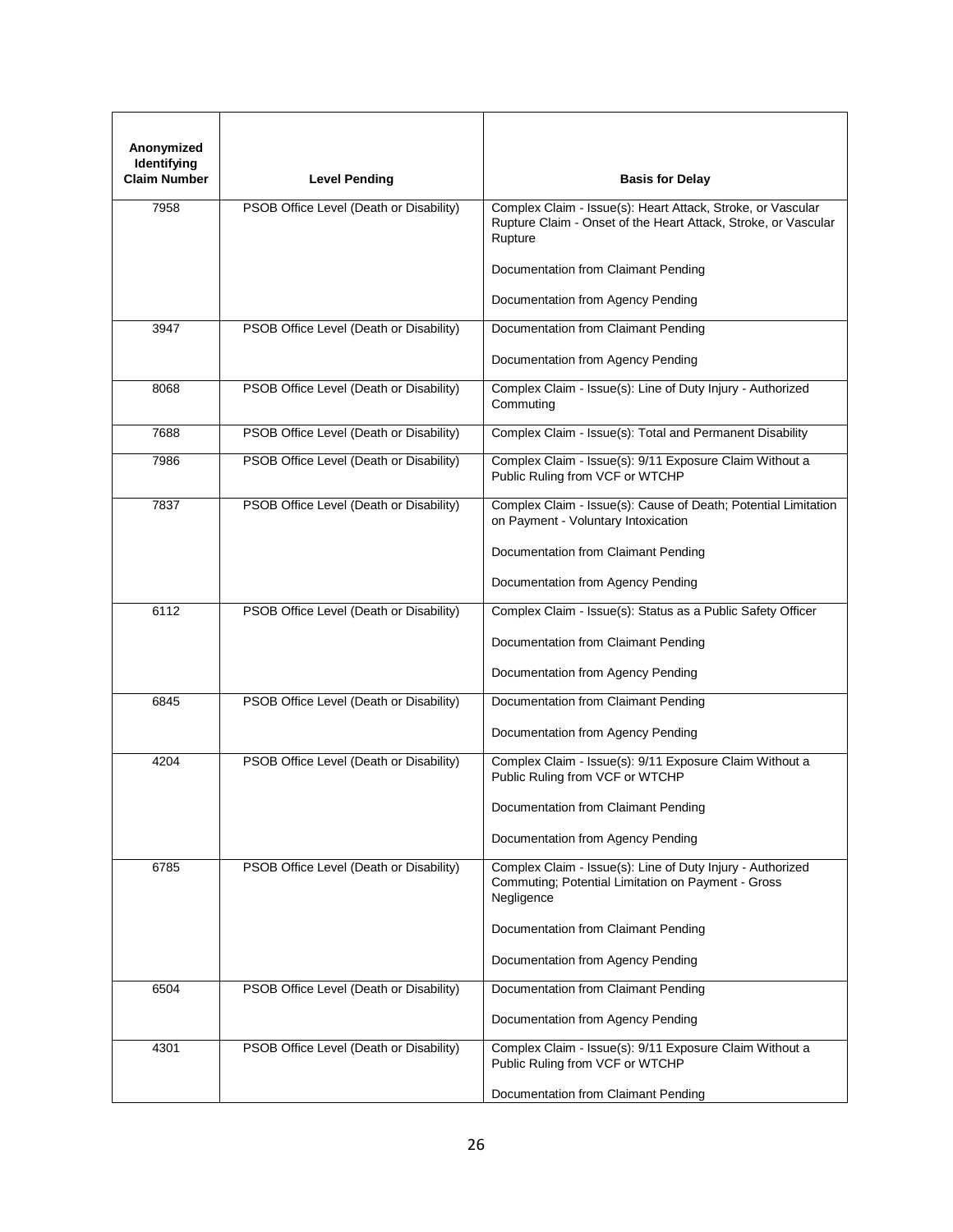| Anonymized<br>Identifying<br><b>Claim Number</b> | <b>Level Pending</b>                    | <b>Basis for Delay</b>                                                                                                                                           |
|--------------------------------------------------|-----------------------------------------|------------------------------------------------------------------------------------------------------------------------------------------------------------------|
|                                                  |                                         | Documentation from Agency Pending                                                                                                                                |
| 8231                                             | PSOB Office Level (Death or Disability) | Complex Claim - Issue(s): Injury                                                                                                                                 |
| 7743                                             | PSOB Office Level (Death or Disability) | Complex Claim - Issue(s): Pending Legislation                                                                                                                    |
| 7382                                             | PSOB Office Level (Death or Disability) | Complex Claim - Issue(s): Total and Permanent Disability                                                                                                         |
|                                                  |                                         | Documentation from Claimant Pending                                                                                                                              |
|                                                  |                                         | Documentation from Agency Pending                                                                                                                                |
| 11                                               | <b>Hearing Officer Appeal</b>           | Complex Claim - Issue(s): Potential Limitation on Payment -<br>Gross Negligence                                                                                  |
|                                                  |                                         | Pending Hearing Date                                                                                                                                             |
| 6107                                             | <b>Hearing Officer Appeal</b>           | Complex Claim - Issue(s): Total and Permanent Disability                                                                                                         |
| 37                                               | <b>Hearing Officer Appeal</b>           | Complex Claim - Issue(s): Total and Permanent Disability                                                                                                         |
|                                                  |                                         | Documentation from Claimant Pending                                                                                                                              |
| 63                                               | <b>Hearing Officer Appeal</b>           | Complex Claim - Issue(s): Heart Attack, Stroke, or Vascular<br>Rupture Claim - Onset of the Heart Attack, Stroke, or Vascular<br>Rupture                         |
| 76                                               | <b>Hearing Officer Appeal</b>           | Complex Claim - Issue(s): Total and Permanent Disability                                                                                                         |
| 6586                                             | <b>Hearing Officer Appeal</b>           | Complex Claim - Issue(s): Total and Permanent Disability                                                                                                         |
| 7298                                             | <b>Hearing Officer Appeal</b>           | Complex Claim - Issue(s): Total and Permanent Disability                                                                                                         |
|                                                  |                                         | Pending Hearing Date                                                                                                                                             |
| 141                                              | <b>Hearing Officer Appeal</b>           | Complex Claim - Issue(s): Eligibility of Survivors /<br>Beneficiaries: Adverse Claimants                                                                         |
| 245                                              | <b>Hearing Officer Appeal</b>           | Complex Claim - Issue(s): Total and Permanent Disability                                                                                                         |
| 7513                                             | <b>Hearing Officer Appeal</b>           | Complex Claim - Issue(s): Heart Attack, Stroke, or Vascular<br>Rupture Claim - Eligible Activity Within 24 Hours of Heart<br>Attack, Stroke, or Vascular Rupture |
|                                                  |                                         | Pending Hearing Date                                                                                                                                             |
| 6851                                             | <b>Hearing Officer Appeal</b>           | Complex Claim - Issue(s): Line of Duty Injury - Line of Duty<br>Activity or Action                                                                               |
| 328                                              | Hearing Officer Appeal                  | Complex Claim - Issue(s): Injury; Causation Between Death<br>and Injury                                                                                          |
|                                                  |                                         | On Hold per Request of Claimant                                                                                                                                  |
|                                                  |                                         | Documentation from Claimant Pending                                                                                                                              |
| 352                                              | <b>Hearing Officer Appeal</b>           | Complex Claim - Issue(s): Heart Attack, Stroke, or Vascular<br>Rupture Claim - Eligible Activity Within 24 Hours of Heart<br>Attack, Stroke, or Vascular Rupture |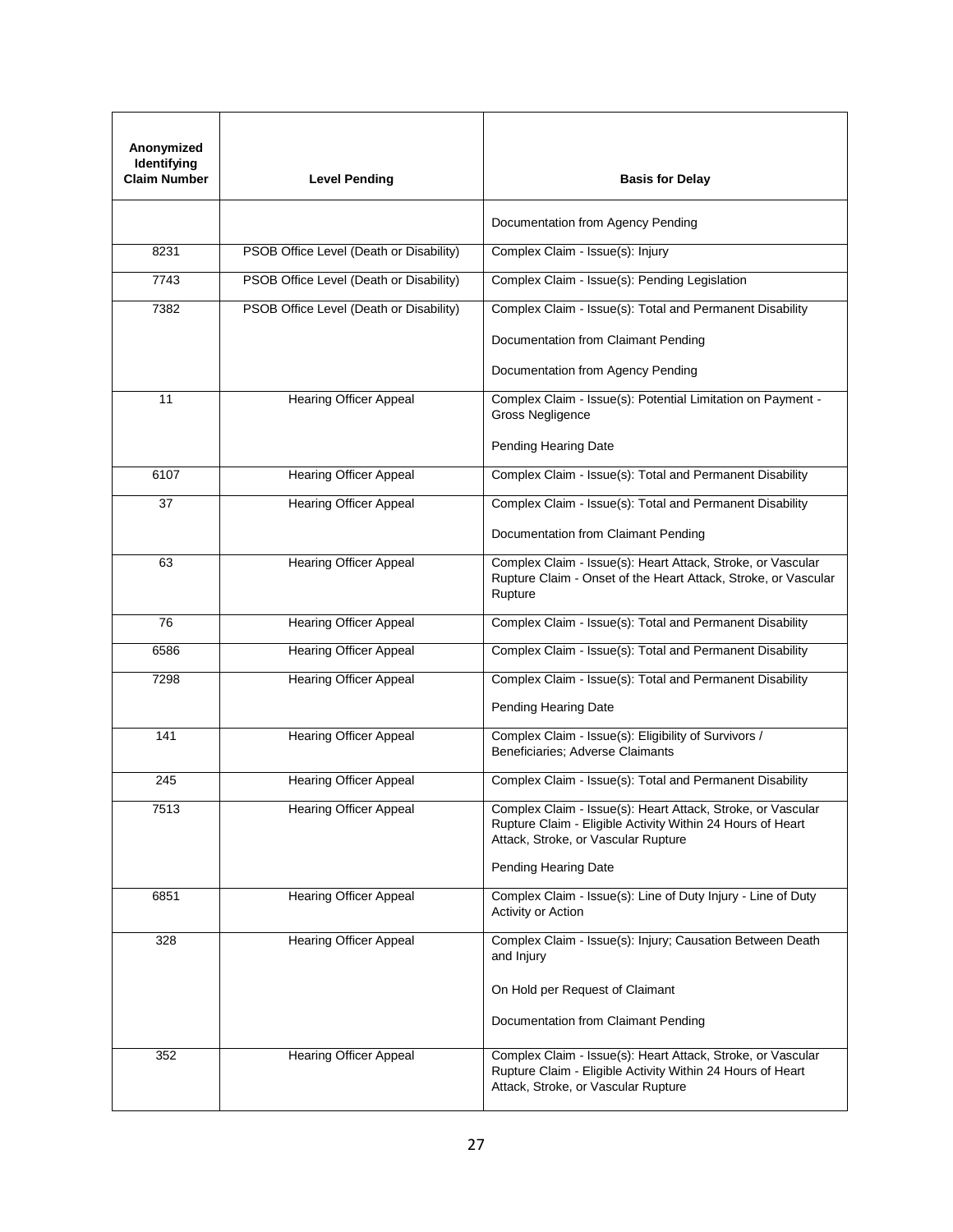| Anonymized<br>Identifying<br><b>Claim Number</b> | <b>Level Pending</b>          | <b>Basis for Delay</b>                                                                                                                                                                                                                       |
|--------------------------------------------------|-------------------------------|----------------------------------------------------------------------------------------------------------------------------------------------------------------------------------------------------------------------------------------------|
| 6488                                             | <b>Hearing Officer Appeal</b> | Complex Claim - Issue(s): Heart Attack, Stroke, or Vascular<br>Rupture Claim - Eligible Activity Within 24 Hours of Heart<br>Attack, Stroke, or Vascular Rupture                                                                             |
| 408                                              | <b>Hearing Officer Appeal</b> | Complex Claim - Issue(s): Heart Attack, Stroke, or Vascular<br>Rupture Claim - Eligible Activity Within 24 Hours of Heart<br>Attack, Stroke, or Vascular Rupture                                                                             |
| 425                                              | <b>Hearing Officer Appeal</b> | Complex Claim - Issue(s): Total and Permanent Disability<br>Pending Hearing Date<br>Documentation from Claimant Pending                                                                                                                      |
| 430                                              | <b>Hearing Officer Appeal</b> | Complex Claim - Issue(s): Heart Attack, Stroke, or Vascular<br>Rupture Claim - Eligible Activity Within 24 Hours of Heart<br>Attack, Stroke, or Vascular Rupture<br>Documentation from Claimant Pending<br>Documentation from Agency Pending |
| 455                                              | <b>Hearing Officer Appeal</b> | Complex Claim - Issue(s): Line of Duty Injury - Line of Duty<br>Activity or Action                                                                                                                                                           |
| 7238                                             | <b>Hearing Officer Appeal</b> | Complex Claim - Issue(s): Total and Permanent Disability                                                                                                                                                                                     |
| 552                                              | <b>Hearing Officer Appeal</b> | Complex Claim - Issue(s): Causation Between Death and<br>Injury                                                                                                                                                                              |
| 7706                                             | <b>Hearing Officer Appeal</b> | Complex Claim - Issue(s): Total and Permanent Disability<br>Documentation from Claimant Pending                                                                                                                                              |
| 620                                              | <b>Hearing Officer Appeal</b> | Complex Claim - Issue(s): Line of Duty Injury - Line of Duty<br>Activity or Action; Potential Limitation on Payment - Gross<br>Negligence                                                                                                    |
| 7635                                             | <b>Hearing Officer Appeal</b> | Complex Claim - Issue(s): Total and Permanent Disability                                                                                                                                                                                     |
| 6332                                             | <b>Hearing Officer Appeal</b> | Complex Claim - Issue(s): Potential Limitation on Payment -<br>Suicide<br>Pending Hearing Date                                                                                                                                               |
| 742                                              | <b>Hearing Officer Appeal</b> | Complex Claim - Issue(s): Line of Duty Injury - Line of Duty<br>Activity or Action                                                                                                                                                           |
| 775                                              | <b>Hearing Officer Appeal</b> | Complex Claim - Issue(s): Status as a Public Safety Officer                                                                                                                                                                                  |
| 798                                              | <b>Hearing Officer Appeal</b> | Complex Claim - Issue(s): Heart Attack, Stroke, or Vascular<br>Rupture Claim - Eligible Activity Within 24 Hours of Heart<br>Attack, Stroke, or Vascular Rupture                                                                             |
| 811                                              | <b>Hearing Officer Appeal</b> | Complex Claim - Issue(s): Heart Attack, Stroke, or Vascular<br>Rupture Claim - Eligible Activity Within 24 Hours of Heart<br>Attack, Stroke, or Vascular Rupture; Training Exercise or<br>Fitness Program                                    |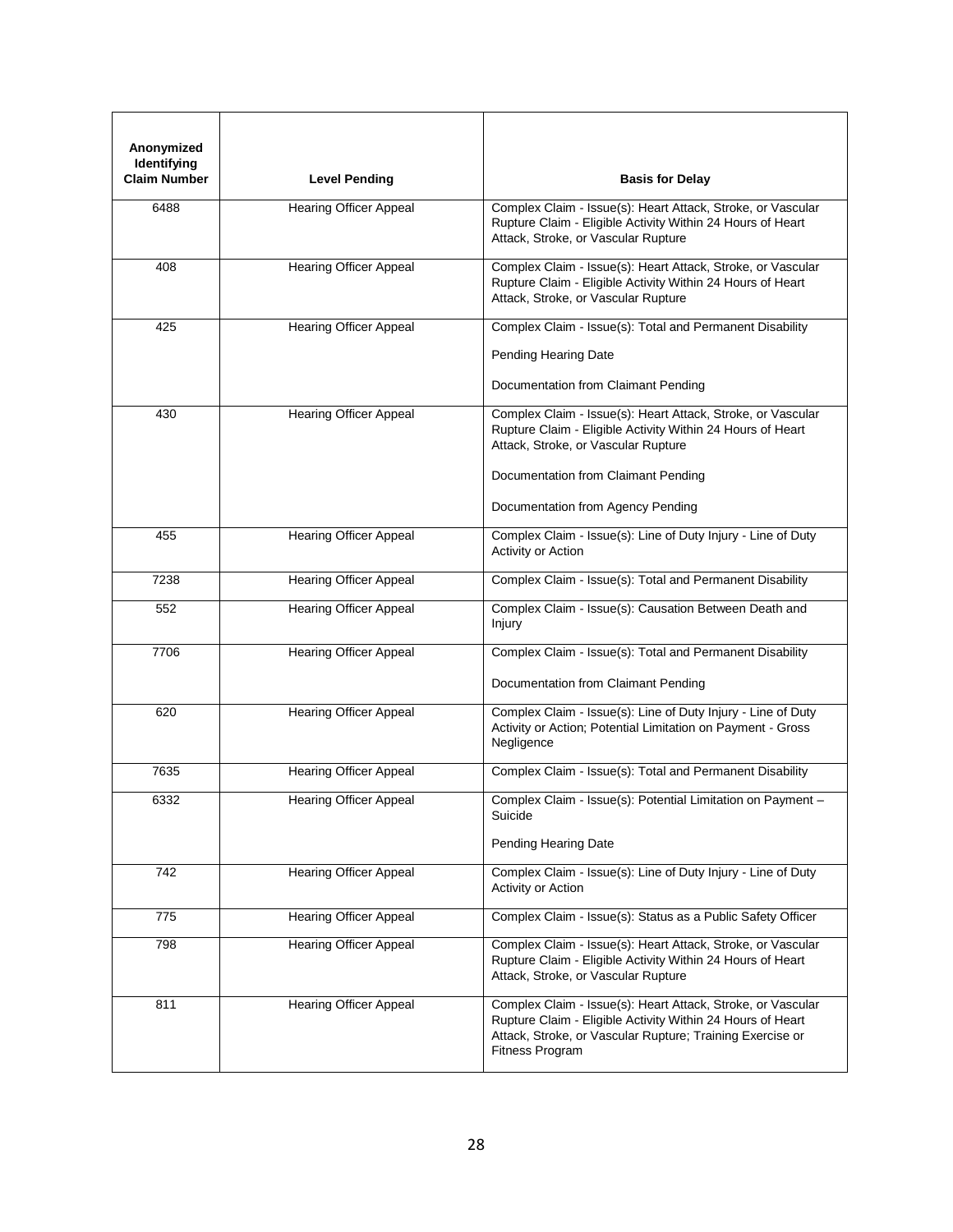| Anonymized<br>Identifying<br><b>Claim Number</b> | <b>Level Pending</b>          | <b>Basis for Delay</b>                                                                                                                                                                              |
|--------------------------------------------------|-------------------------------|-----------------------------------------------------------------------------------------------------------------------------------------------------------------------------------------------------|
| 867                                              | <b>Hearing Officer Appeal</b> | Complex Claim - Issue(s): Total and Permanent Disability                                                                                                                                            |
|                                                  |                               | Documentation from Claimant Pending                                                                                                                                                                 |
| 899                                              | <b>Hearing Officer Appeal</b> | Complex Claim - Issue(s): Total and Permanent Disability                                                                                                                                            |
| 904                                              | <b>Hearing Officer Appeal</b> | Complex Claim - Issue(s): Status as a Public Safety Officer                                                                                                                                         |
|                                                  |                               | Documentation from Claimant Pending                                                                                                                                                                 |
|                                                  |                               | Documentation from Agency Pending                                                                                                                                                                   |
| 7380                                             | <b>Hearing Officer Appeal</b> | Complex Claim - Issue(s): Causation Between Death and<br>Injury                                                                                                                                     |
| 1102                                             | <b>Hearing Officer Appeal</b> | Complex Claim - Issue(s): Total and Permanent Disability                                                                                                                                            |
| 1149                                             | <b>Hearing Officer Appeal</b> | Complex Claim - Issue(s): Total and Permanent Disability                                                                                                                                            |
| 1156                                             | <b>Hearing Officer Appeal</b> | Complex Claim - Issue(s): Status as a Public Safety Officer                                                                                                                                         |
| 7389                                             | <b>Hearing Officer Appeal</b> | Complex Claim - Issue(s): 9/11 Exposure Claim Without a<br>Public Ruling from VCF or WTCHP; Injury; Causation Between<br>Death and Injury; Line of Duty Injury - Line of Duty Activity or<br>Action |
|                                                  |                               | Hearing Officer Reassignment                                                                                                                                                                        |
| 1328                                             | <b>Hearing Officer Appeal</b> | Complex Claim - Issue(s): Eligibility of Survivors / Beneficiaries                                                                                                                                  |
|                                                  |                               | Hearing Officer Reassignment                                                                                                                                                                        |
| 1345                                             | <b>Hearing Officer Appeal</b> | Complex Claim - Issue(s): Total and Permanent Disability                                                                                                                                            |
|                                                  |                               | Documentation from Claimant Pending                                                                                                                                                                 |
| 6091                                             | Hearing Officer Appeal        | Complex Claim - Issue(s): Eligibility of Survivors / Beneficiaries                                                                                                                                  |
|                                                  |                               | Documentation from Claimant Pending                                                                                                                                                                 |
| 6264                                             | <b>Hearing Officer Appeal</b> | Complex Claim - Issue(s): Injury; Causation Between Death<br>and Injury                                                                                                                             |
|                                                  |                               | Documentation from Claimant Pending                                                                                                                                                                 |
| 6270                                             | <b>Hearing Officer Appeal</b> | Complex Claim - Issue(s): Injury; Causation Between Death<br>and Injury; Line of Duty Injury - Line of Duty Activity or Action                                                                      |
|                                                  |                               | Hearing Officer Reassignment                                                                                                                                                                        |
| 1449                                             | <b>Hearing Officer Appeal</b> | Complex Claim - Issue(s): Injury; Causation Between Death<br>and Injury                                                                                                                             |
|                                                  |                               | Documentation from Claimant Pending                                                                                                                                                                 |
|                                                  |                               | Documentation from Agency Pending                                                                                                                                                                   |
| 1487                                             | <b>Hearing Officer Appeal</b> | Complex Claim - Issue(s): Heart Attack, Stroke, or Vascular<br>Rupture Claim - Eligible Activity Within 24 Hours of Heart<br>Attack, Stroke, or Vascular Rupture                                    |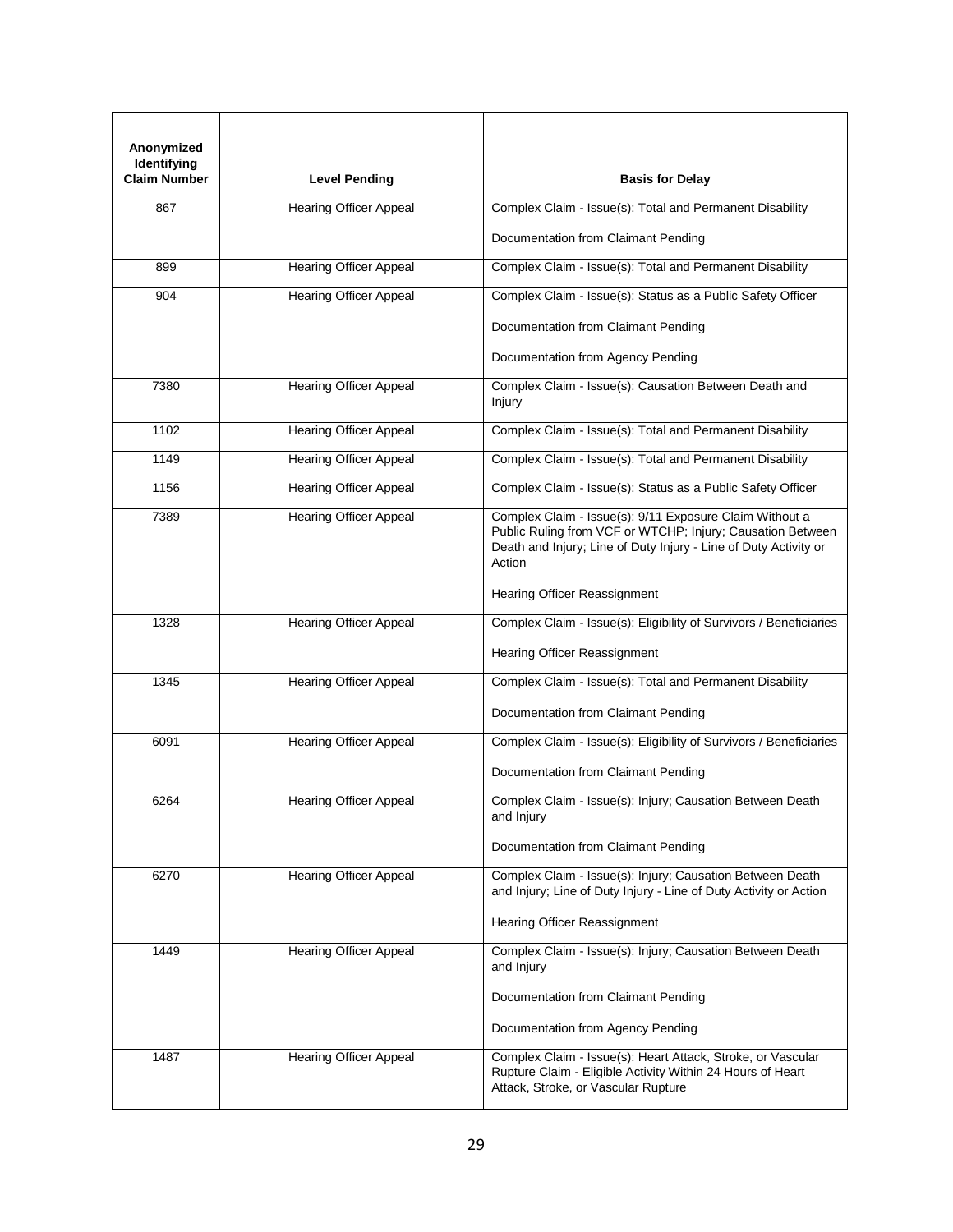| Anonymized<br>Identifying<br><b>Claim Number</b> | <b>Level Pending</b>          | <b>Basis for Delay</b>                                                                                                                                                                                    |
|--------------------------------------------------|-------------------------------|-----------------------------------------------------------------------------------------------------------------------------------------------------------------------------------------------------------|
|                                                  |                               |                                                                                                                                                                                                           |
| 1534                                             | <b>Hearing Officer Appeal</b> | Complex Claim - Issue(s): Injury; Causation Between Death<br>and Injury                                                                                                                                   |
|                                                  |                               | On Hold per Request of Claimant                                                                                                                                                                           |
|                                                  |                               | Documentation from Claimant Pending                                                                                                                                                                       |
| 7703                                             | <b>Hearing Officer Appeal</b> | Complex Claim - Issue(s): Injury; Cause of Death; Heart<br>Attack, Stroke, or Vascular Rupture Claim - Eligible Activity<br>Within 24 Hours of Heart Attack, Stroke, or Vascular Rupture                  |
|                                                  |                               | <b>Hearing Officer Reassignment</b>                                                                                                                                                                       |
| 1539                                             | <b>Hearing Officer Appeal</b> | Complex Claim - Issue(s): Cause of Death                                                                                                                                                                  |
|                                                  |                               | Documentation from Claimant Pending                                                                                                                                                                       |
|                                                  |                               | Documentation from Agency Pending                                                                                                                                                                         |
| 1546                                             | <b>Hearing Officer Appeal</b> | Complex Claim - Issue(s): Total and Permanent Disability                                                                                                                                                  |
| 1597                                             | <b>Hearing Officer Appeal</b> | Complex Claim - Issue(s): Line of Duty Injury - Line of Duty<br>Activity or Action                                                                                                                        |
| 1652                                             | <b>Hearing Officer Appeal</b> | Complex Claim - Issue(s): Total and Permanent Disability                                                                                                                                                  |
| 1763                                             | <b>Hearing Officer Appeal</b> | Complex Claim - Issue(s): Total and Permanent Disability                                                                                                                                                  |
|                                                  |                               | Pending Hearing Date                                                                                                                                                                                      |
| 6906                                             | <b>Hearing Officer Appeal</b> | Complex Claim - Issue(s): Total and Permanent Disability                                                                                                                                                  |
| 1805                                             | <b>Hearing Officer Appeal</b> | Complex Claim - Issue(s): Heart Attack, Stroke, or Vascular<br>Rupture Claim - Onset of the Heart Attack, Stroke, or Vascular<br>Rupture                                                                  |
| 1867                                             | <b>Hearing Officer Appeal</b> | Complex Claim - Issue(s): Heart Attack, Stroke, or Vascular<br>Rupture Claim - Eligible Activity Within 24 Hours of Heart<br>Attack, Stroke, or Vascular Rupture; Training Exercise or<br>Fitness Program |
|                                                  |                               | Documentation from Claimant Pending                                                                                                                                                                       |
| 6129                                             | Hearing Officer Appeal        | Complex Claim - Issue(s): Injury                                                                                                                                                                          |
|                                                  |                               | Pending Hearing Date                                                                                                                                                                                      |
| 6326                                             | <b>Hearing Officer Appeal</b> | Complex Claim - Issue(s): Total and Permanent Disability                                                                                                                                                  |
| 1957                                             | Hearing Officer Appeal        | Complex Claim - Issue(s): Total and Permanent Disability                                                                                                                                                  |
|                                                  |                               | Documentation from Claimant Pending                                                                                                                                                                       |
| 1959                                             | <b>Hearing Officer Appeal</b> | Complex Claim - Issue(s): Status as a Public Safety Officer;<br>Status as a Public Safety Agency                                                                                                          |
|                                                  |                               | Hearing Officer Reassignment                                                                                                                                                                              |
|                                                  |                               | Documentation from Claimant Pending                                                                                                                                                                       |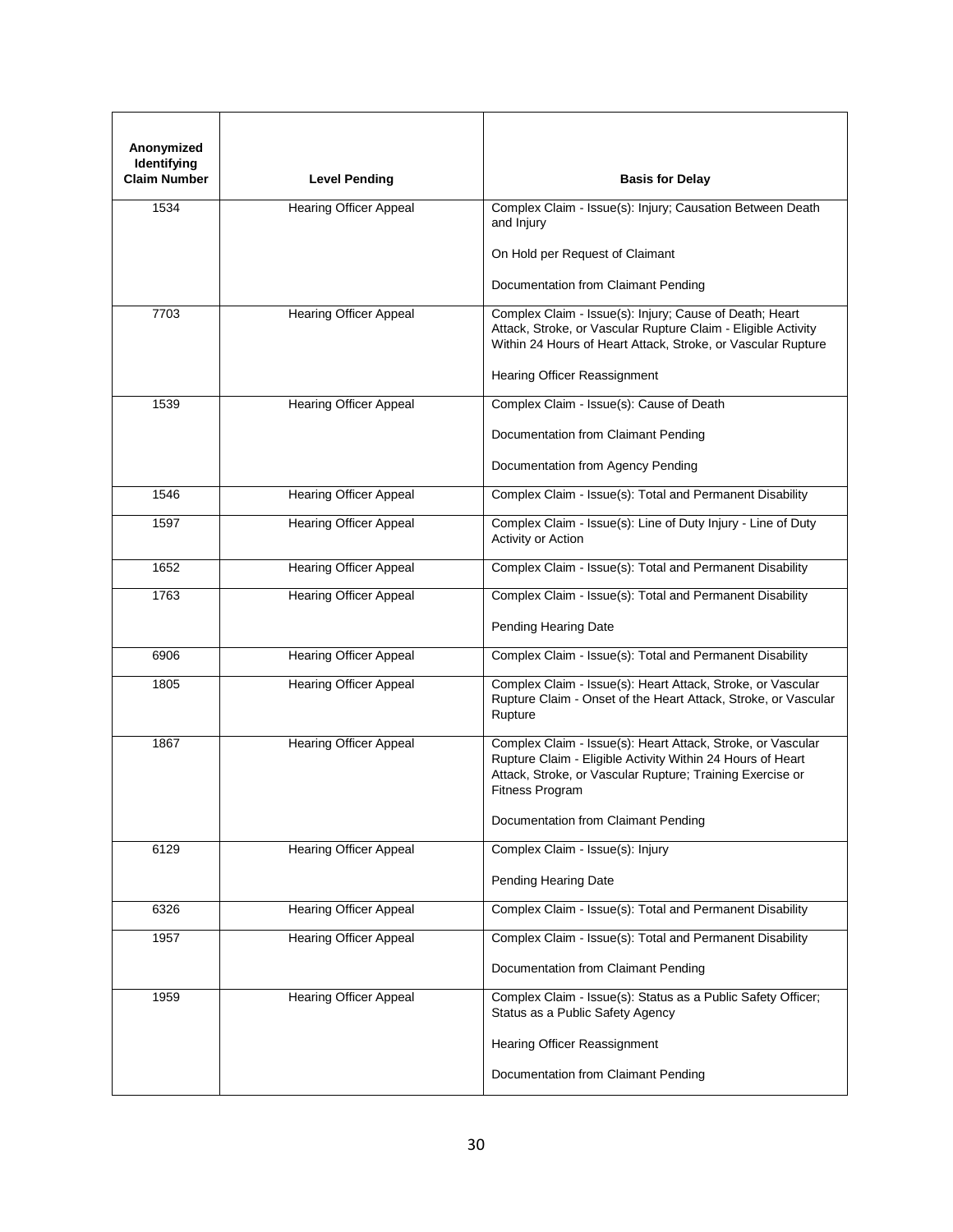| Anonymized<br>Identifying<br><b>Claim Number</b> | <b>Level Pending</b>          | <b>Basis for Delay</b>                                                                                                                                                        |
|--------------------------------------------------|-------------------------------|-------------------------------------------------------------------------------------------------------------------------------------------------------------------------------|
| 1996                                             | <b>Hearing Officer Appeal</b> | Complex Claim - Issue(s): Eligibility of Survivors /<br>Beneficiaries; Line of Duty Injury - Line of Duty Activity or<br>Action                                               |
|                                                  |                               | Hearing Officer Reassignment                                                                                                                                                  |
|                                                  |                               | Documentation from Claimant Pending                                                                                                                                           |
| 1997                                             | Hearing Officer Appeal        | Complex Claim - Issue(s): Total and Permanent Disability                                                                                                                      |
| 2026                                             | <b>Hearing Officer Appeal</b> | Complex Claim - Issue(s): Total and Permanent Disability                                                                                                                      |
| 2028                                             | <b>Hearing Officer Appeal</b> | Complex Claim - Issue(s): Heart Attack, Stroke, or Vascular<br>Rupture Claim - Eligible Activity Within 24 Hours of Heart<br>Attack, Stroke, or Vascular Rupture              |
|                                                  |                               | Documentation from Claimant Pending                                                                                                                                           |
|                                                  |                               | Hearing Officer Reassignment                                                                                                                                                  |
| 7228                                             | <b>Hearing Officer Appeal</b> | Complex Claim - Issue(s): Total and Permanent Disability                                                                                                                      |
| 6155                                             | <b>Hearing Officer Appeal</b> | Complex Claim - Issue(s): Total and Permanent Disability                                                                                                                      |
| 2216                                             | <b>Hearing Officer Appeal</b> | Complex Claim - Issue(s): Total and Permanent Disability                                                                                                                      |
|                                                  |                               | Documentation from Claimant Pending                                                                                                                                           |
| 2217                                             | <b>Hearing Officer Appeal</b> | Complex Claim - Issue(s): Total and Permanent Disability                                                                                                                      |
| 2238                                             | <b>Hearing Officer Appeal</b> | Complex Claim - Issue(s): Status as a Public Safety Officer;<br>Status as a Public Safety Agency; Line of Duty Injury - Injured<br>Based on Status as a Public Safety Officer |
| 2275                                             | <b>Hearing Officer Appeal</b> | On Hold per Request of Claimant                                                                                                                                               |
| 7236                                             | <b>Hearing Officer Appeal</b> | Complex Claim - Issue(s): Total and Permanent Disability                                                                                                                      |
|                                                  |                               | Documentation from Claimant Pending                                                                                                                                           |
|                                                  |                               | Documentation from Agency Pending                                                                                                                                             |
| 2384                                             | <b>Hearing Officer Appeal</b> | Complex Claim - Issue(s): Total and Permanent Disability                                                                                                                      |
| 2431                                             | <b>Hearing Officer Appeal</b> | Complex Claim - Issue(s): Total and Permanent Disability                                                                                                                      |
|                                                  |                               | Hearing Officer Reassignment                                                                                                                                                  |
|                                                  |                               | Pending Hearing Date                                                                                                                                                          |
|                                                  |                               | Documentation from Claimant Pending                                                                                                                                           |
| 6344                                             | <b>Hearing Officer Appeal</b> | Complex Claim - Issue(s): Injury; Line of Duty Injury - Line of<br>Duty Activity or Action; Causation Between Death and Injury                                                |
| 7099                                             | <b>Hearing Officer Appeal</b> | Complex Claim - Issue(s): Causation Between Death and<br>Injury                                                                                                               |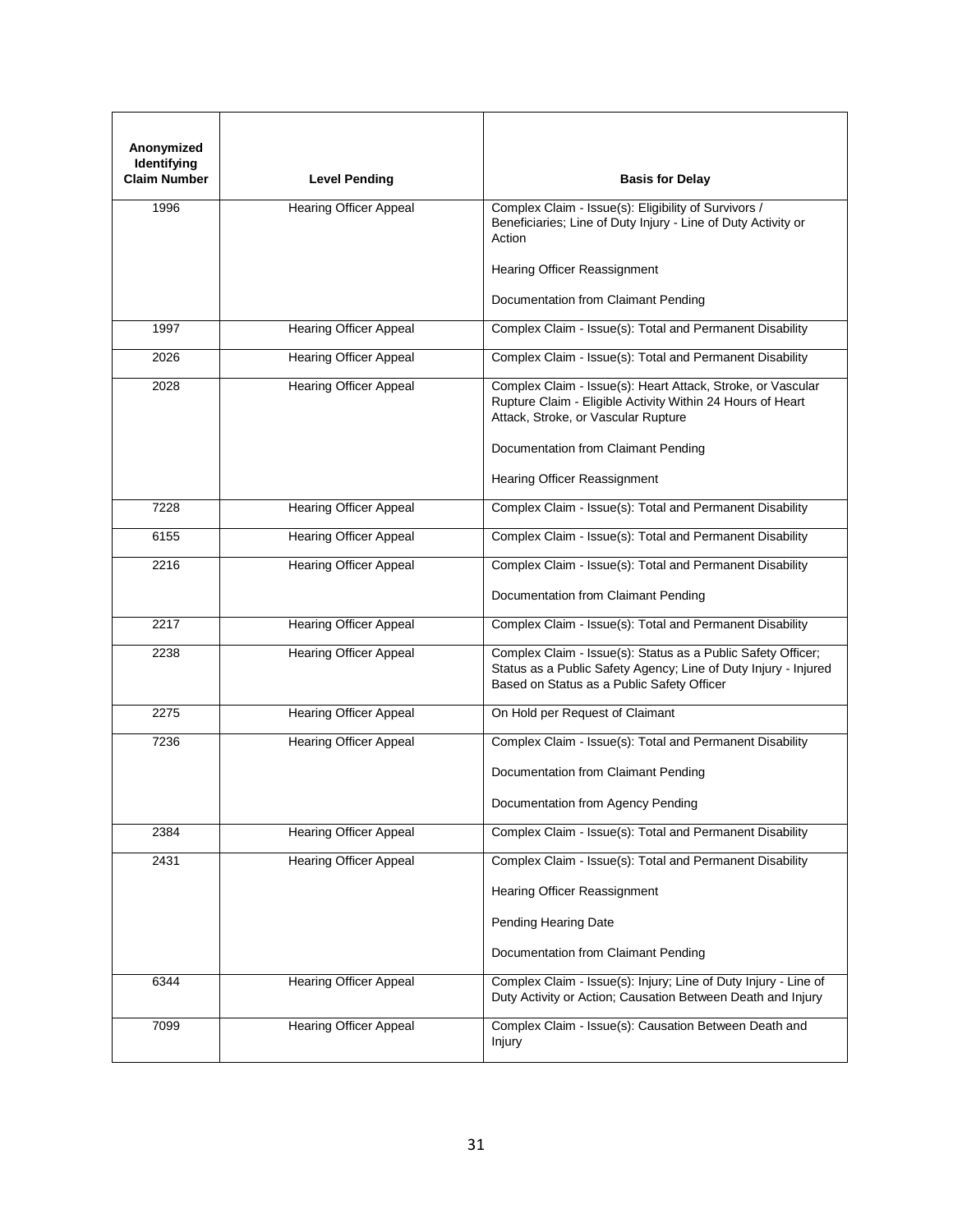| Anonymized<br>Identifying<br><b>Claim Number</b> | <b>Level Pending</b>          | <b>Basis for Delay</b>                                                                                                                                                                                                                 |
|--------------------------------------------------|-------------------------------|----------------------------------------------------------------------------------------------------------------------------------------------------------------------------------------------------------------------------------------|
| 2521                                             | <b>Hearing Officer Appeal</b> | Complex Claim - Issue(s): Heart Attack, Stroke, or Vascular<br>Rupture Claim - Eligible Activity Within 24 Hours of Heart<br>Attack, Stroke, or Vascular Rupture                                                                       |
| 2552                                             | <b>Hearing Officer Appeal</b> | Documentation from Claimant Pending                                                                                                                                                                                                    |
| 6110                                             | <b>Hearing Officer Appeal</b> | On Hold per Request of Claimant<br>Pending Hearing Date                                                                                                                                                                                |
| 2630                                             | <b>Hearing Officer Appeal</b> | Documentation from Claimant Pending                                                                                                                                                                                                    |
|                                                  |                               | Documentation from Agency Pending                                                                                                                                                                                                      |
| 2635                                             | <b>Hearing Officer Appeal</b> | Complex Claim - Issue(s): Total and Permanent Disability                                                                                                                                                                               |
| 2718                                             | <b>Hearing Officer Appeal</b> | Complex Claim - Issue(s): Status as a Public Safety Officer                                                                                                                                                                            |
| 2750                                             | Hearing Officer Appeal        | Complex Claim - Issue(s): Cause of Death                                                                                                                                                                                               |
| 6503                                             | <b>Hearing Officer Appeal</b> | Complex Claim - Issue(s): Heart Attack, Stroke, or Vascular<br>Rupture Claim - Eligible Activity Within 24 Hours of Heart<br>Attack, Stroke, or Vascular Rupture                                                                       |
| 2780                                             | Hearing Officer Appeal        | Complex Claim - Issue(s): Total and Permanent Disability                                                                                                                                                                               |
| 2803                                             | <b>Hearing Officer Appeal</b> | Complex Claim - Issue(s): Line of Duty Injury - Line of Duty<br>Activity or Action                                                                                                                                                     |
| 2834                                             | <b>Hearing Officer Appeal</b> | Complex Claim - Issue(s): Line of Duty Injury - Line of Duty<br>Activity or Action                                                                                                                                                     |
| 2864                                             | <b>Hearing Officer Appeal</b> | Complex Claim - Issue(s): Total and Permanent Disability                                                                                                                                                                               |
| 2892                                             | <b>Hearing Officer Appeal</b> | Complex Claim - Issue(s): Total and Permanent Disability                                                                                                                                                                               |
| 7101                                             | Hearing Officer Appeal        | Complex Claim - Issue(s): Injury; Cause of Death; Heart<br>Attack, Stroke, or Vascular Rupture Claim - Eligible Activity<br>Within 24 Hours of Heart Attack, Stroke, or Vascular Rupture;<br>Potential Limitation on Payment - Suicide |
| 2958                                             | Hearing Officer Appeal        | Complex Claim - Issue(s): Line of Duty Injury - Line of Duty<br>Activity or Action                                                                                                                                                     |
| 2993                                             | <b>Hearing Officer Appeal</b> | Complex Claim - Issue(s): Total and Permanent Disability                                                                                                                                                                               |
| 3042                                             | <b>Hearing Officer Appeal</b> | Complex Claim - Issue(s): Total and Permanent Disability                                                                                                                                                                               |
|                                                  |                               | Documentation from Claimant Pending                                                                                                                                                                                                    |
| 3059                                             | <b>Hearing Officer Appeal</b> | Complex Claim - Issue(s): Line of Duty Injury - Line of Duty<br>Activity or Action; Authorized Commuting<br>Documentation from Claimant Pending                                                                                        |
| 3149                                             | <b>Hearing Officer Appeal</b> | Complex Claim - Issue(s): Total and Permanent Disability<br>Documentation from Claimant Pending                                                                                                                                        |
| 3170                                             | <b>Hearing Officer Appeal</b> | Complex Claim - Issue(s): Heart Attack, Stroke, or Vascular<br>Rupture Claim - Training Exercise or Fitness Program                                                                                                                    |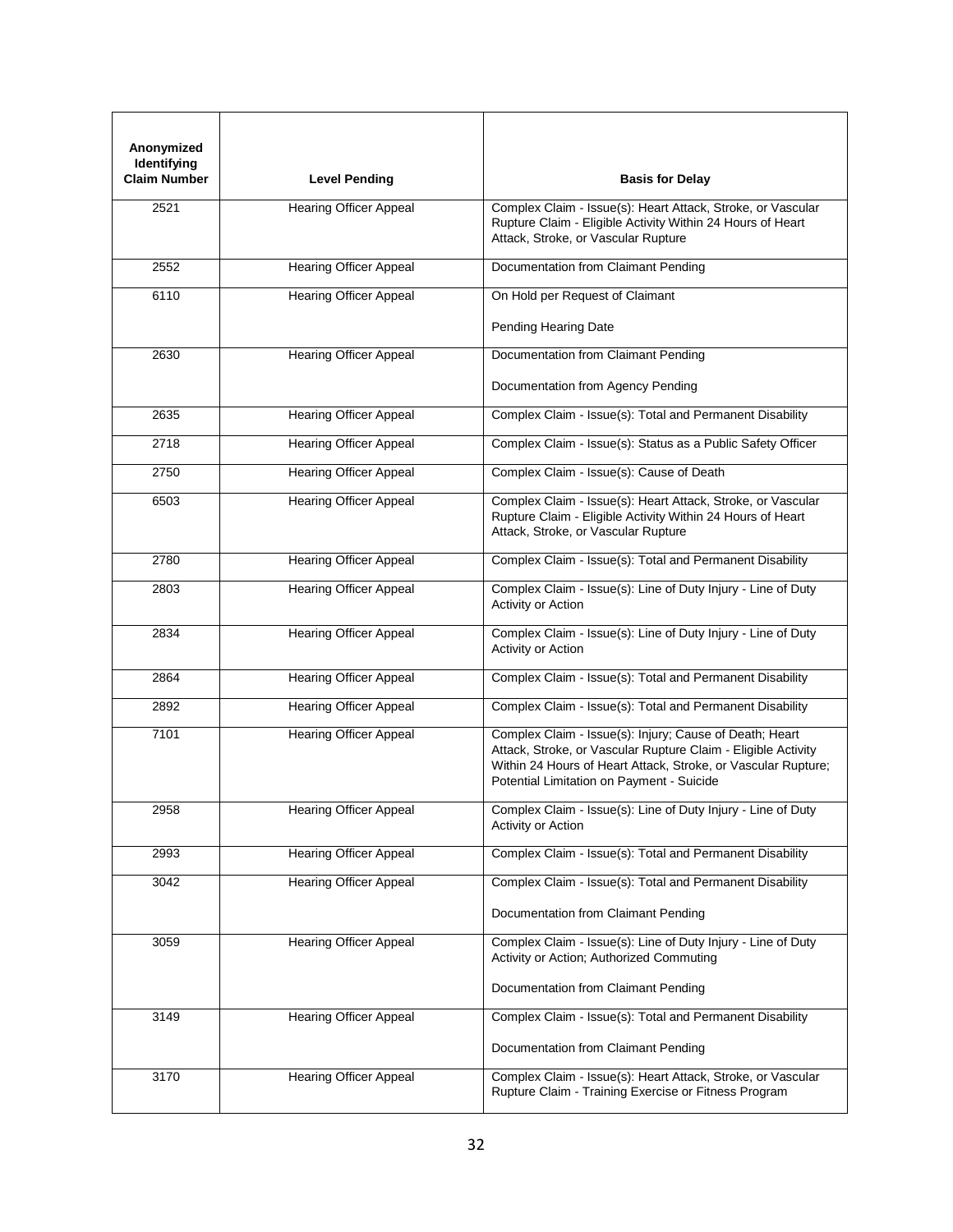| Anonymized<br>Identifying<br><b>Claim Number</b> | <b>Level Pending</b>          | <b>Basis for Delay</b>                                                                                                                                           |
|--------------------------------------------------|-------------------------------|------------------------------------------------------------------------------------------------------------------------------------------------------------------|
| 3206                                             | <b>Hearing Officer Appeal</b> | Complex Claim - Issue(s): Heart Attack, Stroke, or Vascular<br>Rupture Claim - Eligible Activity Within 24 Hours of Heart<br>Attack, Stroke, or Vascular Rupture |
| 7302                                             | <b>Hearing Officer Appeal</b> | Complex Claim - Issue(s): Line of Duty Injury - Line of Duty<br>Activity or Action                                                                               |
| 3213                                             | <b>Hearing Officer Appeal</b> | Complex Claim - Issue(s): Adverse Claimants                                                                                                                      |
| 3228                                             | <b>Hearing Officer Appeal</b> | Complex Claim - Issue(s): Injury                                                                                                                                 |
| 3251                                             | <b>Hearing Officer Appeal</b> | Complex Claim - Issue(s): Heart Attack, Stroke, or Vascular<br>Rupture Claim - Eligible Activity Within 24 Hours of Heart<br>Attack, Stroke, or Vascular Rupture |
| 7612                                             | <b>Hearing Officer Appeal</b> | Complex Claim - Issue(s): Total and Permanent Disability                                                                                                         |
| 3328                                             | <b>Hearing Officer Appeal</b> | Complex Claim - Issue(s): Total and Permanent Disability                                                                                                         |
| 3348                                             | <b>Hearing Officer Appeal</b> | Complex Claim - Issue(s): Total and Permanent Disability                                                                                                         |
|                                                  |                               | Documentation from Claimant Pending                                                                                                                              |
| 7219                                             | <b>Hearing Officer Appeal</b> | Complex Claim - Issue(s): Injury; Causation Between Death<br>and Injury; Line of Duty Injury - Line of Duty Activity or Action                                   |
|                                                  |                               | Hearing Officer Reassignment                                                                                                                                     |
| 3398                                             | <b>Hearing Officer Appeal</b> | Complex Claim - Issue(s): Total and Permanent Disability                                                                                                         |
| 3426                                             | <b>Hearing Officer Appeal</b> | Complex Claim - Issue(s): Line of Duty Injury - Line of Duty<br>Activity or Action; Injured Based on Status as a Public Safety<br>Officer                        |
| 3592                                             | <b>Hearing Officer Appeal</b> | Complex Claim - Issue(s): Total and Permanent Disability                                                                                                         |
| 6818                                             | <b>Hearing Officer Appeal</b> | Complex Claim - Issue(s): Line of Duty Injury - Line of Duty<br>Activity or Action                                                                               |
|                                                  |                               | Documentation from Claimant Pending                                                                                                                              |
| 3631                                             | <b>Hearing Officer Appeal</b> | Complex Claim - Issue(s): Causation Between Death and<br>Injury                                                                                                  |
| 7570                                             | <b>Hearing Officer Appeal</b> | Complex Claim - Issue(s): Total and Permanent Disability                                                                                                         |
| 3711                                             | <b>Hearing Officer Appeal</b> | Complex Claim - Issue(s): Total and Permanent Disability                                                                                                         |
|                                                  |                               | On Hold per Request of Claimant                                                                                                                                  |
|                                                  |                               | Documentation from Claimant Pending                                                                                                                              |
| 6180                                             | <b>Hearing Officer Appeal</b> | Complex Claim - Issue(s): Heart Attack, Stroke, or Vascular<br>Rupture Claim - Eligible Activity Within 24 Hours of Heart<br>Attack, Stroke, or Vascular Rupture |
| 6202                                             | <b>Hearing Officer Appeal</b> | Complex Claim - Issue(s): Causation Between Death and<br>Injury; Potential Limitation on Payment - Voluntary Intoxication                                        |
| 3861                                             | <b>Hearing Officer Appeal</b> | Complex Claim - Issue(s): Total and Permanent Disability                                                                                                         |
|                                                  |                               | Hearing Officer Reassignment                                                                                                                                     |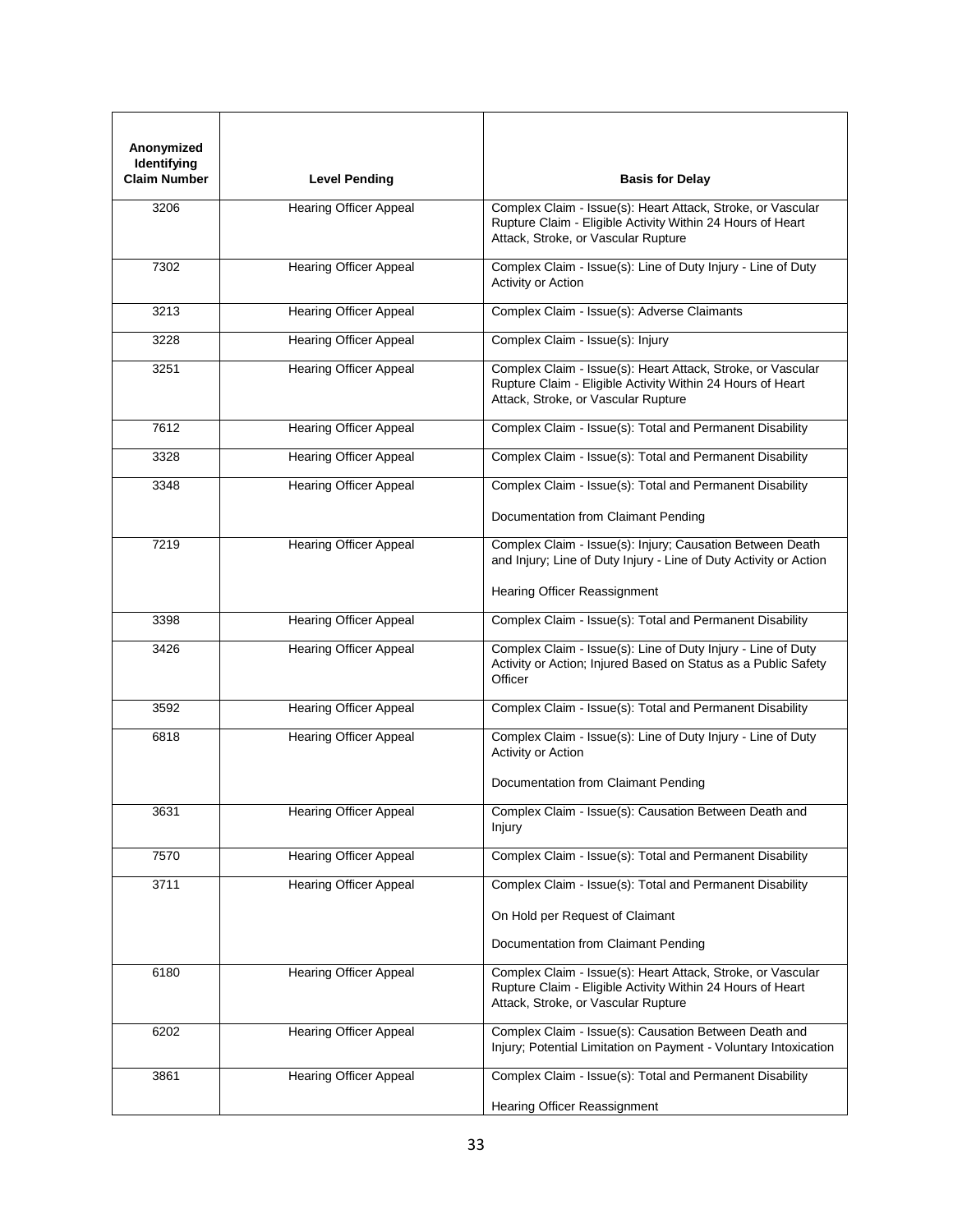| Anonymized<br>Identifying<br><b>Claim Number</b> | <b>Level Pending</b>          | <b>Basis for Delay</b>                                                                                                                                                                                                      |
|--------------------------------------------------|-------------------------------|-----------------------------------------------------------------------------------------------------------------------------------------------------------------------------------------------------------------------------|
|                                                  |                               | Documentation from Claimant Pending                                                                                                                                                                                         |
| 6198                                             | <b>Hearing Officer Appeal</b> | Complex Claim - Issue(s): Eligibility of Survivors / Beneficiaries                                                                                                                                                          |
| 3918                                             | <b>Hearing Officer Appeal</b> | Complex Claim - Issue(s): Total and Permanent Disability                                                                                                                                                                    |
|                                                  |                               | Documentation from Claimant Pending                                                                                                                                                                                         |
| 7021                                             | <b>Hearing Officer Appeal</b> | Complex Claim - Issue(s): Line of Duty Injury - Line of Duty<br>Activity or Action                                                                                                                                          |
| 4020                                             | <b>Hearing Officer Appeal</b> | Complex Claim - Issue(s): Total and Permanent Disability                                                                                                                                                                    |
| 4043                                             | Hearing Officer Appeal        | Complex Claim - Issue(s): Heart Attack, Stroke, or Vascular<br>Rupture Claim - Eligible Activity Within 24 Hours of Heart<br>Attack, Stroke, or Vascular Rupture                                                            |
| 4202                                             | <b>Hearing Officer Appeal</b> | Complex Claim - Issue(s): Line of Duty Injury - Line of Duty<br>Activity or Action                                                                                                                                          |
| 7119                                             | <b>Hearing Officer Appeal</b> | Complex Claim - Issue(s): Injury; Causation Between Death<br>and Injury; Line of Duty Injury - Line of Duty Activity or Action                                                                                              |
|                                                  |                               | Hearing Officer Reassignment                                                                                                                                                                                                |
|                                                  |                               | Pending Hearing Date                                                                                                                                                                                                        |
| 4231                                             | <b>Hearing Officer Appeal</b> | Complex Claim - Issue(s): Heart Attack, Stroke, or Vascular<br>Rupture Claim - Eligible Activity Within 24 Hours of Heart<br>Attack, Stroke, or Vascular Rupture                                                            |
| 4326                                             | <b>Hearing Officer Appeal</b> | Complex Claim - Issue(s): Heart Attack, Stroke, or Vascular<br>Rupture Claim - Eligible Activity Within 24 Hours of Heart<br>Attack, Stroke, or Vascular Rupture; Onset of the Heart Attack,<br>Stroke, or Vascular Rupture |
| 4337                                             | <b>Hearing Officer Appeal</b> | Complex Claim - Issue(s): Status as a Public Safety Officer                                                                                                                                                                 |
| 4383                                             | <b>Hearing Officer Appeal</b> | Complex Claim - Issue(s): Total and Permanent Disability                                                                                                                                                                    |
|                                                  |                               | Documentation from Claimant Pending                                                                                                                                                                                         |
| 85                                               | <b>BJA Director Appeal</b>    | Complex Claim - Issue(s): Injury                                                                                                                                                                                            |
| 304                                              | <b>BJA Director Appeal</b>    | Complex Claim - Issue(s): Total and Permanent Disability                                                                                                                                                                    |
|                                                  |                               | Documentation from Claimant Pending                                                                                                                                                                                         |
| 357                                              | <b>BJA Director Appeal</b>    | Complex Claim - Issue(s): Total and Permanent Disability                                                                                                                                                                    |
| 782                                              | <b>BJA Director Appeal</b>    | Complex Claim - Issue(s): Total and Permanent Disability                                                                                                                                                                    |
|                                                  |                               | Documentation from Claimant Pending                                                                                                                                                                                         |
| 785                                              | <b>BJA Director Appeal</b>    | Complex Claim - Issue(s): Heart Attack, Stroke, or Vascular<br>Rupture Claim - Eligible Activity Within 24 Hours of Heart<br>Attack, Stroke, or Vascular Rupture                                                            |
| 830                                              | <b>BJA Director Appeal</b>    | Complex Claim - Issue(s): Injury; Total and Permanent<br><b>Disability</b>                                                                                                                                                  |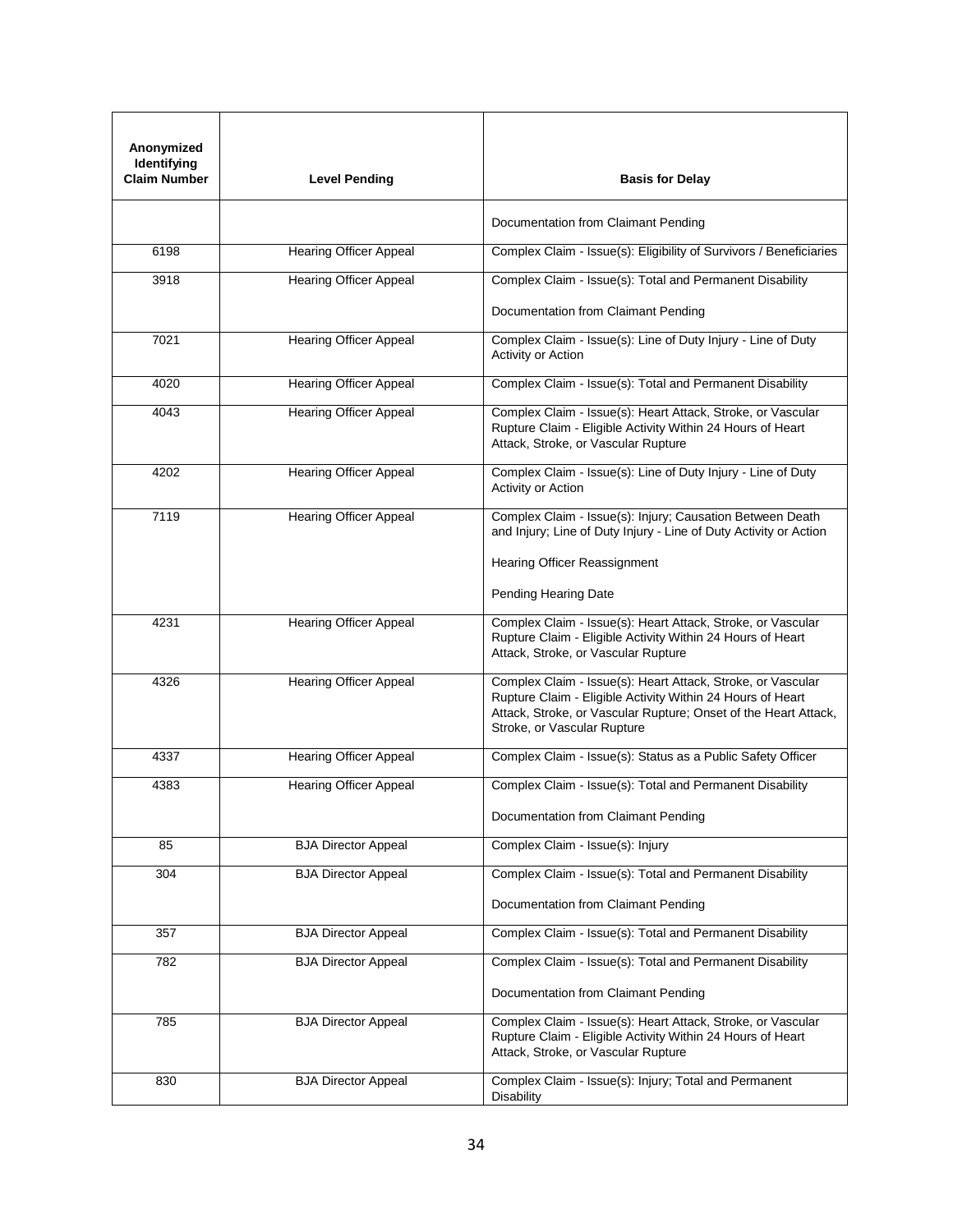| Anonymized<br>Identifying<br><b>Claim Number</b> | <b>Level Pending</b>       | <b>Basis for Delay</b>                                                                                                                                           |
|--------------------------------------------------|----------------------------|------------------------------------------------------------------------------------------------------------------------------------------------------------------|
|                                                  |                            | Documentation from Claimant Pending                                                                                                                              |
| 1053                                             | <b>BJA Director Appeal</b> | Complex Claim - Issue(s): Total and Permanent Disability                                                                                                         |
| 1089                                             | <b>BJA Director Appeal</b> | Complex Claim - Issue(s): Total and Permanent Disability                                                                                                         |
| 1294                                             | <b>BJA Director Appeal</b> | Complex Claim - Issue(s): Total and Permanent Disability                                                                                                         |
|                                                  |                            | Documentation from Claimant Pending                                                                                                                              |
| 1492                                             | <b>BJA Director Appeal</b> | Complex Claim - Issue(s): Potential Limitation on Payment -<br>Gross Negligence, Intentional Misconduct                                                          |
| 1645                                             | <b>BJA Director Appeal</b> | Complex Claim - Issue(s): Heart Attack, Stroke, or Vascular<br>Rupture Claim - Eligible Activity Within 24 Hours of Heart<br>Attack, Stroke, or Vascular Rupture |
| 1672                                             | <b>BJA Director Appeal</b> | Complex Claim - Issue(s): Status as a Public Safety Officer                                                                                                      |
| 1907                                             | <b>BJA Director Appeal</b> | Complex Claim - Issue(s): Injury; Total and Permanent<br>Disability; Pending Legislation                                                                         |
|                                                  |                            | Documentation from Claimant Pending                                                                                                                              |
| 2320                                             | <b>BJA Director Appeal</b> | Complex Claim - Issue(s): Injury                                                                                                                                 |
| 2460                                             | <b>BJA Director Appeal</b> | Complex Claim - Issue(s): Injury; Cause of Death; Line of Duty<br>Injury - Line of Duty Activity or Action                                                       |
|                                                  |                            | Documentation Pending from Claimant                                                                                                                              |
| 2500                                             | <b>BJA Director Appeal</b> | Complex Claim - Issue(s): Injury; Causation Between Death<br>and Injury                                                                                          |
| 2545                                             | <b>BJA Director Appeal</b> | Complex Claim - Issue(s): Injury                                                                                                                                 |
|                                                  |                            | Documentation from Claimant Pending                                                                                                                              |
| 2548                                             | <b>BJA Director Appeal</b> | Complex Claim - Issue(s): Heart Attack, Stroke, or Vascular<br>Rupture Claim - Training Exercise or Fitness Program                                              |
| 2629                                             | <b>BJA Director Appeal</b> | Complex Claim - Issue(s): Total and Permanent Disability                                                                                                         |
|                                                  |                            | Documentation from Claimant Pending                                                                                                                              |
| 2758                                             | <b>BJA Director Appeal</b> | Complex Claim - Issue(s): Injury; Cause of Death; Line of Duty<br>Injury - Line of Duty Activity or Action                                                       |
| 2768                                             | <b>BJA Director Appeal</b> | Complex Claim - Issue(s): Injury                                                                                                                                 |
| 2895                                             | <b>BJA Director Appeal</b> | Complex Claim - Issue(s): Status as a Public Safety Officer;<br><b>Total and Permanent Disability</b>                                                            |
| 2930                                             | <b>BJA Director Appeal</b> | Complex Claim - Issue(s): Injury; Line of Duty Injury - Line of<br>Duty Activity or Action                                                                       |
|                                                  |                            | Documentation from Claimant Pending                                                                                                                              |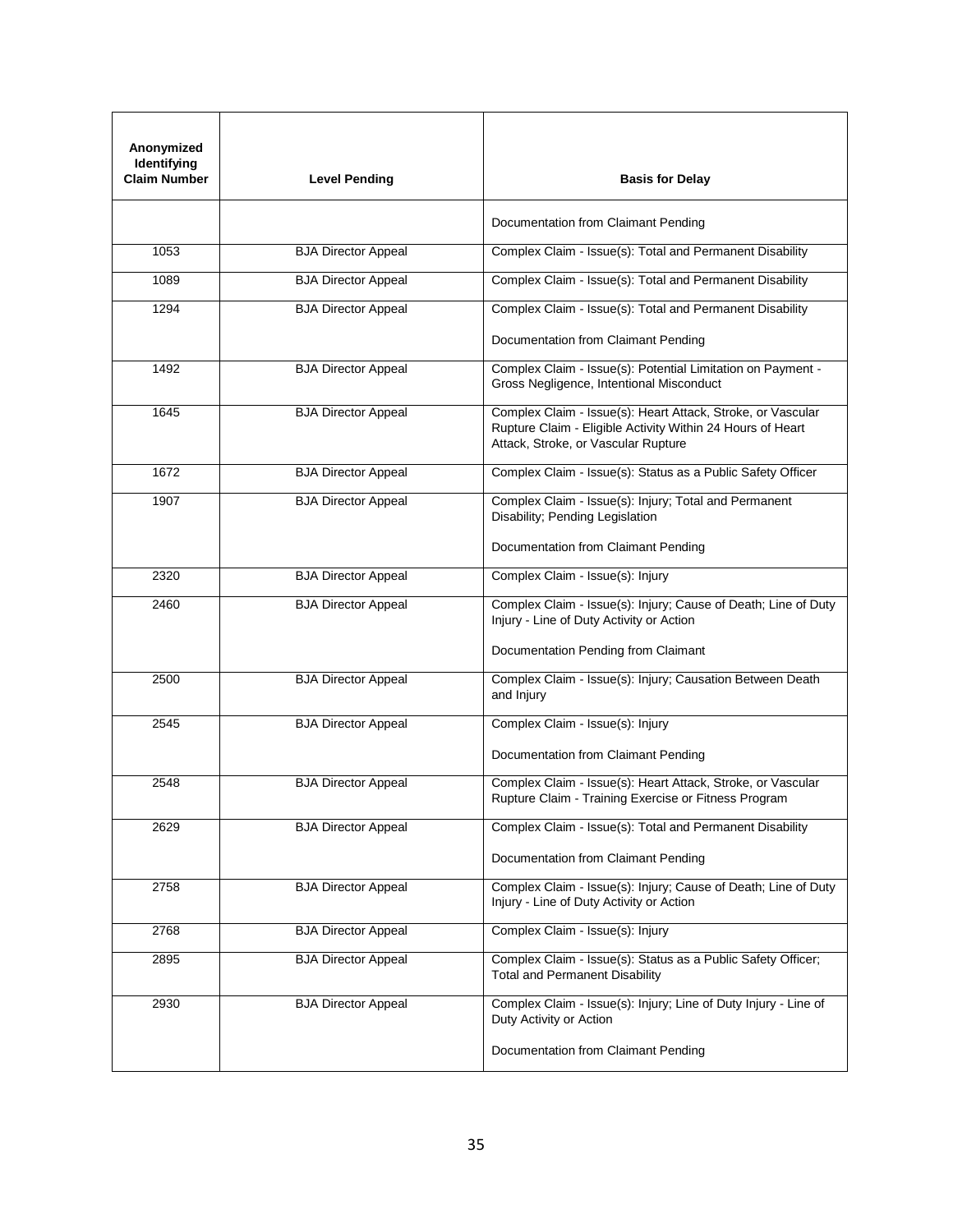| Anonymized<br>Identifying<br><b>Claim Number</b> | <b>Level Pending</b>       | <b>Basis for Delay</b>                                                                                                                                                                                                                                                               |
|--------------------------------------------------|----------------------------|--------------------------------------------------------------------------------------------------------------------------------------------------------------------------------------------------------------------------------------------------------------------------------------|
| 2932                                             | <b>BJA Director Appeal</b> | Complex Claim - Issue(s): Potential Limitation on Payment -<br>Voluntary Intoxication, Gross Negligence, Intentional<br>Misconduct                                                                                                                                                   |
| 3004                                             | <b>BJA Director Appeal</b> | Complex Claim - Issue(s): Total and Permanent Disability;<br>Pending Legislation<br>Documentation from Claimant Pending                                                                                                                                                              |
| 3306                                             | <b>BJA Director Appeal</b> | Complex Claim - Issue(s): Heart Attack, Stroke, or Vascular<br>Rupture Claim - Eligible Activity Within 24 Hours of Heart<br>Attack, Stroke, or Vascular Rupture; Training Exercise or<br>Fitness Program; Causation Between Death and Injury<br>Documentation from Claimant Pending |
| 3333                                             | <b>BJA Director Appeal</b> | Documentation from Agency Pending<br>Complex Claim - Issue(s): Injury; Causation Between Death<br>and Injury                                                                                                                                                                         |
| 3601                                             | <b>BJA Director Appeal</b> | Complex Claim - Issue(s): Line of Duty Injury - Line of Duty<br>Activity or Action                                                                                                                                                                                                   |
| 3812                                             | <b>BJA Director Appeal</b> | On Hold per Request of Claimant<br>Complex Claim - Issue(s): Pending Legislation<br>On Hold per Request of Claimant                                                                                                                                                                  |
| 3934                                             | <b>BJA Director Appeal</b> | Complex Claim - Issue(s): Injury; Total and Permanent<br>Disability<br>Documentation from Claimant Pending                                                                                                                                                                           |
| 3995                                             | <b>BJA Director Appeal</b> | Complex Claim - Issue(s): Injury; Causation Between Death<br>and Injury<br>Documentation from Claimant Pending                                                                                                                                                                       |
| 4039                                             | <b>BJA Director Appeal</b> | Complex Claim - Issue(s): Injury; Total and Permanent<br><b>Disability</b>                                                                                                                                                                                                           |
| 4084                                             | <b>BJA Director Appeal</b> | Complex Claim - Issue(s): Injury; Causation Between Death<br>and Injury                                                                                                                                                                                                              |
| 4139                                             | <b>BJA Director Appeal</b> | Complex Claim - Issue(s): Heart Attack, Stroke, or Vascular<br>Rupture Claim - Eligible Activity Within 24 Hours of Heart<br>Attack, Stroke, or Vascular Rupture<br>Documentation from Claimant Pending<br>Documentation from Agency Pending                                         |
| 4153                                             | <b>BJA Director Appeal</b> | Complex Claim - Issue(s): Injury; Total and Permanent<br><b>Disability</b><br>Documentation from Claimant Pending<br>Documentation from Agency Pending                                                                                                                               |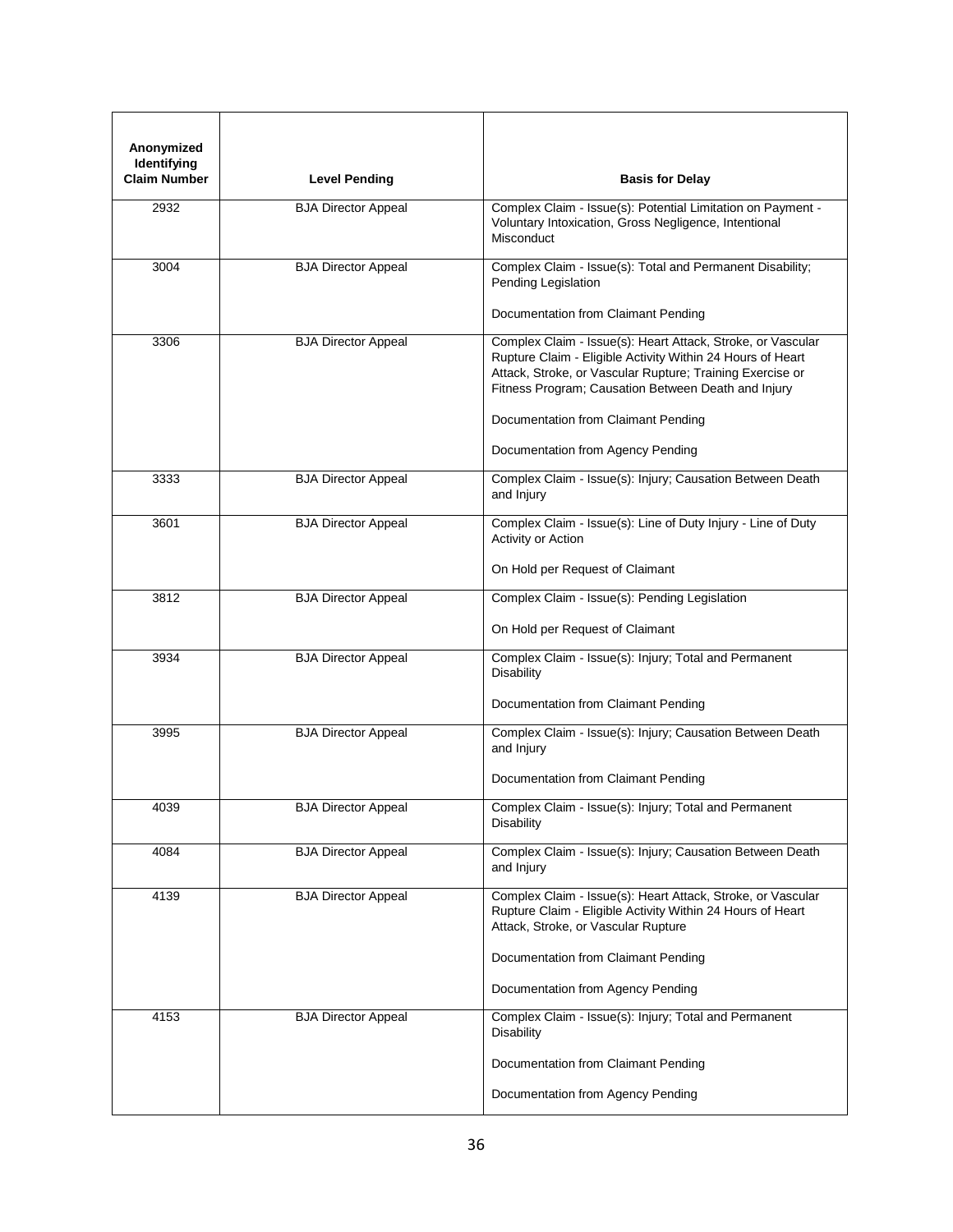| Anonymized<br>Identifying<br><b>Claim Number</b> | <b>Level Pending</b>       | <b>Basis for Delay</b>                                                                                                          |
|--------------------------------------------------|----------------------------|---------------------------------------------------------------------------------------------------------------------------------|
| 4170                                             | <b>BJA Director Appeal</b> | Complex Claim - Issue(s): Eligibility of Survivors /<br>Beneficiaries; Adverse Claimants<br>Documentation from Claimant Pending |
| 4236                                             | <b>BJA Director Appeal</b> | Complex Claim - Issue(s): Total and Permanent Disability<br>Documentation from Claimant Pending                                 |
| 4382                                             | <b>BJA Director Appeal</b> | Complex Claim - Issue(s): Total and Permanent Disability<br>Documentation from Claimant Pending                                 |

F. As of the last day of the 180-day period preceding this report (11/16/20), the total number of claims submitted to the Bureau on or before that date relating to exposure due to September 11th, 2001, terrorism attacks for which a final determination has not been made: **96**

> PSOB Office Level (Death or Disability): 83 Hearing Officer Appeal Level: 10 BJA Director Appeal Level: 3

G. As of the last day of the 180-day period preceding this report (11/16/20), the total number of claims submitted to the Bureau on or before the date that is 1 year before that date (11/16/19) relating to exposure due to the September  $11<sup>th</sup>$ , 2001, terrorism attacks for which a final determination has not been made: **57**

> PSOB Office Level (Death or Disability): 47 Hearing Officer Appeal Level: 8 BJA Director Appeal Level: 2

H. For each claim described in G., a detailed description of the basis for delay

| Anonymized<br><b>Identifying</b><br><b>Claim Number</b> | <b>Level Pending</b>                    | <b>Basis for Delay</b>                                                                                                                                                 |
|---------------------------------------------------------|-----------------------------------------|------------------------------------------------------------------------------------------------------------------------------------------------------------------------|
| 738                                                     | PSOB Office Level (Death or Disability) | Complex Claim - Issue(s): 9/11 Exposure Claim Without a<br>Public Ruling from VCF or WTCHP<br>Documentation from Claimant Pending<br>Documentation from Agency Pending |
| 839                                                     | PSOB Office Level (Death or Disability) | Complex Claim - Issue(s): 9/11 Exposure Claim Without a<br>Public Ruling from VCF or WTCHP<br>Documentation from Claimant Pending                                      |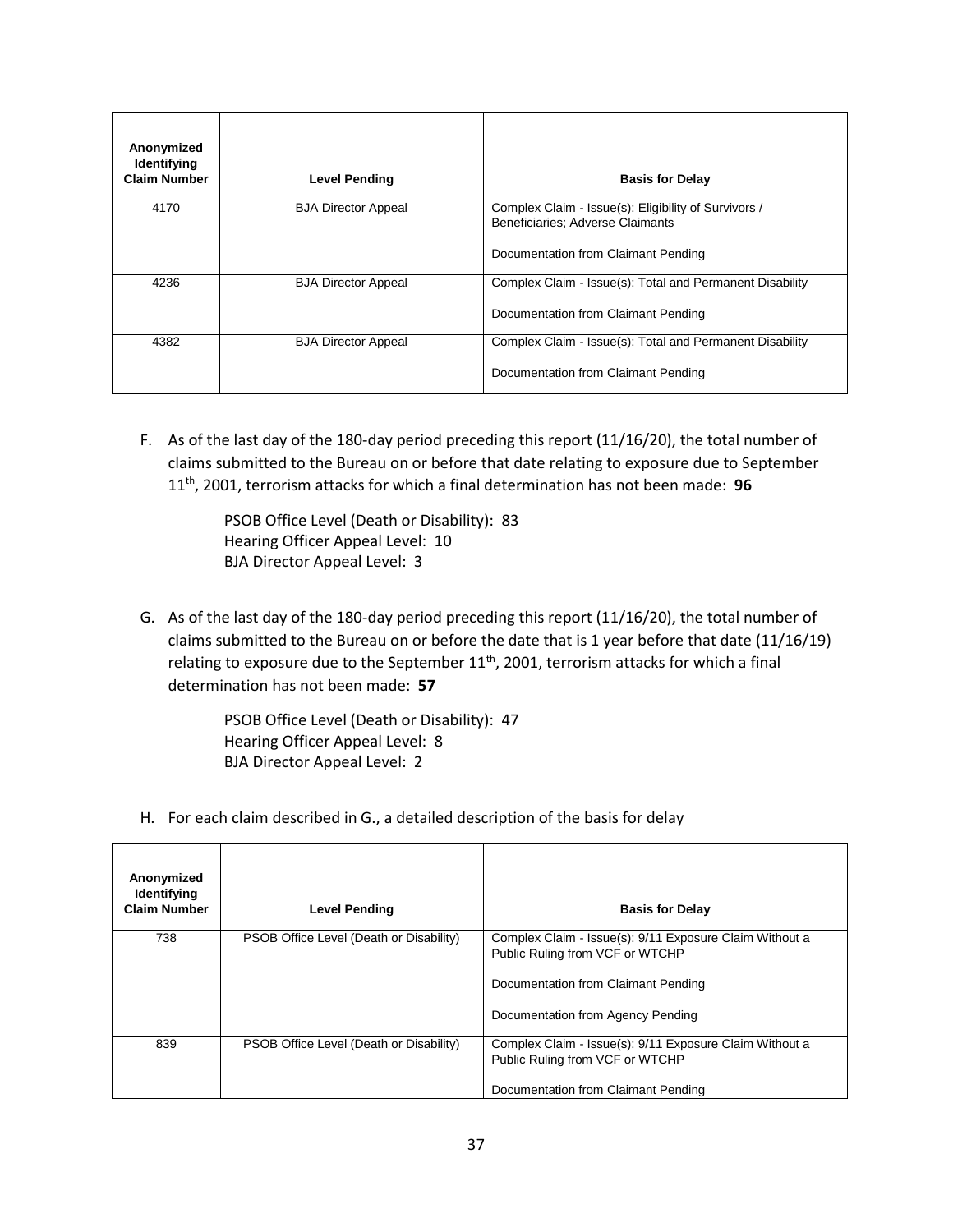| Anonymized<br>Identifying<br><b>Claim Number</b> | <b>Level Pending</b>                    | <b>Basis for Delay</b>                                                                     |
|--------------------------------------------------|-----------------------------------------|--------------------------------------------------------------------------------------------|
|                                                  |                                         | Documentation from Agency Pending                                                          |
| 3005                                             | PSOB Office Level (Death or Disability) | Complex Claim - Issue(s): 9/11 Exposure Claim Without a<br>Public Ruling from VCF or WTCHP |
|                                                  |                                         | Documentation from Claimant Pending                                                        |
|                                                  |                                         | Documentation from Agency Pending                                                          |
| 494                                              | PSOB Office Level (Death or Disability) | Complex Claim - Issue(s): 9/11 Exposure Claim Without a<br>Public Ruling from VCF or WTCHP |
|                                                  |                                         | Documentation from Claimant Pending                                                        |
|                                                  |                                         | Documentation from Agency Pending                                                          |
| 3397                                             | PSOB Office Level (Death or Disability) | Complex Claim - Issue(s): 9/11 Exposure Claim Without a<br>Public Ruling from VCF or WTCHP |
|                                                  |                                         | Documentation from Claimant Pending                                                        |
|                                                  |                                         | Documentation from Agency Pending                                                          |
| 3816                                             | PSOB Office Level (Death or Disability) | Complex Claim - Issue(s): 9/11 Exposure Claim Without a<br>Public Ruling from VCF or WTCHP |
|                                                  |                                         | Documentation from Claimant Pending                                                        |
|                                                  |                                         | Documentation from Agency Pending                                                          |
| 4218                                             | PSOB Office Level (Death or Disability) | Complex Claim - Issue(s): 9/11 Exposure Claim Without a<br>Public Ruling from VCF or WTCHP |
|                                                  |                                         | Documentation from Claimant Pending                                                        |
|                                                  |                                         | Documentation from Agency Pending                                                          |
| 456                                              | PSOB Office Level (Death or Disability) | Complex Claim - Issue(s): 9/11 Exposure Claim Without a<br>Public Ruling from VCF or WTCHP |
|                                                  |                                         | Documentation from Claimant Pending                                                        |
|                                                  |                                         | Documentation from Agency Pending                                                          |
| 1236                                             | PSOB Office Level (Death or Disability) | Complex Claim - Issue(s): 9/11 Exposure Claim Without a<br>Public Ruling from VCF or WTCHP |
|                                                  |                                         | Documentation from Claimant Pending                                                        |
|                                                  |                                         | Documentation from Agency Pending                                                          |
| 1036                                             | PSOB Office Level (Death or Disability) | Complex Claim - Issue(s): 9/11 Exposure Claim Without a<br>Public Ruling from VCF or WTCHP |
|                                                  |                                         | Documentation from Claimant Pending                                                        |
|                                                  |                                         | Documentation from Agency Pending                                                          |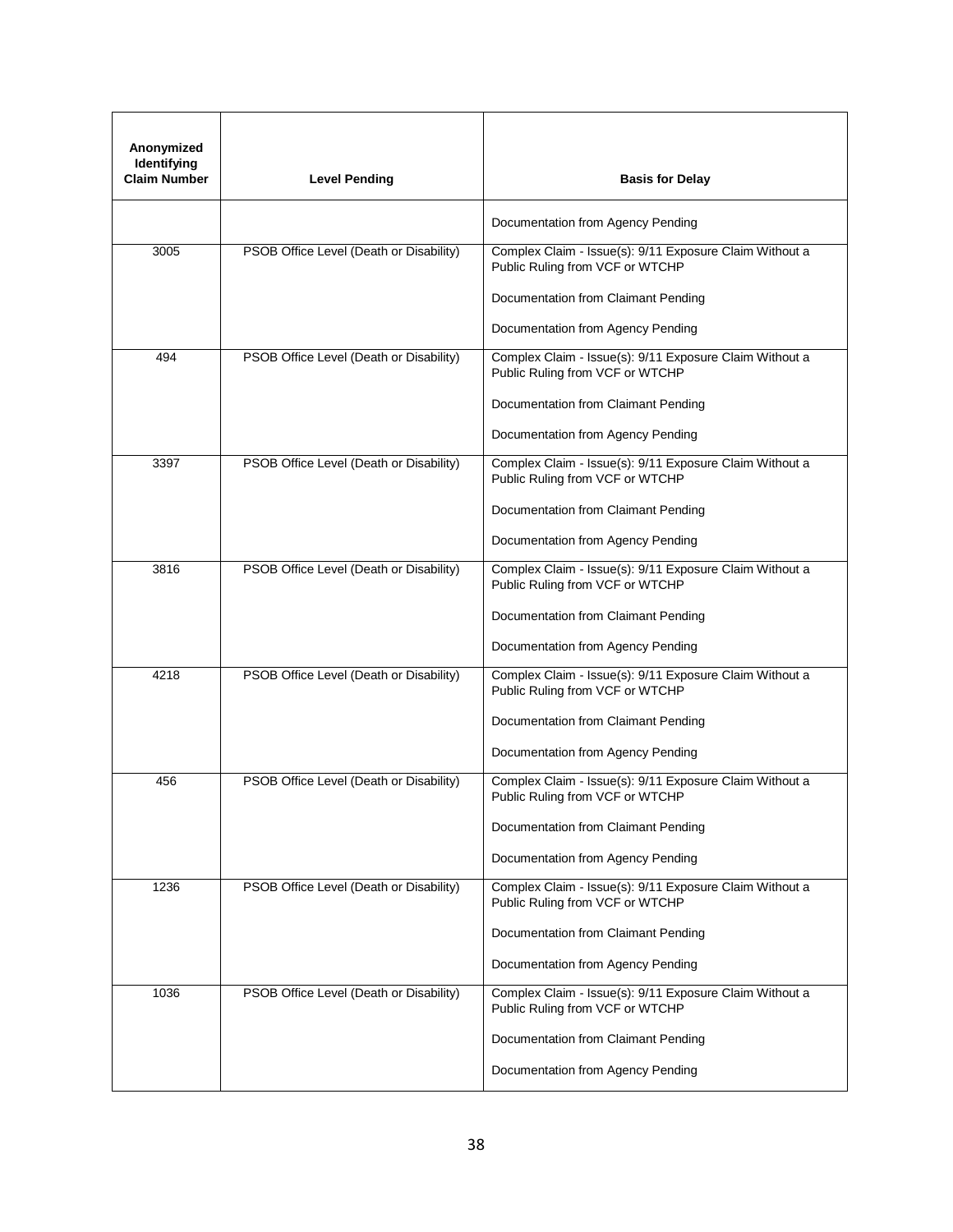| Anonymized<br>Identifying<br><b>Claim Number</b> | <b>Level Pending</b>                    | <b>Basis for Delay</b>                                                                     |
|--------------------------------------------------|-----------------------------------------|--------------------------------------------------------------------------------------------|
|                                                  |                                         |                                                                                            |
| 421                                              | PSOB Office Level (Death or Disability) | Complex Claim - Issue(s): 9/11 Exposure Claim Without a<br>Public Ruling from VCF or WTCHP |
|                                                  |                                         | Documentation from Claimant Pending                                                        |
|                                                  |                                         | Documentation from Agency Pending                                                          |
| 4341                                             | PSOB Office Level (Death or Disability) | Complex Claim - Issue(s): 9/11 Exposure Claim Without a<br>Public Ruling from VCF or WTCHP |
|                                                  |                                         | Documentation from Claimant Pending                                                        |
|                                                  |                                         | Documentation from Agency Pending                                                          |
| 6106                                             | PSOB Office Level (Death or Disability) | Complex Claim - Issue(s): 9/11 Exposure Claim Without a<br>Public Ruling from VCF or WTCHP |
|                                                  |                                         | Documentation from Claimant Pending                                                        |
|                                                  |                                         | Documentation from Agency Pending                                                          |
| 6111                                             | PSOB Office Level (Death or Disability) | Complex Claim - Issue(s): 9/11 Exposure Claim Without a<br>Public Ruling from VCF or WTCHP |
|                                                  |                                         | Documentation from Claimant Pending                                                        |
|                                                  |                                         | Documentation from Agency Pending                                                          |
| 6218                                             | PSOB Office Level (Death or Disability) | Complex Claim - Issue(s): 9/11 Exposure Claim Without a<br>Public Ruling from VCF or WTCHP |
|                                                  |                                         | Documentation from Claimant Pending                                                        |
|                                                  |                                         | Documentation from Agency Pending                                                          |
| 201                                              | PSOB Office Level (Death or Disability) | Complex Claim - Issue(s): 9/11 Exposure Claim Without a<br>Public Ruling from VCF or WTCHP |
|                                                  |                                         | Documentation from Claimant Pending                                                        |
|                                                  |                                         | Documentation from Agency Pending                                                          |
| 7069                                             | PSOB Office Level (Death or Disability) | Complex Claim - Issue(s): 9/11 Exposure Claim Without a<br>Public Ruling from VCF or WTCHP |
|                                                  |                                         | Documentation from Claimant Pending                                                        |
|                                                  |                                         | Documentation from Agency Pending                                                          |
| 8296                                             | PSOB Office Level (Death or Disability) | Complex Claim - Issue(s): Total and Permanent Disability                                   |
| 522                                              | PSOB Office Level (Death or Disability) | Complex Claim - Issue(s): 9/11 Exposure Claim Without a<br>Public Ruling from VCF or WTCHP |
|                                                  |                                         | Documentation from Claimant Pending                                                        |
|                                                  |                                         | Documentation from Agency Pending                                                          |
| 618                                              | PSOB Office Level (Death or Disability) | Complex Claim - Issue(s): 9/11 Exposure Claim Without a<br>Public Ruling from VCF or WTCHP |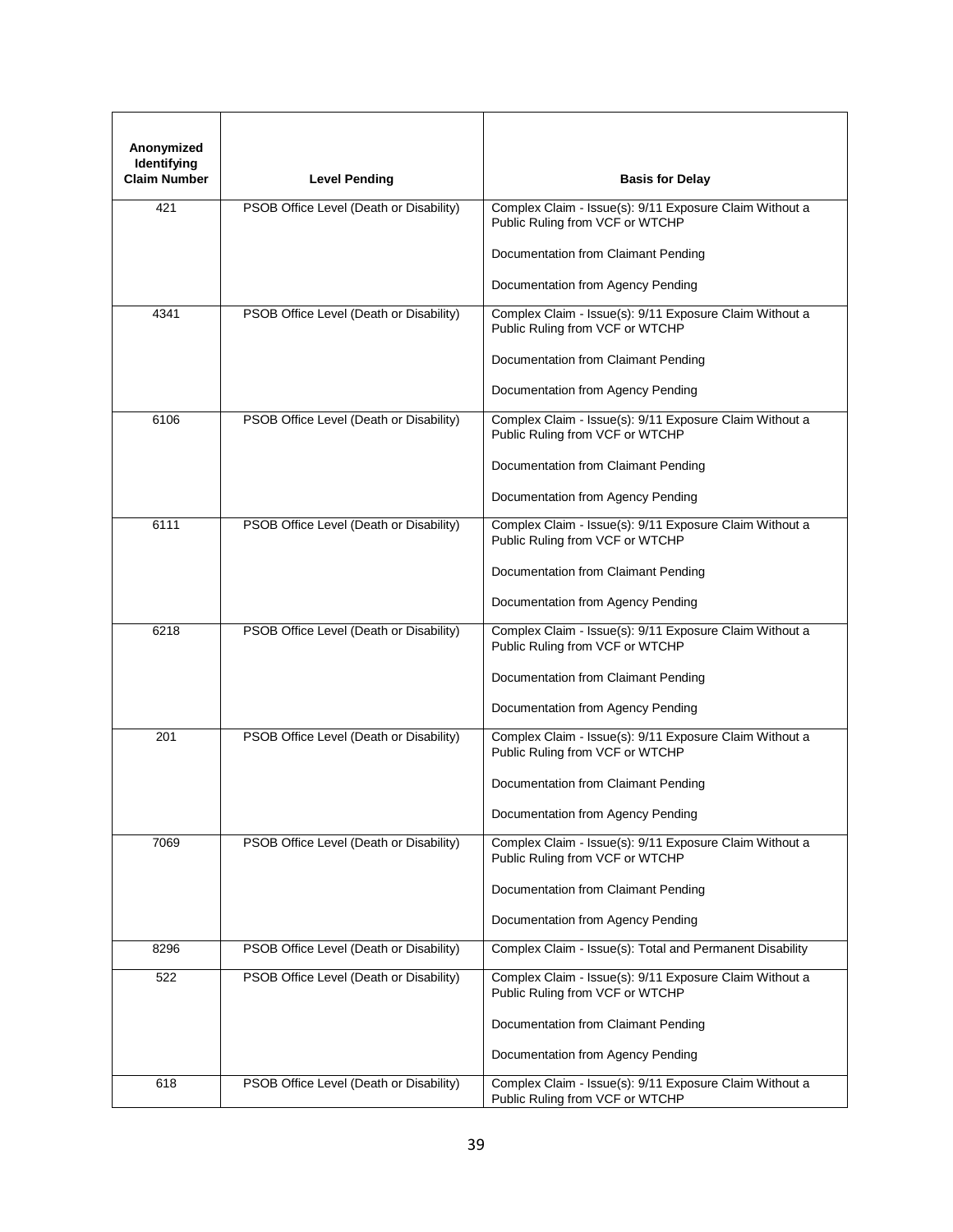| Anonymized<br>Identifying<br><b>Claim Number</b> | <b>Level Pending</b>                    | <b>Basis for Delay</b>                                                                     |  |
|--------------------------------------------------|-----------------------------------------|--------------------------------------------------------------------------------------------|--|
|                                                  |                                         | Documentation from Claimant Pending                                                        |  |
|                                                  |                                         | Documentation from Agency Pending                                                          |  |
| 1220                                             | PSOB Office Level (Death or Disability) | Complex Claim - Issue(s): 9/11 Exposure Claim Without a<br>Public Ruling from VCF or WTCHP |  |
|                                                  |                                         | Documentation from Claimant Pending                                                        |  |
|                                                  |                                         | Documentation from Agency Pending                                                          |  |
| 1235                                             | PSOB Office Level (Death or Disability) | Complex Claim - Issue(s): 9/11 Exposure Claim Without a<br>Public Ruling from VCF or WTCHP |  |
|                                                  |                                         | Documentation from Claimant Pending                                                        |  |
|                                                  |                                         | Documentation from Agency Pending                                                          |  |
| 8359                                             | PSOB Office Level (Death or Disability) | Complex Claim - Issue(s): Total and Permanent Disability                                   |  |
| 7193                                             | PSOB Office Level (Death or Disability) | Complex Claim - Issue(s): 9/11 Exposure Claim Without a<br>Public Ruling from VCF or WTCHP |  |
|                                                  |                                         | Documentation from Claimant Pending                                                        |  |
|                                                  |                                         | Documentation from Agency Pending                                                          |  |
| 8304                                             | PSOB Office Level (Death or Disability) | Complex Claim - Issue(s): Total and Permanent Disability                                   |  |
| 1779                                             | PSOB Office Level (Death or Disability) | Complex Claim - Issue(s): 9/11 Exposure Claim Without a<br>Public Ruling from VCF or WTCHP |  |
|                                                  |                                         | Documentation from Claimant Pending                                                        |  |
|                                                  |                                         | Documentation from Agency Pending                                                          |  |
| 8263                                             | PSOB Office Level (Death or Disability) | Complex Claim - Issue(s): Total and Permanent Disability                                   |  |
| 1987                                             | PSOB Office Level (Death or Disability) | Complex Claim - Issue(s): 9/11 Exposure Claim Without a<br>Public Ruling from VCF or WTCHP |  |
|                                                  |                                         | Documentation from Claimant Pending                                                        |  |
|                                                  |                                         | Documentation from Agency Pending                                                          |  |
| 7463                                             | PSOB Office Level (Death or Disability) | Complex Claim - Issue(s): 9/11 Exposure Claim Without a<br>Public Ruling from VCF or WTCHP |  |
|                                                  |                                         | Documentation from Claimant Pending                                                        |  |
|                                                  |                                         | Documentation from Agency Pending                                                          |  |
| 6987                                             | PSOB Office Level (Death or Disability) | Complex Claim - Issue(s): 9/11 Exposure Claim Without a<br>Public Ruling from VCF or WTCHP |  |
|                                                  |                                         | Documentation from Claimant Pending                                                        |  |
|                                                  |                                         | Documentation from Agency Pending                                                          |  |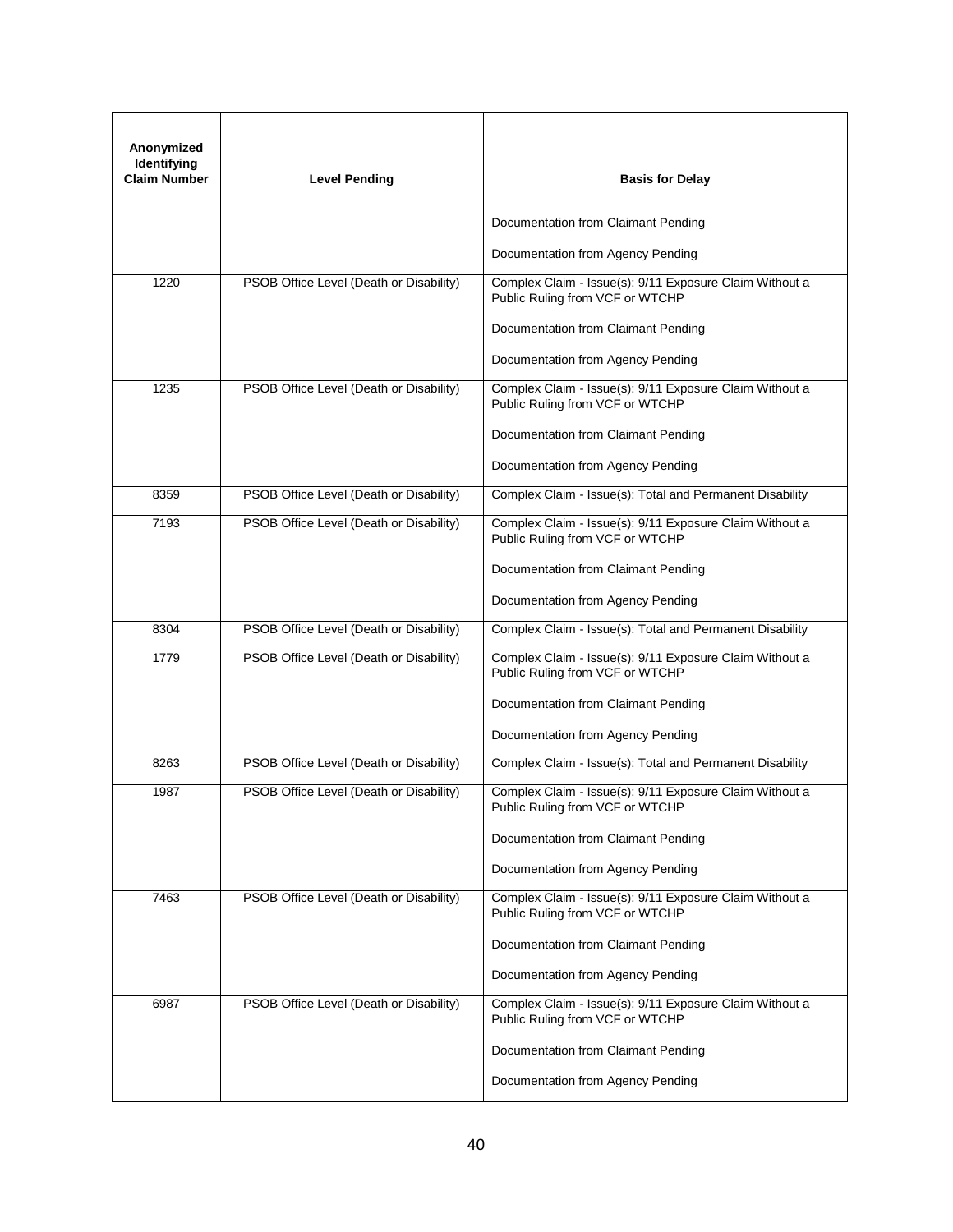| Anonymized<br>Identifying<br><b>Claim Number</b> | <b>Level Pending</b>                    | <b>Basis for Delay</b>                                                                     |
|--------------------------------------------------|-----------------------------------------|--------------------------------------------------------------------------------------------|
| 7963                                             | PSOB Office Level (Death or Disability) | Complex Claim - Issue(s): Total and Permanent Disability                                   |
| 2412                                             | PSOB Office Level (Death or Disability) | Complex Claim - Issue(s): 9/11 Exposure Claim Without a<br>Public Ruling from VCF or WTCHP |
|                                                  |                                         | Documentation from Claimant Pending<br>Documentation from Agency Pending                   |
|                                                  |                                         |                                                                                            |
| 8357                                             | PSOB Office Level (Death or Disability) | Complex Claim - Issue(s): Total and Permanent Disability                                   |
| 2570                                             | PSOB Office Level (Death or Disability) | Complex Claim - Issue(s): 9/11 Exposure Claim Without a<br>Public Ruling from VCF or WTCHP |
|                                                  |                                         | Documentation from Claimant Pending                                                        |
|                                                  |                                         | Documentation from Agency Pending                                                          |
| 6201                                             | PSOB Office Level (Death or Disability) | Complex Claim - Issue(s): 9/11 Exposure Claim Without a<br>Public Ruling from VCF or WTCHP |
|                                                  |                                         | Documentation from Claimant Pending                                                        |
|                                                  |                                         | Documentation from Agency Pending                                                          |
| 8258                                             | PSOB Office Level (Death or Disability) | Complex Claim - Issue(s): Total and Permanent Disability                                   |
| 7564                                             | PSOB Office Level (Death or Disability) | Complex Claim - Issue(s): Line of Duty Injury - Line of Duty<br>Activity or Action         |
| 7839                                             | PSOB Office Level (Death or Disability) | Complex Claim - Issue(s): Total and Permanent Disability                                   |
| 8355                                             | PSOB Office Level (Death or Disability) | Complex Claim - Issue(s): Total and Permanent Disability                                   |
| 7960                                             | PSOB Office Level (Death or Disability) | Documentation from Claimant Pending                                                        |
| 8354                                             | PSOB Office Level (Death or Disability) | Complex Claim - Issue(s): Total and Permanent Disability                                   |
| 3295                                             | PSOB Office Level (Death or Disability) | Complex Claim - Issue(s): 9/11 Exposure Claim Without a<br>Public Ruling from VCF or WTCHP |
|                                                  |                                         | Documentation from Claimant Pending                                                        |
|                                                  |                                         | Documentation from Agency Pending                                                          |
| 8325                                             | PSOB Office Level (Death or Disability) | Complex Claim - Issue(s): Total and Permanent Disability                                   |
| 7688                                             | PSOB Office Level (Death or Disability) | Complex Claim - Issue(s): Total and Permanent Disability                                   |
| 7986                                             | PSOB Office Level (Death or Disability) | Complex Claim - Issue(s): 9/11 Exposure Claim Without a<br>Public Ruling from VCF or WTCHP |
| 4204                                             | PSOB Office Level (Death or Disability) | Complex Claim - Issue(s): 9/11 Exposure Claim Without a<br>Public Ruling from VCF or WTCHP |
|                                                  |                                         | Documentation from Claimant Pending                                                        |
|                                                  |                                         | Documentation from Agency Pending                                                          |
| 4301                                             | PSOB Office Level (Death or Disability) | Complex Claim - Issue(s): 9/11 Exposure Claim Without a<br>Public Ruling from VCF or WTCHP |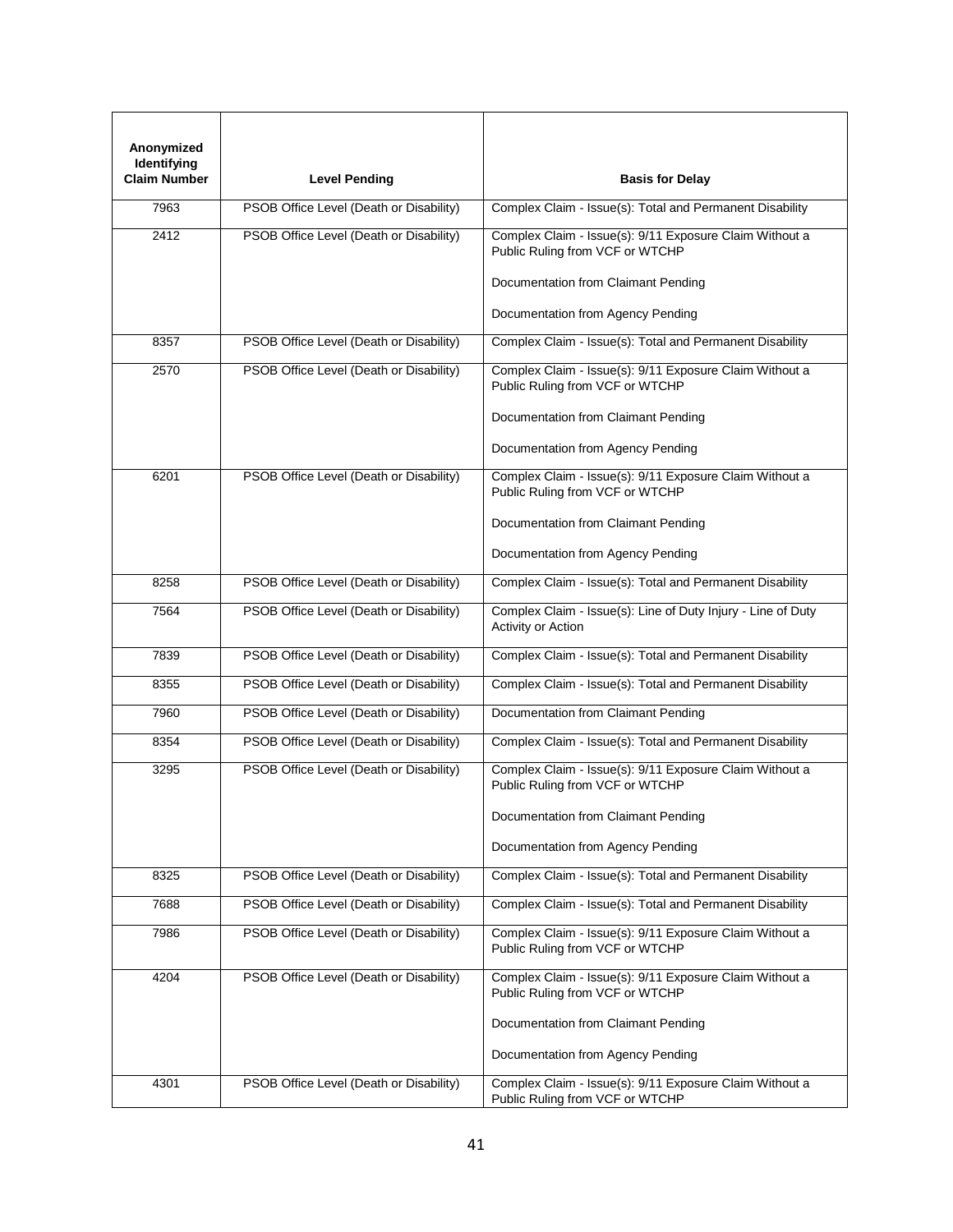| Anonymized<br>Identifying<br><b>Claim Number</b> | <b>Level Pending</b>          | <b>Basis for Delay</b>                                                                                                                                                                                     |
|--------------------------------------------------|-------------------------------|------------------------------------------------------------------------------------------------------------------------------------------------------------------------------------------------------------|
|                                                  |                               | Documentation from Claimant Pending                                                                                                                                                                        |
|                                                  |                               | Documentation from Agency Pending                                                                                                                                                                          |
| 425                                              | <b>Hearing Officer Appeal</b> | Complex Claim - Issue(s): Total and Permanent Disability                                                                                                                                                   |
|                                                  |                               | Pending Hearing Date                                                                                                                                                                                       |
|                                                  |                               | Documentation from Claimant Pending                                                                                                                                                                        |
| 742                                              | <b>Hearing Officer Appeal</b> | Complex Claim - Issue(s): Line of Duty Injury - Line of Duty<br>Activity or Action                                                                                                                         |
| 7389                                             | <b>Hearing Officer Appeal</b> | Complex Claim - Issue(s): Injury; Line of Duty Injury - Line of<br>Duty Activity or Action; Causation Between Death and Injury;<br>9/11 Exposure Claim Without a Public Ruling from VCF or<br><b>WTCHP</b> |
|                                                  |                               | Hearing Officer Reassignment                                                                                                                                                                               |
| 1996                                             | <b>Hearing Officer Appeal</b> | Complex Claim - Issue(s): Eligibility of Survivors /<br>Beneficiaries; Line of Duty Injury - Line of Duty Activity or<br>Action                                                                            |
|                                                  |                               | Hearing Officer Reassignment<br>Documentation from Claimant Pending                                                                                                                                        |
|                                                  |                               |                                                                                                                                                                                                            |
| 6110                                             | <b>Hearing Officer Appeal</b> | On Hold per Request of Claimant                                                                                                                                                                            |
|                                                  |                               | Pending Hearing Date                                                                                                                                                                                       |
| 2834                                             | <b>Hearing Officer Appeal</b> | Complex Claim - Issue(s): Line of Duty Injury - Line of Duty<br>Activity or Action                                                                                                                         |
| 3711                                             | <b>Hearing Officer Appeal</b> | Complex Claim - Issue(s): Total and Permanent Disability                                                                                                                                                   |
|                                                  |                               | On Hold per Request of Claimant                                                                                                                                                                            |
|                                                  |                               | Documentation from Claimant Pending                                                                                                                                                                        |
| 4202                                             | <b>Hearing Officer Appeal</b> | Complex Claim - Issue(s): Line of Duty Injury - Line of Duty<br>Activity or Action                                                                                                                         |
| 2895                                             | <b>BJA Director Appeal</b>    | Complex Claim - Issue(s): Total and Permanent Disability;<br>Status as a Public Safety Officer                                                                                                             |
| 4236                                             | <b>BJA Director Appeal</b>    | Complex Claim - Issue(s): Total and Permanent Disability                                                                                                                                                   |
|                                                  |                               | Documentation from Claimant Pending                                                                                                                                                                        |

I. Total number of claims submitted to the Bureau relating to exposure due to the September  $11^{th}$ , 2001, terrorism attacks for which a final determination was made during the 180-day period preceding this report (5/21/20 – 11/16/20), and the average award amount for any such claims that were approved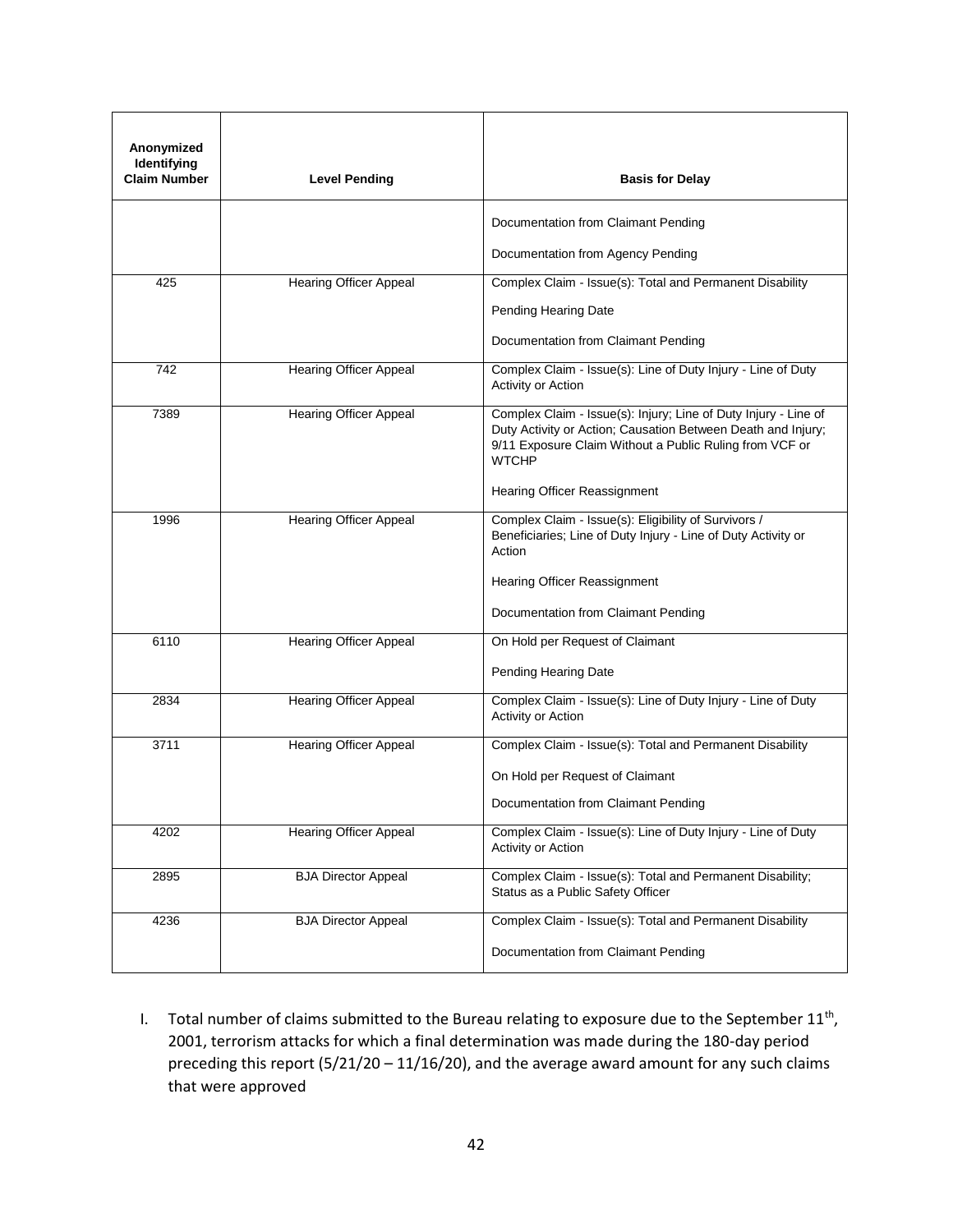- Total number of claims submitted to the Bureau relating to exposure due to the September  $11<sup>th</sup>$ , 2001, terrorism attacks for which a final determination<sup>6</sup> was made during the 180-day period preceding this report (5/21/20 – 11/16/20): **21**
- Average award amount<sup>7</sup> for any such claims that were approved<sup>8</sup>: \$150,597.80
- J. The result of each claim for which a final determination was made during the 180-day period preceding this report (5/21/20 – 11/16/20), including the number of claims rejected and the basis for any denial of benefits

| Anonymized<br>Identifying<br>Claim<br><b>Number</b> | <b>Level Determined</b>                 | Approval or<br><b>Denial</b> | <b>Basis for Denial, If Applicable</b>      |
|-----------------------------------------------------|-----------------------------------------|------------------------------|---------------------------------------------|
|                                                     |                                         |                              |                                             |
| 9137                                                | PSOB Office Level (Death or Disability) | Approval                     | N/A                                         |
| 9118                                                | PSOB Office Level (Death or Disability) | Approval                     | N/A                                         |
| 8265                                                | PSOB Office Level (Death or Disability) | Approval                     | N/A                                         |
| 8941                                                | PSOB Office Level (Death or Disability) | Approval                     | N/A                                         |
| 9070                                                | PSOB Office Level (Death or Disability) | Denial                       | Not a Public Safety Officer                 |
| 8664                                                | PSOB Office Level (Death or Disability) | Approval                     | N/A                                         |
| 8080                                                | PSOB Office Level (Death or Disability) | Denial                       | No Eligible Injury or Line of Duty Activity |
| 9363                                                | PSOB Office Level (Death or Disability) | Approval                     | N/A                                         |
| 7885                                                | PSOB Office Level (Death or Disability) | Denial                       | No Eligible Injury or Line of Duty Activity |
| 9012                                                | PSOB Office Level (Death or Disability) | Approval                     | N/A                                         |
| 8939                                                | PSOB Office Level (Death or Disability) | Approval                     | N/A                                         |
| 8812                                                | PSOB Office Level (Death or Disability) | Approval                     | N/A                                         |
| 8893                                                | PSOB Office Level (Death or Disability) | Denial                       | No Eligible Injury or Line of Duty Activity |
| 9107                                                | PSOB Office Level (Death or Disability) | Approval                     | N/A                                         |
| 9067                                                | PSOB Office Level (Death or Disability) | Approval                     | N/A                                         |
| 9073                                                | PSOB Office Level (Death or Disability) | Approval                     | N/A                                         |

 $6$  This figure includes approvals as well as denials. Of the 21 9/11-related claims determined during the 180-day period (5/21/20 – 11/16/20), 18 were approvals and 3 were denials.

 $\overline{a}$ 

 $<sup>7</sup>$  The award amount denotes the award amount actually paid by PSOB, rather than the total PSOB benefit amount</sup> for which the claimant(s) may have been eligible less offsets under the September 11<sup>th</sup> Victim Compensation Fund of 2001 (VCF). It should be noted that payments of \$0.00 are included in the calculation of the average award amount.

<sup>&</sup>lt;sup>8</sup> Of the 18 9/11-related claim approvals for this reporting period, one was a Hearing Officer Appeal approval. While included in the total of 9/11-related *approvals*, this approval was excluded from the *average award amount for approved claims* as Hearing Officer Appeal approvals automatically result in BJA Director Appeals, with awards only issued when the resulting BJA Director Appeal is approved.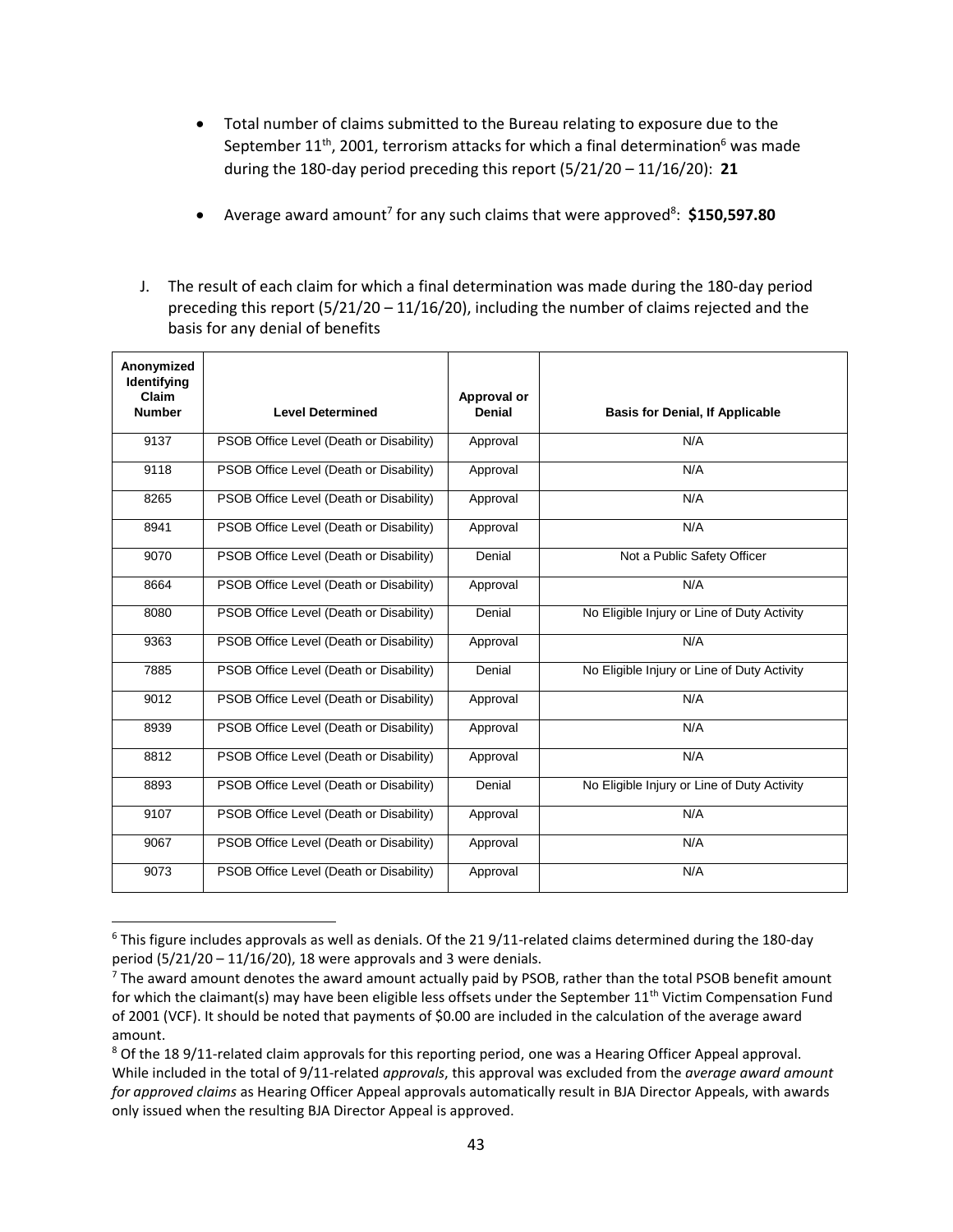| Anonymized<br><b>Identifying</b><br>Claim<br><b>Number</b> | <b>Level Determined</b>                 | Approval or<br>Denial | <b>Basis for Denial, If Applicable</b>      |
|------------------------------------------------------------|-----------------------------------------|-----------------------|---------------------------------------------|
| 778                                                        | PSOB Office Level (Death or Disability) | Denial                | No Eligible Injury or Line of Duty Activity |
| 9188                                                       | PSOB Office Level (Death or Disability) | Approval              | N/A                                         |
| 8952                                                       | PSOB Office Level (Death or Disability) | Approval              | N/A                                         |
| 9376                                                       | PSOB Office Level (Death or Disability) | Approval              | N/A                                         |
| 8409                                                       | PSOB Office Level (Death or Disability) | Approval              | N/A                                         |
| 8888                                                       | PSOB Office Level (Death or Disability) | Approval              | N/A                                         |
| 7714                                                       | PSOB Office Level (Death or Disability) | Denial                | Not Totally and Permanently Disabled        |
| 8967                                                       | PSOB Office Level (Death or Disability) | Approval              | N/A                                         |
| 8240                                                       | PSOB Office Level (Death or Disability) | Approval              | N/A                                         |
| 8951                                                       | PSOB Office Level (Death or Disability) | Approval              | N/A                                         |
| 9219                                                       | PSOB Office Level (Death or Disability) | Approval              | N/A                                         |
| 9287                                                       | PSOB Office Level (Death or Disability) | Approval              | N/A                                         |
| 7251                                                       | PSOB Office Level (Death or Disability) | Approval              | N/A                                         |
| 9072                                                       | PSOB Office Level (Death or Disability) | Approval              | N/A                                         |
| 7808                                                       | PSOB Office Level (Death or Disability) | Denial                | No Eligible Injury or Line of Duty Activity |
| 8721                                                       | PSOB Office Level (Death or Disability) | Approval              | N/A                                         |
| 8947                                                       | PSOB Office Level (Death or Disability) | Approval              | N/A                                         |
| 6840                                                       | PSOB Office Level (Death or Disability) | Denial                | No Eligible Injury or Line of Duty Activity |
| 9074                                                       | PSOB Office Level (Death or Disability) | Approval              | N/A                                         |
| 8523                                                       | PSOB Office Level (Death or Disability) | Denial                | No Eligible Injury or Line of Duty Activity |
| 9321                                                       | PSOB Office Level (Death or Disability) | Approval              | N/A                                         |
| 7761                                                       | PSOB Office Level (Death or Disability) | Approval              | N/A                                         |
| 9022                                                       | PSOB Office Level (Death or Disability) | Approval              | N/A                                         |
| 8117                                                       | PSOB Office Level (Death or Disability) | Denial                | No Eligible Injury or Line of Duty Activity |
| 8776                                                       | PSOB Office Level (Death or Disability) | Denial                | No Eligible Injury or Line of Duty Activity |
| 8233                                                       | PSOB Office Level (Death or Disability) | Approval              | N/A                                         |
| 8870                                                       | PSOB Office Level (Death or Disability) | Approval              | N/A                                         |
| 8947                                                       | PSOB Office Level (Death or Disability) | Approval              | N/A                                         |
| 7123                                                       | PSOB Office Level (Death or Disability) | Approval              | N/A                                         |
| 9220                                                       | PSOB Office Level (Death or Disability) | Approval              | N/A                                         |
| 9121                                                       | PSOB Office Level (Death or Disability) | Approval              | N/A                                         |
| 8930                                                       | PSOB Office Level (Death or Disability) | Approval              | N/A                                         |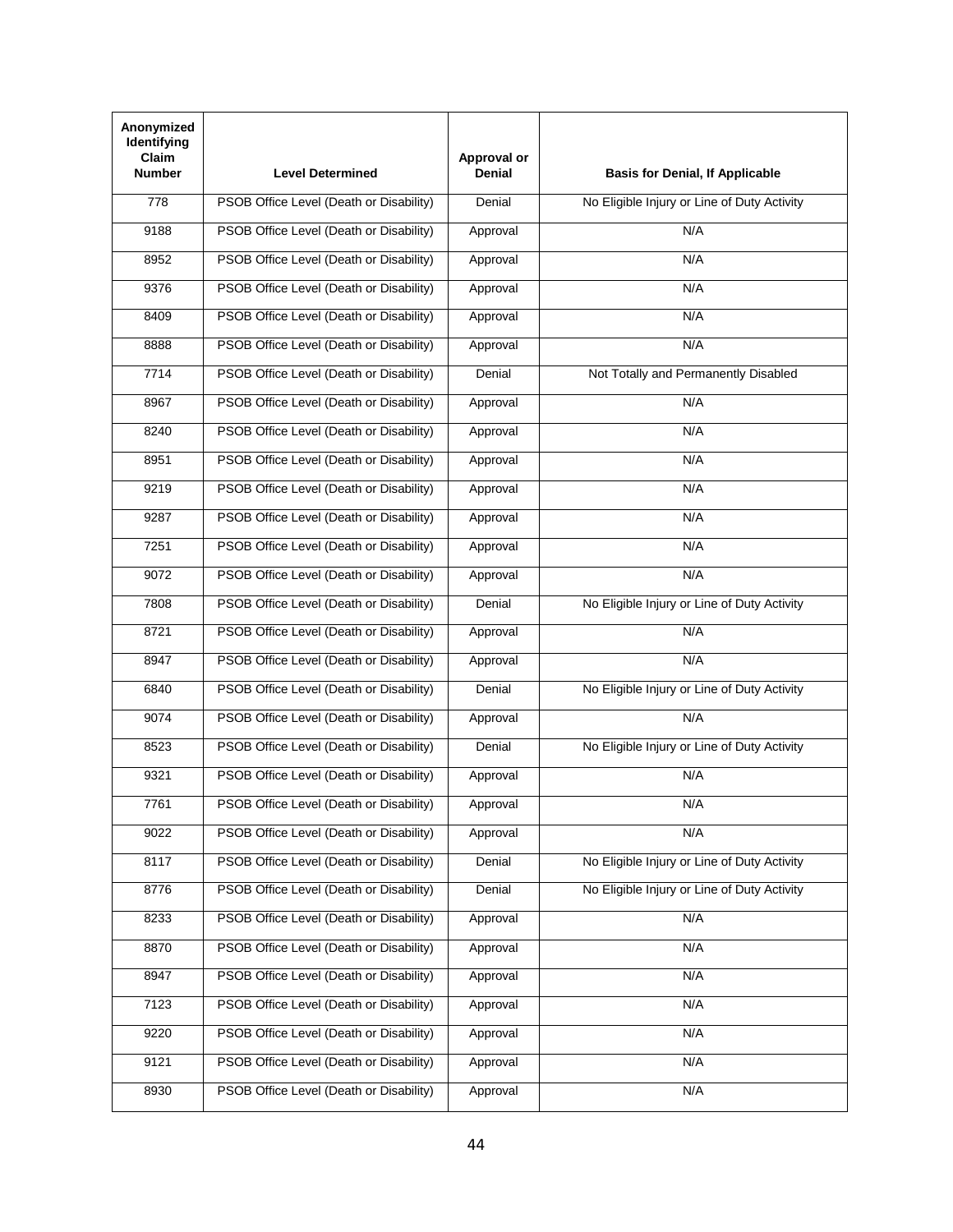| Anonymized<br><b>Identifying</b><br>Claim<br><b>Number</b> | <b>Level Determined</b>                 | Approval or<br>Denial | <b>Basis for Denial, If Applicable</b>      |
|------------------------------------------------------------|-----------------------------------------|-----------------------|---------------------------------------------|
| 8253                                                       | PSOB Office Level (Death or Disability) | Denial                | No Eligible Injury or Line of Duty Activity |
| 8293                                                       | PSOB Office Level (Death or Disability) | Denial                | No Eligible Injury or Line of Duty Activity |
| 8989                                                       | PSOB Office Level (Death or Disability) | Approval              | N/A                                         |
| 9222                                                       | PSOB Office Level (Death or Disability) | Approval              | N/A                                         |
| 9102                                                       | PSOB Office Level (Death or Disability) | Approval              | N/A                                         |
| 9196                                                       | PSOB Office Level (Death or Disability) | Approval              | N/A                                         |
| 8746                                                       | PSOB Office Level (Death or Disability) | Approval              | N/A                                         |
| 8857                                                       | PSOB Office Level (Death or Disability) | Approval              | N/A                                         |
| 8920                                                       | PSOB Office Level (Death or Disability) | Approval              | N/A                                         |
| 2066                                                       | PSOB Office Level (Death or Disability) | Approval              | N/A                                         |
| 8918                                                       | PSOB Office Level (Death or Disability) | Approval              | N/A                                         |
| 9038                                                       | PSOB Office Level (Death or Disability) | Denial                | No Eligible Injury or Line of Duty Activity |
| 8911                                                       | PSOB Office Level (Death or Disability) | Approval              | N/A                                         |
| 8908                                                       | PSOB Office Level (Death or Disability) | Approval              | N/A                                         |
| 2196                                                       | PSOB Office Level (Death or Disability) | Denial                | No Eligible Injury or Line of Duty Activity |
| 8713                                                       | PSOB Office Level (Death or Disability) | Approval              | N/A                                         |
| 9031                                                       | PSOB Office Level (Death or Disability) | Approval              | N/A                                         |
| 8717                                                       | PSOB Office Level (Death or Disability) | Approval              | N/A                                         |
| 9081                                                       | PSOB Office Level (Death or Disability) | Approval              | N/A                                         |
| 8455                                                       | PSOB Office Level (Death or Disability) | Denial                | No Eligible Injury or Line of Duty Activity |
| 2281                                                       | PSOB Office Level (Death or Disability) | Denial                | Not a Public Safety Officer                 |
| 8892                                                       | PSOB Office Level (Death or Disability) | Approval              | N/A                                         |
| 8235                                                       | PSOB Office Level (Death or Disability) | Approval              | N/A                                         |
| 9182                                                       | PSOB Office Level (Death or Disability) | Approval              | N/A                                         |
| 8349                                                       | PSOB Office Level (Death or Disability) | Denial                | No Eligible Injury or Line of Duty Activity |
| 9195                                                       | PSOB Office Level (Death or Disability) | Approval              | N/A                                         |
| 8910                                                       | PSOB Office Level (Death or Disability) | Approval              | N/A                                         |
| 9039                                                       | PSOB Office Level (Death or Disability) | Approval              | N/A                                         |
| 7814                                                       | PSOB Office Level (Death or Disability) | Approval              | N/A                                         |
| 9019                                                       | PSOB Office Level (Death or Disability) | Approval              | N/A                                         |
| 8775                                                       | PSOB Office Level (Death or Disability) | Approval              | N/A                                         |
| 8938                                                       | PSOB Office Level (Death or Disability) | Approval              | N/A                                         |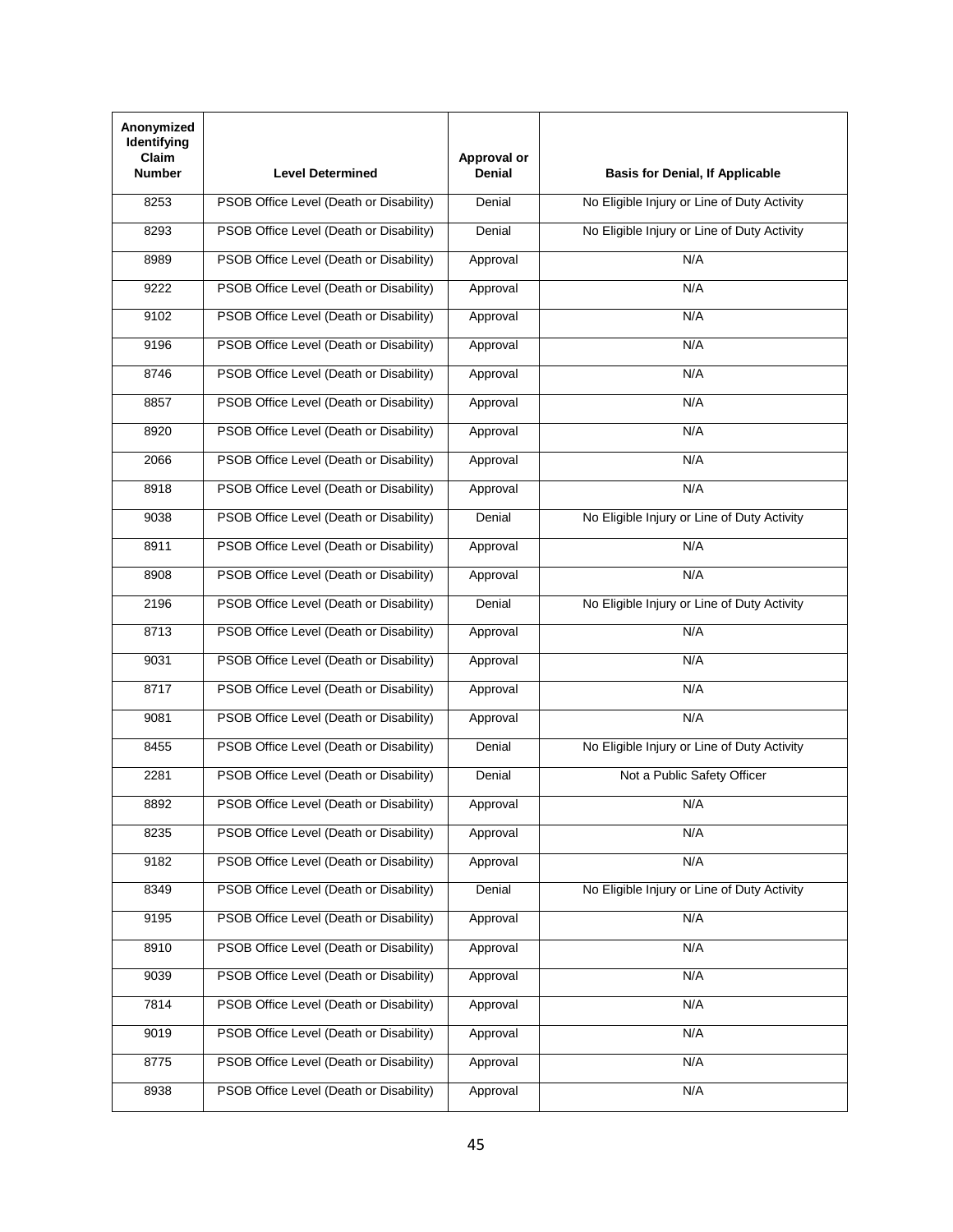| Anonymized<br>Identifying<br>Claim<br><b>Number</b> | <b>Level Determined</b>                 | Approval or<br><b>Denial</b> | <b>Basis for Denial, If Applicable</b>      |
|-----------------------------------------------------|-----------------------------------------|------------------------------|---------------------------------------------|
| 2692                                                | PSOB Office Level (Death or Disability) | Approval                     | N/A                                         |
| 8745                                                | PSOB Office Level (Death or Disability) | Approval                     | N/A                                         |
| 8299                                                | PSOB Office Level (Death or Disability) | Denial                       | Not Totally and Permanently Disabled        |
| 8291                                                | PSOB Office Level (Death or Disability) | Denial                       | No Eligible Injury or Line of Duty Activity |
| 9068                                                | PSOB Office Level (Death or Disability) | Approval                     | N/A                                         |
| 9178                                                | PSOB Office Level (Death or Disability) | Approval                     | N/A                                         |
| 7393                                                | PSOB Office Level (Death or Disability) | Denial                       | Not Totally and Permanently Disabled        |
| 8908                                                | PSOB Office Level (Death or Disability) | Approval                     | N/A                                         |
| 9146                                                | PSOB Office Level (Death or Disability) | Approval                     | N/A                                         |
| 9210                                                | PSOB Office Level (Death or Disability) | Approval                     | N/A                                         |
| 7232                                                | PSOB Office Level (Death or Disability) | Approval                     | N/A                                         |
| 9180                                                | PSOB Office Level (Death or Disability) | Approval                     | N/A                                         |
| 8320                                                | PSOB Office Level (Death or Disability) | Denial                       | No Eligible Injury or Line of Duty Activity |
| 9020                                                | PSOB Office Level (Death or Disability) | Approval                     | N/A                                         |
| 9015                                                | PSOB Office Level (Death or Disability) | Approval                     | N/A                                         |
| 8684                                                | PSOB Office Level (Death or Disability) | Denial                       | No Eligible Injury or Line of Duty Activity |
| 8794                                                | PSOB Office Level (Death or Disability) | Denial                       | Not Totally and Permanently Disabled        |
| 9120                                                | PSOB Office Level (Death or Disability) | Approval                     | N/A                                         |
| 8610                                                | PSOB Office Level (Death or Disability) | Approval                     | N/A                                         |
| 8891                                                | PSOB Office Level (Death or Disability) | Approval                     | N/A                                         |
| 7712                                                | PSOB Office Level (Death or Disability) | Denial                       | Not Totally and Permanently Disabled        |
| 9189                                                | PSOB Office Level (Death or Disability) | Approval                     | N/A                                         |
| 7662                                                | PSOB Office Level (Death or Disability) | Denial                       | No Eligible Injury or Line of Duty Activity |
| 9108                                                | PSOB Office Level (Death or Disability) | Approval                     | N/A                                         |
| 9149                                                | PSOB Office Level (Death or Disability) | Approval                     | N/A                                         |
| 9017                                                | PSOB Office Level (Death or Disability) | Approval                     | N/A                                         |
| 8949                                                | PSOB Office Level (Death or Disability) | Approval                     | N/A                                         |
| 9203                                                | PSOB Office Level (Death or Disability) | Approval                     | N/A                                         |
| 8521                                                | PSOB Office Level (Death or Disability) | Approval                     | N/A                                         |
| 9018                                                | PSOB Office Level (Death or Disability) | Approval                     | N/A                                         |
| 8241                                                | PSOB Office Level (Death or Disability) | Approval                     | N/A                                         |
| 8889                                                | PSOB Office Level (Death or Disability) | Approval                     | N/A                                         |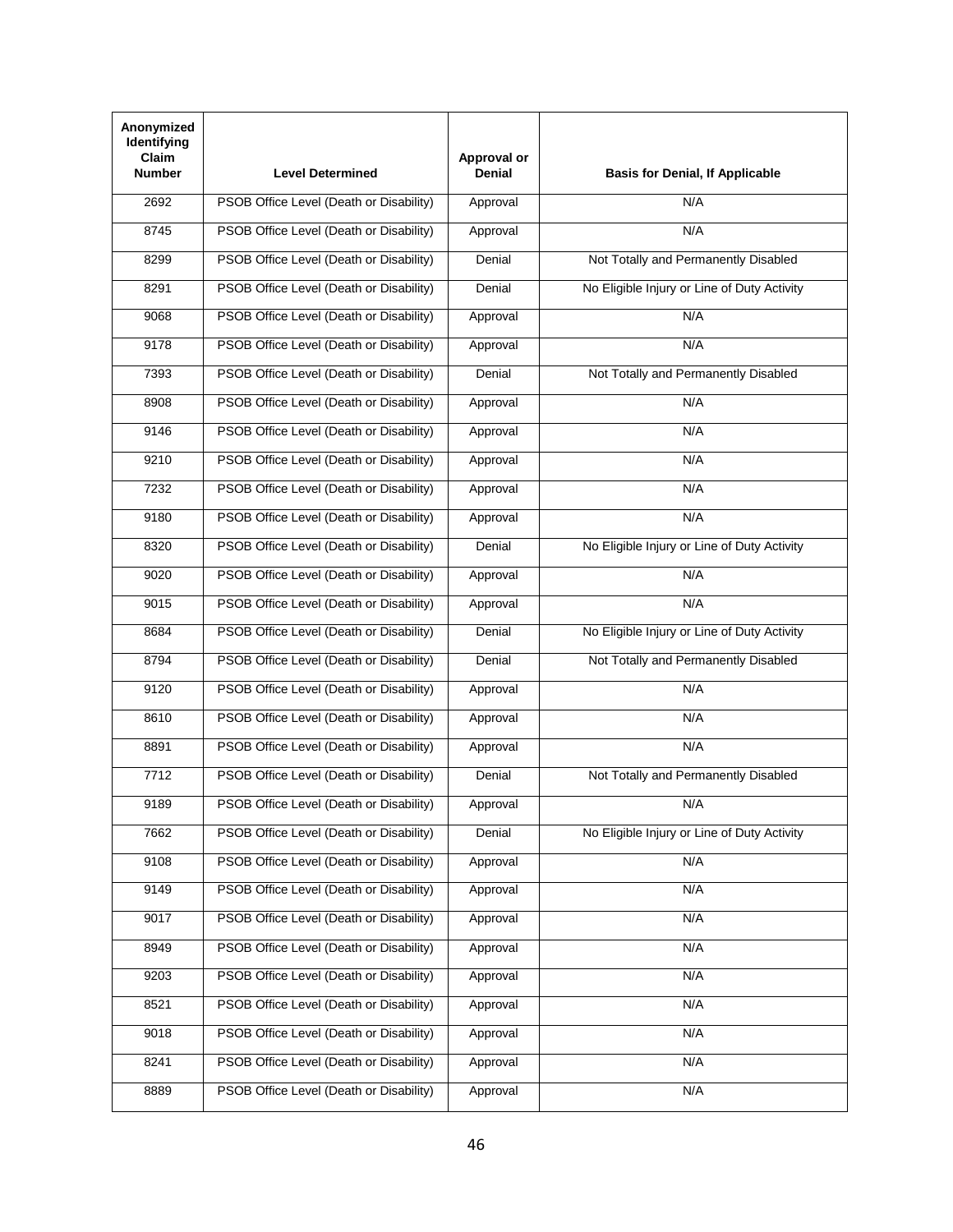| Anonymized<br>Identifying<br>Claim<br><b>Number</b> | <b>Level Determined</b>                 | Approval or<br><b>Denial</b> | <b>Basis for Denial, If Applicable</b>      |
|-----------------------------------------------------|-----------------------------------------|------------------------------|---------------------------------------------|
| 8203                                                | PSOB Office Level (Death or Disability) | Approval                     | N/A                                         |
| 8633                                                | PSOB Office Level (Death or Disability) | Denial                       | No Eligible Injury or Line of Duty Activity |
| 8706                                                | PSOB Office Level (Death or Disability) | Approval                     | N/A                                         |
| 9032                                                | PSOB Office Level (Death or Disability) | Approval                     | N/A                                         |
| 8261                                                | PSOB Office Level (Death or Disability) | Denial                       | Not Totally and Permanently Disabled        |
| 9014                                                | PSOB Office Level (Death or Disability) | Approval                     | N/A                                         |
| 7804                                                | PSOB Office Level (Death or Disability) | Approval                     | N/A                                         |
| 9142                                                | PSOB Office Level (Death or Disability) | Approval                     | N/A                                         |
| 8573                                                | PSOB Office Level (Death or Disability) | Approval                     | N/A                                         |
| 9077                                                | PSOB Office Level (Death or Disability) | Approval                     | N/A                                         |
| 8358                                                | PSOB Office Level (Death or Disability) | Approval                     | N/A                                         |
| 9143                                                | PSOB Office Level (Death or Disability) | Approval                     | N/A                                         |
| 9016                                                | PSOB Office Level (Death or Disability) | Approval                     | N/A                                         |
| 8773                                                | PSOB Office Level (Death or Disability) | Denial                       | No Eligible Injury or Line of Duty Activity |
| 8965                                                | PSOB Office Level (Death or Disability) | Approval                     | N/A                                         |
| 8959                                                | PSOB Office Level (Death or Disability) | Approval                     | N/A                                         |
| 9256                                                | PSOB Office Level (Death or Disability) | Approval                     | N/A                                         |
| 9021                                                | PSOB Office Level (Death or Disability) | Approval                     | N/A                                         |
| 8950                                                | PSOB Office Level (Death or Disability) | Denial                       | No Eligible Injury or Line of Duty Activity |
| 8921                                                | PSOB Office Level (Death or Disability) | Denial                       | Not a Public Safety Officer                 |
| 6907                                                | PSOB Office Level (Death or Disability) | Denial                       | Not Totally and Permanently Disabled        |
| 8374                                                | PSOB Office Level (Death or Disability) | Denial                       | No Eligible Injury or Line of Duty Activity |
| 8835                                                | PSOB Office Level (Death or Disability) | Denial                       | No Eligible Injury or Line of Duty Activity |
| 8294                                                | PSOB Office Level (Death or Disability) | Approval                     | N/A                                         |
| 9198                                                | PSOB Office Level (Education)           | Approval                     | N/A                                         |
| 8968                                                | PSOB Office Level (Education)           | Approval                     | N/A                                         |
| 8969                                                | PSOB Office Level (Education)           | Approval                     | N/A                                         |
| 9000                                                | PSOB Office Level (Education)           | Approval                     | N/A                                         |
| 9033                                                | PSOB Office Level (Education)           | Approval                     | N/A                                         |
| 9087                                                | PSOB Office Level (Education)           | Approval                     | N/A                                         |
| 9150                                                | PSOB Office Level (Education)           | Approval                     | N/A                                         |
| 8999                                                | PSOB Office Level (Education)           | Approval                     | N/A                                         |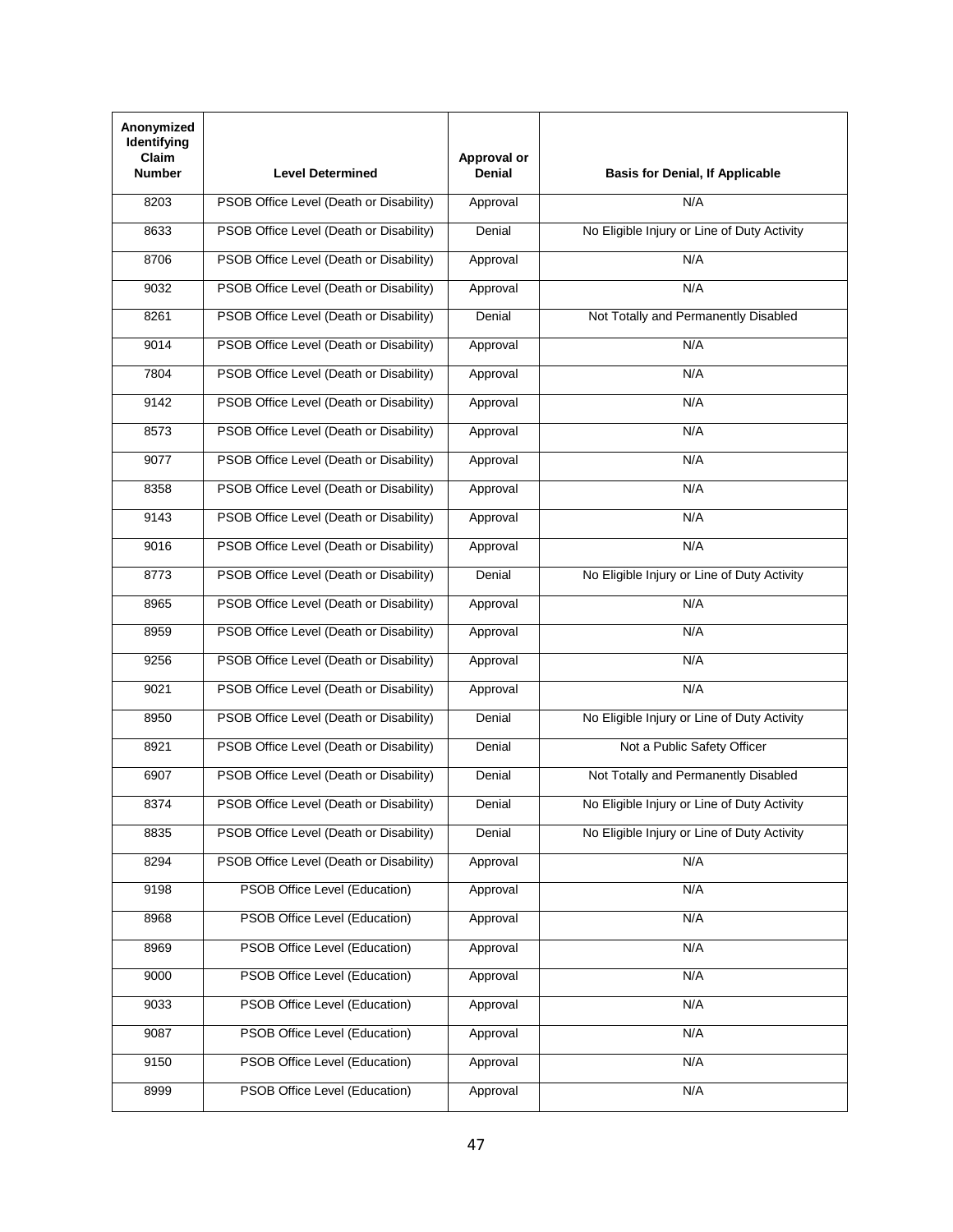| Anonymized<br>Identifying<br><b>Claim</b><br><b>Number</b> | <b>Level Determined</b>              | Approval or<br><b>Denial</b> | <b>Basis for Denial, If Applicable</b> |
|------------------------------------------------------------|--------------------------------------|------------------------------|----------------------------------------|
| 9001                                                       | PSOB Office Level (Education)        | Approval                     | N/A                                    |
| 9093                                                       | PSOB Office Level (Education)        | Approval                     | N/A                                    |
| 8998                                                       | PSOB Office Level (Education)        | Approval                     | N/A                                    |
| 8994                                                       | PSOB Office Level (Education)        | Approval                     | N/A                                    |
| 9002                                                       | PSOB Office Level (Education)        | Approval                     | N/A                                    |
| 9126                                                       | PSOB Office Level (Education)        | Approval                     | N/A                                    |
| 8970                                                       | PSOB Office Level (Education)        | Approval                     | N/A                                    |
| 8945                                                       | PSOB Office Level (Education)        | Approval                     | N/A                                    |
| 8944                                                       | PSOB Office Level (Education)        | Approval                     | N/A                                    |
| 9152                                                       | PSOB Office Level (Education)        | Approval                     | N/A                                    |
| 9003                                                       | PSOB Office Level (Education)        | Approval                     | N/A                                    |
| 9127                                                       | PSOB Office Level (Education)        | Approval                     | N/A                                    |
| 9004                                                       | PSOB Office Level (Education)        | Approval                     | N/A                                    |
| 8956                                                       | PSOB Office Level (Education)        | Approval                     | N/A                                    |
| 9094                                                       | PSOB Office Level (Education)        | Approval                     | N/A                                    |
| 9092                                                       | PSOB Office Level (Education)        | Approval                     | N/A                                    |
| 8971                                                       | PSOB Office Level (Education)        | Approval                     | N/A                                    |
| 9088                                                       | PSOB Office Level (Education)        | Approval                     | N/A                                    |
| 9128                                                       | PSOB Office Level (Education)        | Approval                     | N/A                                    |
| 9044                                                       | PSOB Office Level (Education)        | Approval                     | N/A                                    |
| 9095                                                       | PSOB Office Level (Education)        | Approval                     | N/A                                    |
| 9109                                                       | PSOB Office Level (Education)        | Approval                     | N/A                                    |
| 9060                                                       | PSOB Office Level (Education)        | Approval                     | N/A                                    |
| 9082                                                       | PSOB Office Level (Education)        | Approval                     | N/A                                    |
| 9029                                                       | <b>PSOB Office Level (Education)</b> | Approval                     | N/A                                    |
| 9096                                                       | PSOB Office Level (Education)        | Approval                     | N/A                                    |
| 9097                                                       | PSOB Office Level (Education)        | Approval                     | N/A                                    |
| 8972                                                       | PSOB Office Level (Education)        | Approval                     | N/A                                    |
| 9005                                                       | PSOB Office Level (Education)        | Approval                     | N/A                                    |
| 9249                                                       | PSOB Office Level (Education)        | Approval                     | N/A                                    |
| 8973                                                       | PSOB Office Level (Education)        | Approval                     | N/A                                    |
| 9179                                                       | PSOB Office Level (Education)        | Approval                     | N/A                                    |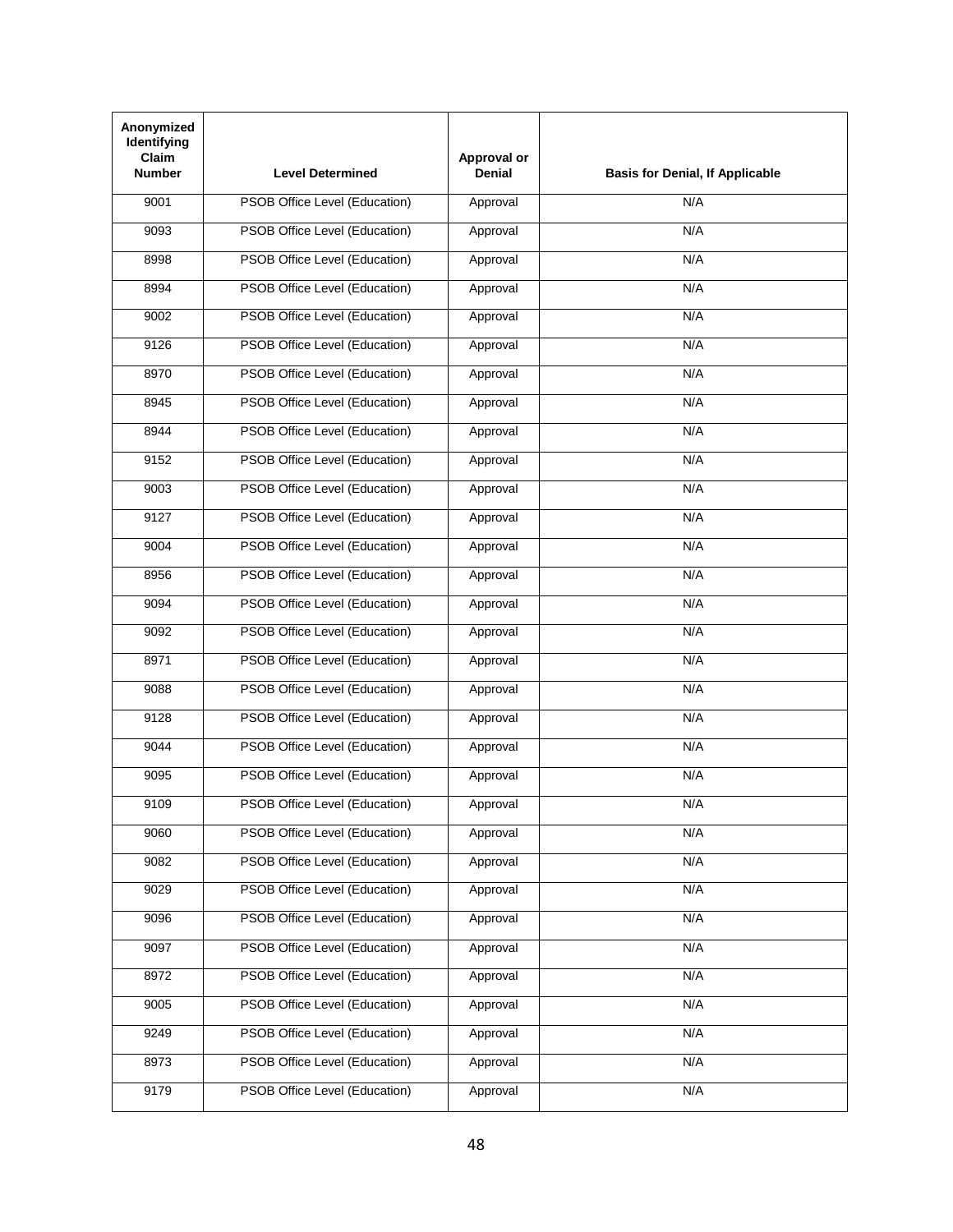| Anonymized<br>Identifying<br><b>Claim</b><br><b>Number</b> | <b>Level Determined</b>              | Approval or<br><b>Denial</b> | <b>Basis for Denial, If Applicable</b> |
|------------------------------------------------------------|--------------------------------------|------------------------------|----------------------------------------|
| 9083                                                       | PSOB Office Level (Education)        | Approval                     | N/A                                    |
| 9155                                                       | PSOB Office Level (Education)        | Approval                     | N/A                                    |
| 9091                                                       | PSOB Office Level (Education)        | Approval                     | N/A                                    |
| 9027                                                       | PSOB Office Level (Education)        | Approval                     | N/A                                    |
| 9045                                                       | PSOB Office Level (Education)        | Approval                     | N/A                                    |
| 9030                                                       | PSOB Office Level (Education)        | Approval                     | N/A                                    |
| 9229                                                       | PSOB Office Level (Education)        | Approval                     | N/A                                    |
| 9006                                                       | PSOB Office Level (Education)        | Approval                     | N/A                                    |
| 8997                                                       | PSOB Office Level (Education)        | Approval                     | N/A                                    |
| 9055                                                       | PSOB Office Level (Education)        | Approval                     | N/A                                    |
| 9086                                                       | PSOB Office Level (Education)        | Approval                     | N/A                                    |
| 8974                                                       | PSOB Office Level (Education)        | Approval                     | N/A                                    |
| 9090                                                       | PSOB Office Level (Education)        | Approval                     | N/A                                    |
| 9251                                                       | PSOB Office Level (Education)        | Approval                     | N/A                                    |
| 9279                                                       | PSOB Office Level (Education)        | Approval                     | N/A                                    |
| 9007                                                       | PSOB Office Level (Education)        | Approval                     | N/A                                    |
| 8946                                                       | PSOB Office Level (Education)        | Approval                     | N/A                                    |
| 9034                                                       | PSOB Office Level (Education)        | Approval                     | N/A                                    |
| 8975                                                       | PSOB Office Level (Education)        | Approval                     | N/A                                    |
| 9110                                                       | PSOB Office Level (Education)        | Approval                     | N/A                                    |
| 8976                                                       | PSOB Office Level (Education)        | Approval                     | N/A                                    |
| 9166                                                       | PSOB Office Level (Education)        | Approval                     | N/A                                    |
| 9167                                                       | PSOB Office Level (Education)        | Approval                     | N/A                                    |
| 8977                                                       | PSOB Office Level (Education)        | Approval                     | N/A                                    |
| 9168                                                       | <b>PSOB Office Level (Education)</b> | Approval                     | N/A                                    |
| 9028                                                       | PSOB Office Level (Education)        | Approval                     | N/A                                    |
| 9169                                                       | PSOB Office Level (Education)        | Approval                     | N/A                                    |
| 9130                                                       | PSOB Office Level (Education)        | Approval                     | N/A                                    |
| 9111                                                       | PSOB Office Level (Education)        | Approval                     | N/A                                    |
| 9046                                                       | PSOB Office Level (Education)        | Approval                     | N/A                                    |
| 9200                                                       | PSOB Office Level (Education)        | Approval                     | N/A                                    |
| 8996                                                       | PSOB Office Level (Education)        | Approval                     | N/A                                    |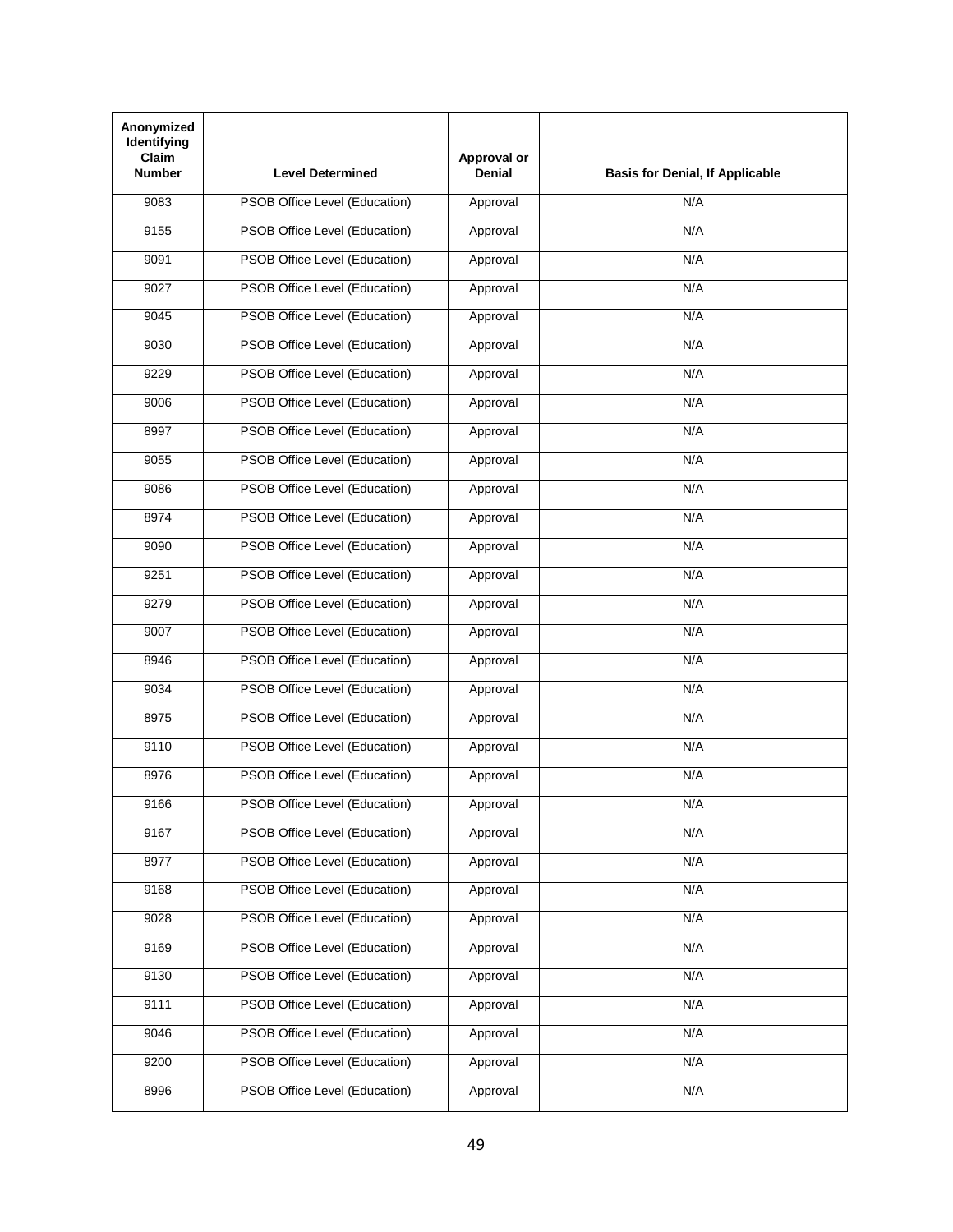| Anonymized<br>Identifying<br><b>Claim</b><br><b>Number</b> | <b>Level Determined</b>              | Approval or<br><b>Denial</b> | <b>Basis for Denial, If Applicable</b> |
|------------------------------------------------------------|--------------------------------------|------------------------------|----------------------------------------|
| 9008                                                       | PSOB Office Level (Education)        | Approval                     | N/A                                    |
| 9047                                                       | PSOB Office Level (Education)        | Approval                     | N/A                                    |
| 9253                                                       | PSOB Office Level (Education)        | Approval                     | N/A                                    |
| 9098                                                       | PSOB Office Level (Education)        | Approval                     | N/A                                    |
| 8978                                                       | PSOB Office Level (Education)        | Approval                     | N/A                                    |
| 9131                                                       | PSOB Office Level (Education)        | Approval                     | N/A                                    |
| 9132                                                       | PSOB Office Level (Education)        | Approval                     | N/A                                    |
| 9086                                                       | PSOB Office Level (Education)        | Approval                     | N/A                                    |
| 9112                                                       | PSOB Office Level (Education)        | Approval                     | N/A                                    |
| 9346                                                       | PSOB Office Level (Education)        | Approval                     | N/A                                    |
| 9181                                                       | PSOB Office Level (Education)        | Approval                     | N/A                                    |
| 9133                                                       | PSOB Office Level (Education)        | Approval                     | N/A                                    |
| 9182                                                       | PSOB Office Level (Education)        | Approval                     | N/A                                    |
| 9230                                                       | PSOB Office Level (Education)        | Approval                     | N/A                                    |
| 8222                                                       | PSOB Office Level (Education)        | Approval                     | N/A                                    |
| 9134                                                       | PSOB Office Level (Education)        | Approval                     | N/A                                    |
| 8993                                                       | PSOB Office Level (Education)        | Approval                     | N/A                                    |
| 9048                                                       | PSOB Office Level (Education)        | Approval                     | N/A                                    |
| 9171                                                       | PSOB Office Level (Education)        | Approval                     | N/A                                    |
| 8995                                                       | PSOB Office Level (Education)        | Approval                     | N/A                                    |
| 9056                                                       | PSOB Office Level (Education)        | Approval                     | N/A                                    |
| 9156                                                       | PSOB Office Level (Education)        | Approval                     | N/A                                    |
| 9254                                                       | PSOB Office Level (Education)        | Approval                     | N/A                                    |
| 9049                                                       | PSOB Office Level (Education)        | Approval                     | N/A                                    |
| 9085                                                       | <b>PSOB Office Level (Education)</b> | Approval                     | N/A                                    |
| 9280                                                       | PSOB Office Level (Education)        | Approval                     | N/A                                    |
| 9172                                                       | PSOB Office Level (Education)        | Approval                     | N/A                                    |
| 9157                                                       | PSOB Office Level (Education)        | Approval                     | N/A                                    |
| 8979                                                       | PSOB Office Level (Education)        | Approval                     | N/A                                    |
| 8980                                                       | PSOB Office Level (Education)        | Approval                     | N/A                                    |
| 8957                                                       | PSOB Office Level (Education)        | Approval                     | N/A                                    |
| 8992                                                       | PSOB Office Level (Education)        | Approval                     | N/A                                    |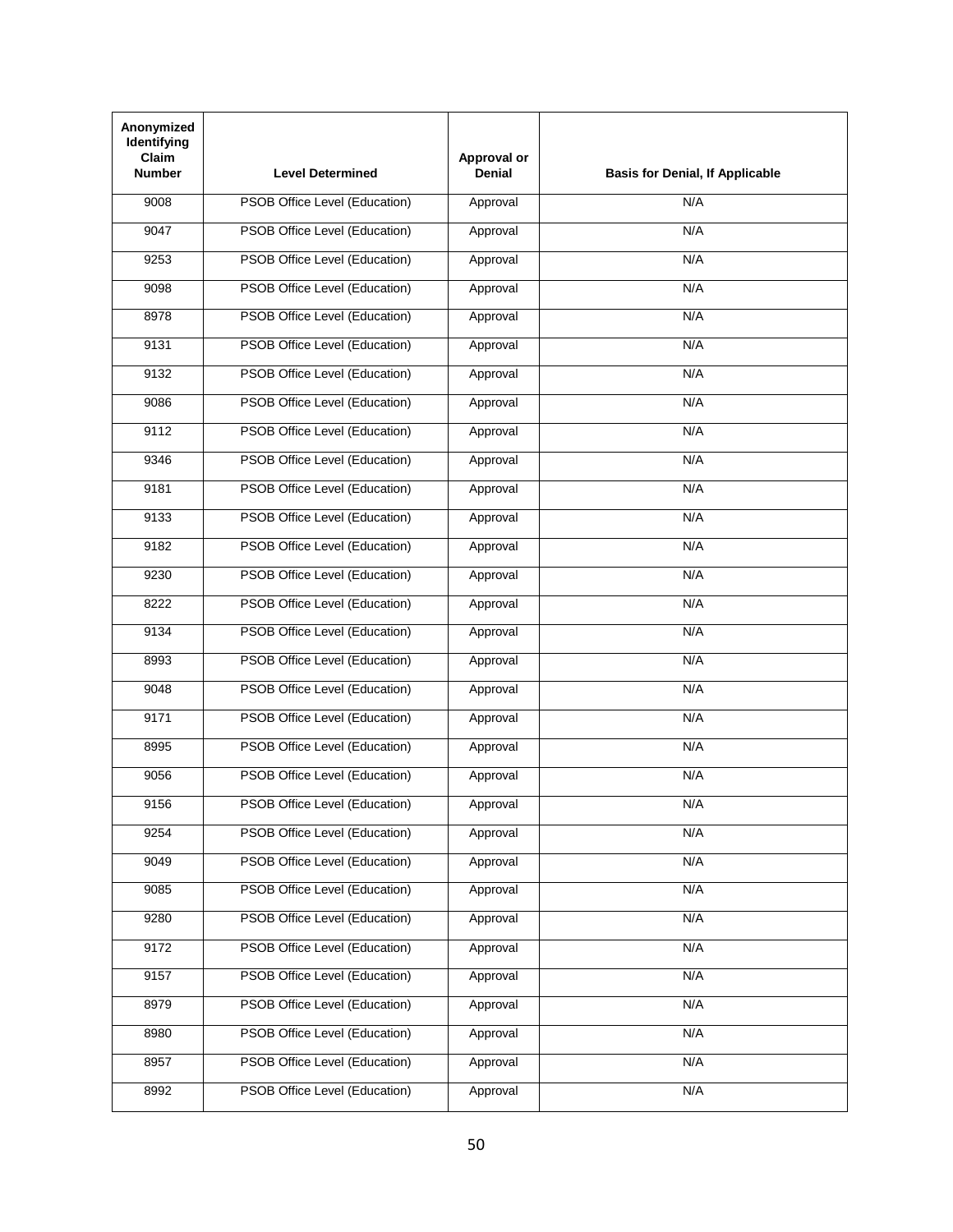| Anonymized<br>Identifying<br><b>Claim</b><br><b>Number</b> | <b>Level Determined</b>              | Approval or<br><b>Denial</b> | <b>Basis for Denial, If Applicable</b> |
|------------------------------------------------------------|--------------------------------------|------------------------------|----------------------------------------|
| 9050                                                       | PSOB Office Level (Education)        | Approval                     | N/A                                    |
| 8981                                                       | PSOB Office Level (Education)        | Approval                     | N/A                                    |
| 8982                                                       | PSOB Office Level (Education)        | Approval                     | N/A                                    |
| 8983                                                       | PSOB Office Level (Education)        | Approval                     | N/A                                    |
| 9051                                                       | PSOB Office Level (Education)        | Approval                     | N/A                                    |
| 9135                                                       | PSOB Office Level (Education)        | Approval                     | N/A                                    |
| 9113                                                       | PSOB Office Level (Education)        | Approval                     | N/A                                    |
| 9035                                                       | PSOB Office Level (Education)        | Approval                     | N/A                                    |
| 8984                                                       | PSOB Office Level (Education)        | Approval                     | N/A                                    |
| 9184                                                       | PSOB Office Level (Education)        | Approval                     | N/A                                    |
| 8985                                                       | PSOB Office Level (Education)        | Approval                     | N/A                                    |
| 9231                                                       | PSOB Office Level (Education)        | Approval                     | N/A                                    |
| 8737                                                       | PSOB Office Level (Education)        | Approval                     | N/A                                    |
| 9099                                                       | PSOB Office Level (Education)        | Approval                     | N/A                                    |
| 9052                                                       | PSOB Office Level (Education)        | Approval                     | N/A                                    |
| 8918                                                       | PSOB Office Level (Education)        | Approval                     | N/A                                    |
| 9185                                                       | PSOB Office Level (Education)        | Approval                     | N/A                                    |
| 9061                                                       | PSOB Office Level (Education)        | Approval                     | N/A                                    |
| 9282                                                       | PSOB Office Level (Education)        | Approval                     | N/A                                    |
| 8987                                                       | PSOB Office Level (Education)        | Approval                     | N/A                                    |
| 8937                                                       | PSOB Office Level (Education)        | Approval                     | N/A                                    |
| 8986                                                       | PSOB Office Level (Education)        | Approval                     | N/A                                    |
| 8991                                                       | PSOB Office Level (Education)        | Approval                     | N/A                                    |
| 9009                                                       | PSOB Office Level (Education)        | Approval                     | N/A                                    |
| 9025                                                       | <b>PSOB Office Level (Education)</b> | Approval                     | N/A                                    |
| 9024                                                       | PSOB Office Level (Education)        | Approval                     | N/A                                    |
| 9023                                                       | PSOB Office Level (Education)        | Approval                     | N/A                                    |
| 9187                                                       | PSOB Office Level (Education)        | Approval                     | N/A                                    |
| 9026                                                       | PSOB Office Level (Education)        | Approval                     | N/A                                    |
| 9036                                                       | PSOB Office Level (Education)        | Approval                     | N/A                                    |
| 9053                                                       | PSOB Office Level (Education)        | Approval                     | N/A                                    |
| 9043                                                       | PSOB Office Level (Education)        | Approval                     | N/A                                    |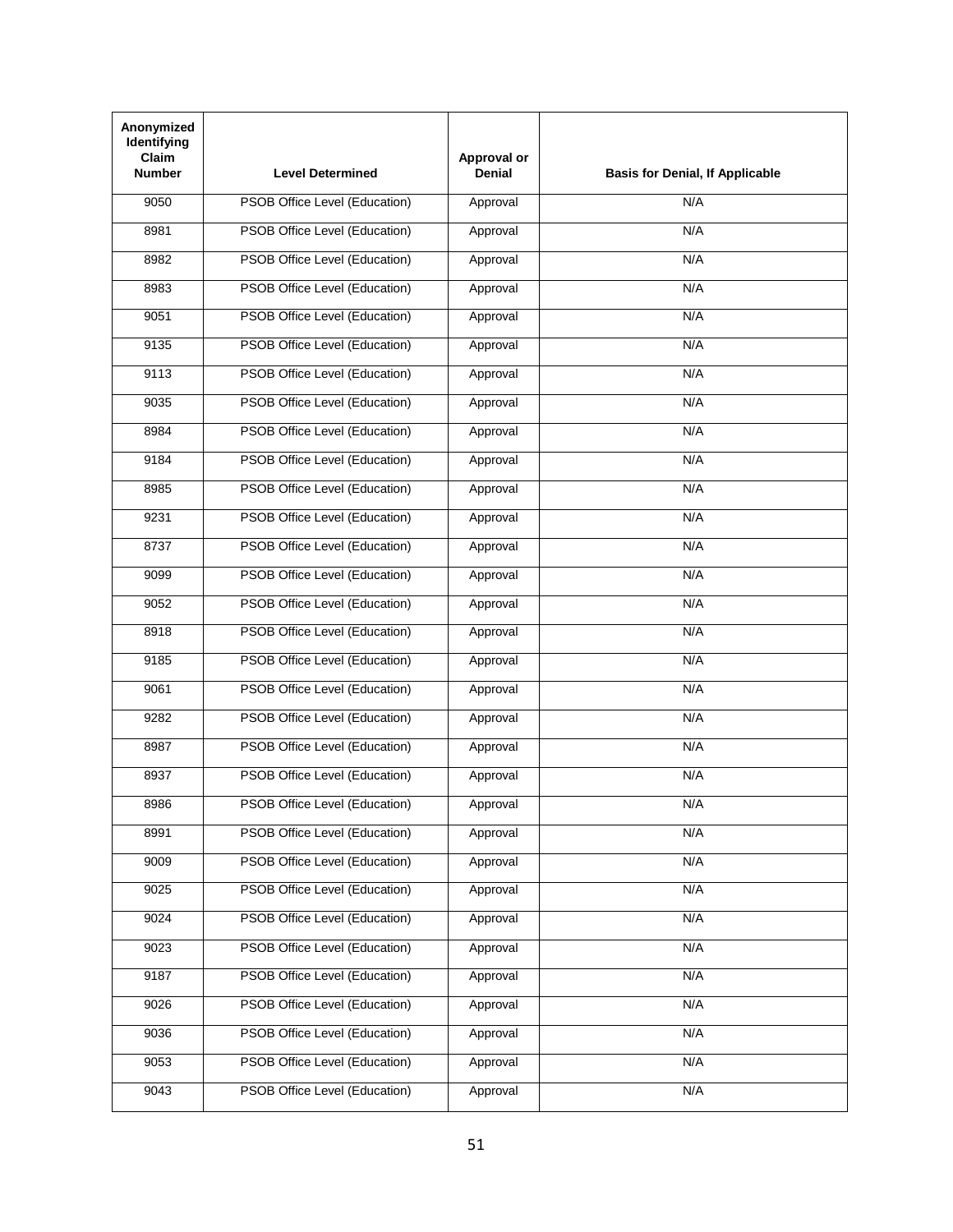| Anonymized<br>Identifying<br><b>Claim</b><br><b>Number</b> | <b>Level Determined</b>              | Approval or<br><b>Denial</b> | <b>Basis for Denial, If Applicable</b> |
|------------------------------------------------------------|--------------------------------------|------------------------------|----------------------------------------|
| 9054                                                       | PSOB Office Level (Education)        | Approval                     | N/A                                    |
| 9084                                                       | PSOB Office Level (Education)        | Approval                     | N/A                                    |
| 9062                                                       | PSOB Office Level (Education)        | Approval                     | N/A                                    |
| 9089                                                       | PSOB Office Level (Education)        | Approval                     | N/A                                    |
| 9100                                                       | PSOB Office Level (Education)        | Approval                     | N/A                                    |
| 9101                                                       | PSOB Office Level (Education)        | Approval                     | N/A                                    |
| 9114                                                       | PSOB Office Level (Education)        | Approval                     | N/A                                    |
| 9117                                                       | PSOB Office Level (Education)        | Approval                     | N/A                                    |
| 9115                                                       | PSOB Office Level (Education)        | Approval                     | N/A                                    |
| 9136                                                       | PSOB Office Level (Education)        | Approval                     | N/A                                    |
| 9158                                                       | PSOB Office Level (Education)        | Approval                     | N/A                                    |
| 9173                                                       | PSOB Office Level (Education)        | Approval                     | N/A                                    |
| 9159                                                       | PSOB Office Level (Education)        | Approval                     | N/A                                    |
| 9160                                                       | PSOB Office Level (Education)        | Approval                     | N/A                                    |
| 9161                                                       | PSOB Office Level (Education)        | Approval                     | N/A                                    |
| 9174                                                       | PSOB Office Level (Education)        | Approval                     | N/A                                    |
| 9175                                                       | PSOB Office Level (Education)        | Approval                     | N/A                                    |
| 9176                                                       | PSOB Office Level (Education)        | Approval                     | N/A                                    |
| 9177                                                       | PSOB Office Level (Education)        | Approval                     | N/A                                    |
| 9188                                                       | PSOB Office Level (Education)        | Approval                     | N/A                                    |
| 9189                                                       | PSOB Office Level (Education)        | Approval                     | N/A                                    |
| 9190                                                       | PSOB Office Level (Education)        | Approval                     | N/A                                    |
| 9191                                                       | PSOB Office Level (Education)        | Approval                     | N/A                                    |
| 9192                                                       | PSOB Office Level (Education)        | Approval                     | N/A                                    |
| 9201                                                       | <b>PSOB Office Level (Education)</b> | Approval                     | N/A                                    |
| 9233                                                       | PSOB Office Level (Education)        | Approval                     | N/A                                    |
| 9234                                                       | PSOB Office Level (Education)        | Approval                     | N/A                                    |
| 9235                                                       | PSOB Office Level (Education)        | Approval                     | N/A                                    |
| 9237                                                       | PSOB Office Level (Education)        | Approval                     | N/A                                    |
| 9238                                                       | PSOB Office Level (Education)        | Approval                     | N/A                                    |
| 9240                                                       | PSOB Office Level (Education)        | Approval                     | N/A                                    |
| 9241                                                       | PSOB Office Level (Education)        | Approval                     | N/A                                    |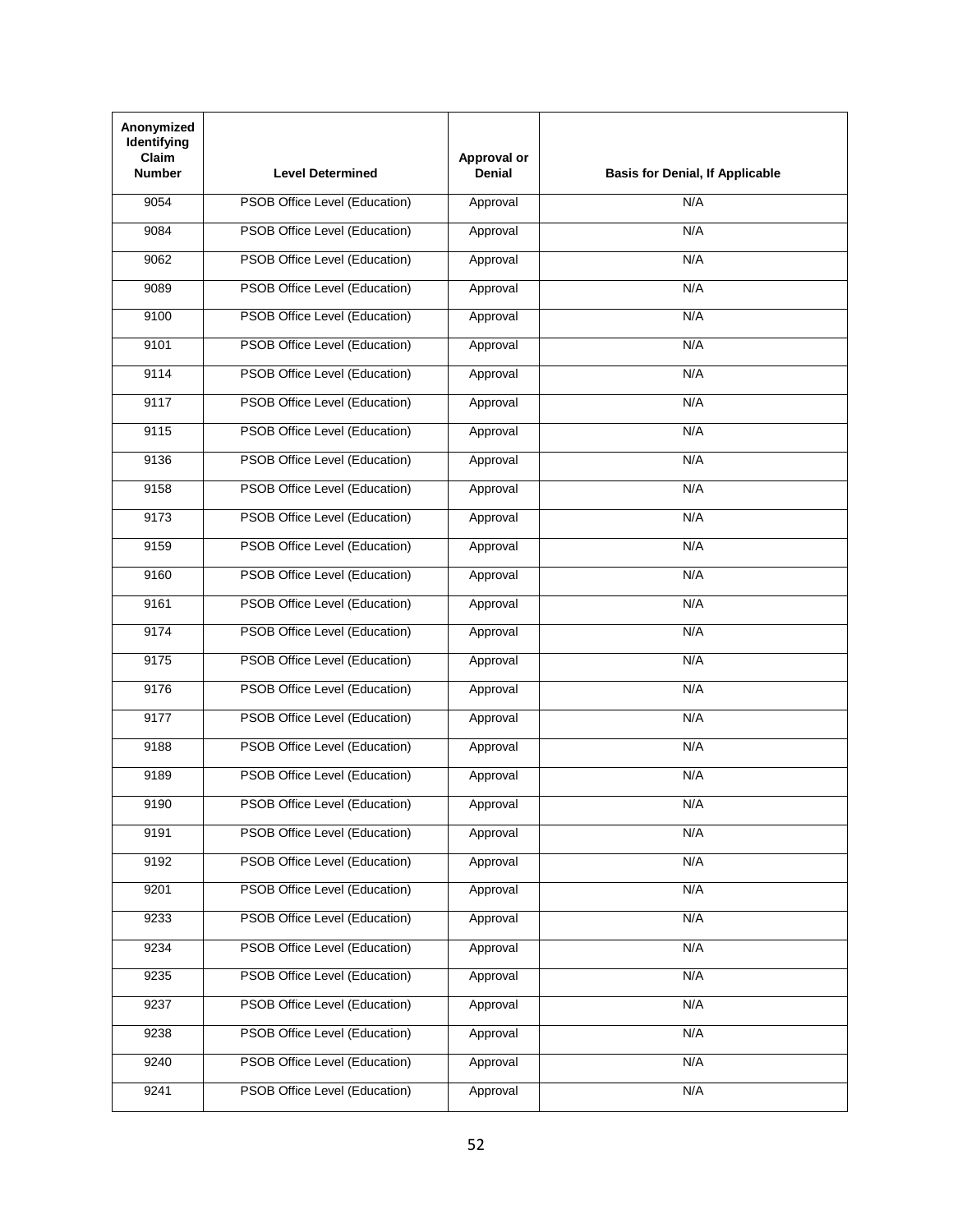| Anonymized<br><b>Identifying</b><br>Claim<br><b>Number</b> | <b>Level Determined</b>       | Approval or<br><b>Denial</b> | <b>Basis for Denial, If Applicable</b>      |
|------------------------------------------------------------|-------------------------------|------------------------------|---------------------------------------------|
| 9239                                                       | PSOB Office Level (Education) | Approval                     | N/A                                         |
| 9242                                                       | PSOB Office Level (Education) | Approval                     | N/A                                         |
| 9283                                                       | PSOB Office Level (Education) | Approval                     | N/A                                         |
| 9336                                                       | PSOB Office Level (Education) | Approval                     | N/A                                         |
| 9354                                                       | PSOB Office Level (Education) | Approval                     | N/A                                         |
| 9355                                                       | PSOB Office Level (Education) | Approval                     | N/A                                         |
| 9357                                                       | PSOB Office Level (Education) | Approval                     | N/A                                         |
| 3563                                                       | <b>Hearing Officer Appeal</b> | Denial                       | No Eligible Injury or Line of Duty Activity |
| 788                                                        | <b>Hearing Officer Appeal</b> | Denial                       | Voluntary Intoxication                      |
| 793                                                        | <b>Hearing Officer Appeal</b> | Approval                     | N/A                                         |
| 176                                                        | <b>Hearing Officer Appeal</b> | Approval                     | N/A                                         |
| 270                                                        | <b>Hearing Officer Appeal</b> | Denial                       | No Eligible Injury or Line of Duty Activity |
| 4063                                                       | <b>Hearing Officer Appeal</b> | Denial                       | No Eligible Injury or Line of Duty Activity |
| 1088                                                       | <b>Hearing Officer Appeal</b> | Approval                     | N/A                                         |
| 4142                                                       | <b>Hearing Officer Appeal</b> | Approval                     | N/A                                         |
| 3393                                                       | <b>Hearing Officer Appeal</b> | Approval                     | N/A                                         |
| 1760                                                       | <b>Hearing Officer Appeal</b> | Denial                       | No Eligible Injury or Line of Duty Activity |
| 1708                                                       | <b>Hearing Officer Appeal</b> | Approval                     | N/A                                         |
| 3753                                                       | <b>Hearing Officer Appeal</b> | Denial                       | No Eligible Injury or Line of Duty Activity |
| 733                                                        | <b>Hearing Officer Appeal</b> | Approval                     | N/A                                         |
| 4379                                                       | <b>Hearing Officer Appeal</b> | Denial                       | Not Totally and Permanently Disabled        |
| 2974                                                       | Hearing Officer Appeal        | Denial                       | No Eligible Injury or Line of Duty Activity |
| 890                                                        | <b>Hearing Officer Appeal</b> | Denial                       | No Eligible Injury or Line of Duty Activity |
| 2286                                                       | <b>Hearing Officer Appeal</b> | Denial                       | No Eligible Beneficiary                     |
| 6153                                                       | <b>Hearing Officer Appeal</b> | Approval                     | N/A                                         |
| 4001                                                       | <b>Hearing Officer Appeal</b> | Approval                     | N/A                                         |
| 6092                                                       | <b>Hearing Officer Appeal</b> | Denial                       | Not Totally and Permanently Disabled        |
| 6267                                                       | <b>Hearing Officer Appeal</b> | Denial                       | Not Totally and Permanently Disabled        |
| 6984                                                       | <b>Hearing Officer Appeal</b> | Denial                       | No Eligible Injury or Line of Duty Activity |
| 7073                                                       | <b>Hearing Officer Appeal</b> | Denial                       | No Eligible Injury or Line of Duty Activity |
| 7230                                                       | <b>Hearing Officer Appeal</b> | Denial                       | Not Totally and Permanently Disabled        |
| 112                                                        | <b>BJA Director Appeal</b>    | Denial                       | No Eligible Injury or Line of Duty Activity |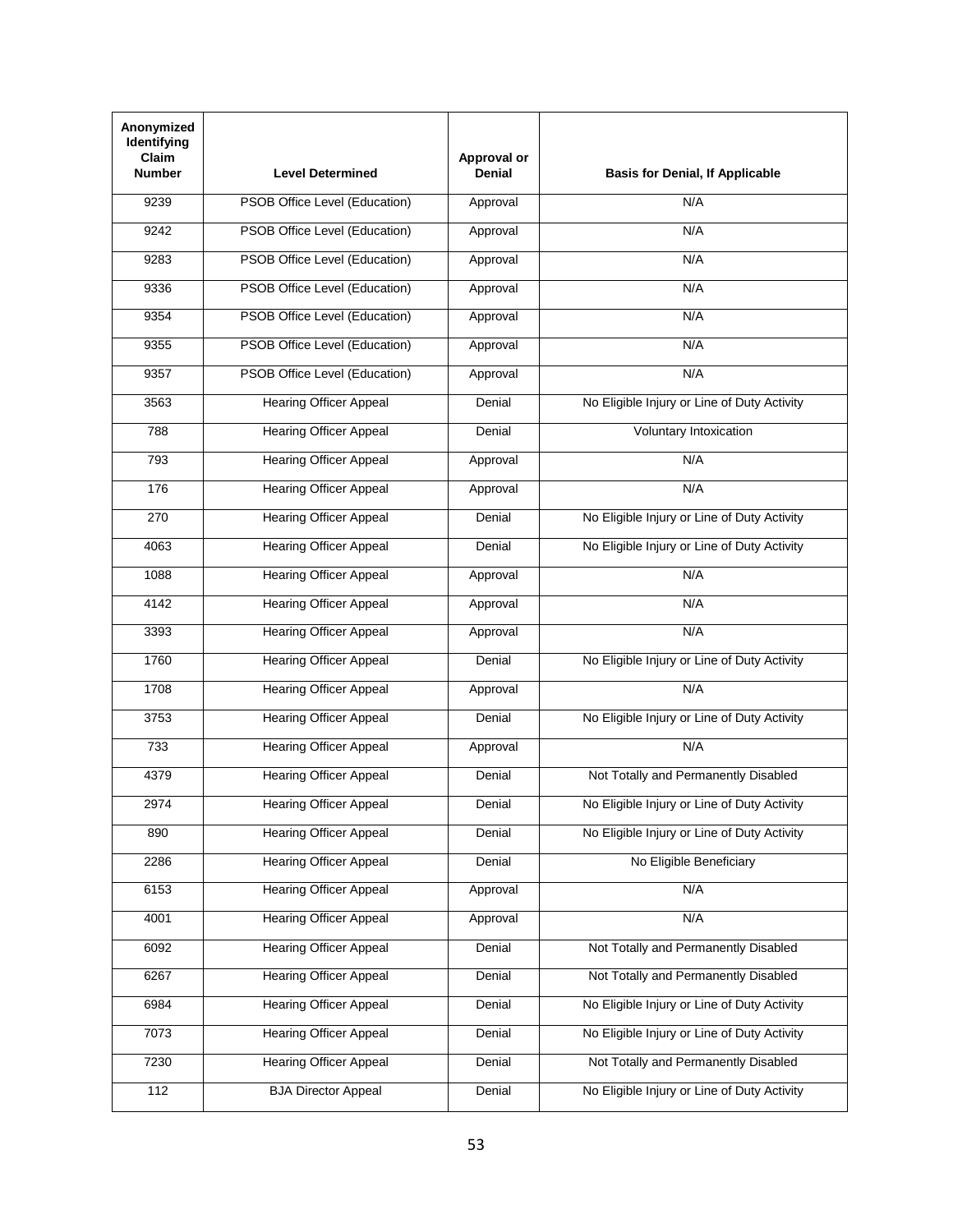| Anonymized<br>Identifying<br>Claim |                            | Approval or |                                             |
|------------------------------------|----------------------------|-------------|---------------------------------------------|
| <b>Number</b>                      | <b>Level Determined</b>    | Denial      | <b>Basis for Denial, If Applicable</b>      |
| 32                                 | <b>BJA Director Appeal</b> | Denial      | No Eligible Injury or Line of Duty Activity |
| 767                                | <b>BJA Director Appeal</b> | Approval    | N/A                                         |
| 176                                | <b>BJA Director Appeal</b> | Approval    | N/A                                         |
| 1624                               | <b>BJA Director Appeal</b> | Denial      | No Eligible Injury or Line of Duty Activity |
| 3393                               | <b>BJA Director Appeal</b> | Approval    | N/A                                         |
| 3670                               | <b>BJA Director Appeal</b> | Denial      | No Eligible Injury or Line of Duty Activity |
| 524                                | <b>BJA Director Appeal</b> | Approval    | N/A                                         |
| 3649                               | <b>BJA Director Appeal</b> | Approval    | N/A                                         |
| 1506                               | <b>BJA Director Appeal</b> | Approval    | N/A                                         |
| 733                                | <b>BJA Director Appeal</b> | Approval    | N/A                                         |
| 1040                               | <b>BJA Director Appeal</b> | Denial      | No Eligible Injury or Line of Duty Activity |
| 324                                | <b>BJA Director Appeal</b> | Denial      | No Eligible Injury or Line of Duty Activity |
| 3384                               | <b>BJA Director Appeal</b> | Denial      | No Eligible Injury or Line of Duty Activity |

- K. The number of final determinations which were appealed during the 180-day period preceding this report (5/21/20 – 11/16/20), regardless of when the final determination was first made: **28**
- L. The average number of claims processed per reviewer of the Bureau during the 180-day period preceding this report (5/21/20 – 11/16/20):
	- For the **136** death and disability claims processed (determined) at the PSOB Office level during this period, the average number of claims processed per reviewer, at six reviewers per claim, was: **23 claims**
	- For the **175** education claims processed (determined) at the PSOB Office level during this period, the average number of claims processed per reviewer, at five reviewers per claim, was: **35 claims**
	- For the **38** appeals processed (determined) at the Hearing Officer and BJA Director levels during this period, the average number of claims processed per reviewer, at three reviewers per appeal, was: **13 appeals**

**Note:** These figures were calculated by averaging the number of claims "processed" ("determined") for the reporting period by the number of reviewers per claim, and does not represent the applications and claims reviewed, but not determined, in the reporting period. For each completed death, disability, or education claim determined at the PSOB Office level, at a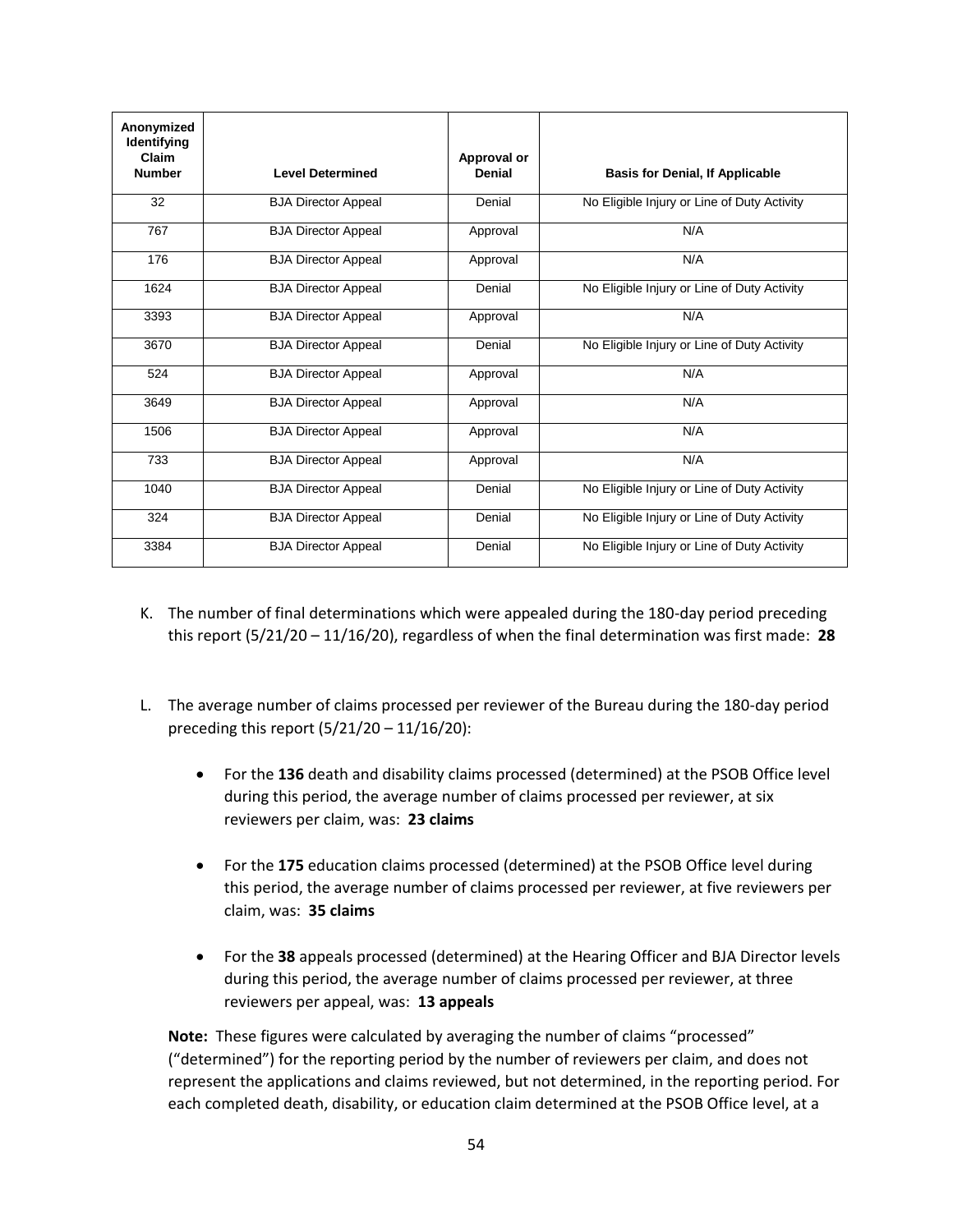minimum, BJA has received the initial application, conducted outreach for basic pending documentation, reviewed the completed application for factual and legal complexity, assigned a claim number, analyzed the evidence, prepared a draft(s) determination, reviewed and signed off on the draft as factually and legally sufficient, requested funds (approvals), and provided notifications throughout the review process. Because different staff perform different functions to produce a completed determination approving or denying every claim for benefits, the most meaningful indicator of claims processing is the number of determinations issued in the reporting period.

- M. For any claim submitted to the Bureau that required the submission of additional information from a public agency, and for which the public agency completed providing all of the required information during the 180-day period preceding this report (5/21/20 – 11/16/20)<sup>9</sup>, the average length of the period beginning on the date the public agency was contacted by the Bureau and ending on the date on which the public agency submitted all required information to the Bureau
	- Average duration between date public agency contacted by the Bureau and date public agency submitted all basic required information to the Bureau: **125 days**<sup>10</sup>
- N. For any claim submitted to the Bureau for which the Bureau issued a subpoena to a public agency during the 180-day period preceding this report  $(5/21/20 - 11/16/20)$  in order to obtain information or documentation necessary to determine the claim, the name of the public agency, the date on which the subpoena was issued, and the dates on which the public agency was contacted by the Bureau before the issuance of the subpoena

| <b>Level of Claim</b>    | Name of Public Agency                 | Date Subpoena Issued | Date Public Agency Was Last<br><b>Contacted by Bureau Before</b><br><b>Issuance of Subpoena</b> |
|--------------------------|---------------------------------------|----------------------|-------------------------------------------------------------------------------------------------|
| <b>PSOB Office Level</b> | Republic Volunteer Fire<br>Department | 7/28/2020            | 2/11/2020                                                                                       |

- O. Information on the compliance of the Bureau with the obligation to offset award amounts under section 1201(f)(3)
- (i) The number of claims that are eligible for compensation under both this part and the September 11<sup>th</sup> Victim Compensation Fund of 2001 (49 U.S.C. 40101 note; Public Law 107-42) (commonly referred to as the 'VCF')

 $\overline{\phantom{a}}$ 

<sup>&</sup>lt;sup>9</sup> The set of claims from which this duration is derived are those which moved from the application stage to the claim stage during the 180-day period because they had sufficient documentation to become claims.  $10$  This figure only takes into account those agencies that responded to and fully completed requests for additional information; it does not take into account those agencies that did not respond to requests for additional information or otherwise failed to provide all additional information that was requested.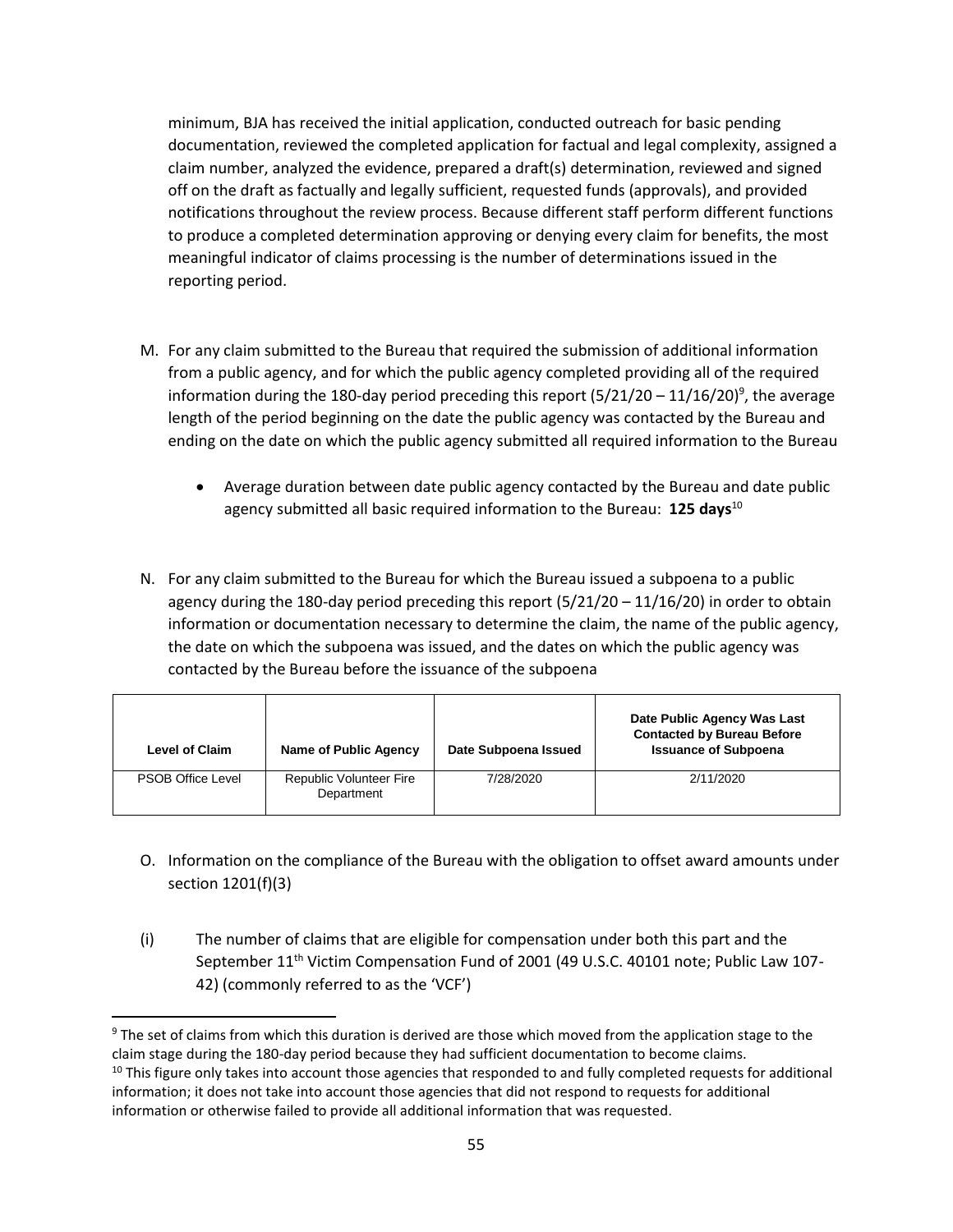- Number of claims eligible for compensation under the PSOB benefit as well as the September 11<sup>th</sup> Victim Compensation Fund of 2001 ("VCF"): 14
- (ii) For each claim described in clause (i) for which compensation has been paid<sup>11</sup> under the VCF, the amount of compensation paid under the VCF

| Anonymized<br>Identifying<br>Claim<br><b>Number</b> | Amount of<br>compensation<br>paid under the<br><b>VCF</b> |
|-----------------------------------------------------|-----------------------------------------------------------|
| 9022                                                | \$737,000.80                                              |
| 8938                                                | \$250,000.00                                              |
| 8939                                                | \$300,000.00                                              |
| 8947                                                | \$250,000.00                                              |
| 9012                                                | \$114,050.46                                              |
| 9014                                                | \$0.00                                                    |
| 9032                                                | \$1,211,645.52                                            |
| 9068                                                | \$300,000.00                                              |
| 9107                                                | \$825,562.55                                              |
| 9121                                                | \$90,000.00                                               |
| 9143                                                | \$674,488.36                                              |
| 9376                                                | \$0.00                                                    |
| 8241                                                | \$589,136.12                                              |
| 3649                                                | \$3,254,242.77                                            |

l

- (iii) The number of claims described in clause (i) for which the Bureau has made a final determination
	- Number of claims eligible for compensation under the PSOB benefit as well as the September 11<sup>th</sup> Victim Compensation Fund of 2001 ("VCF") for which the Bureau has made a final determination: **14**

 $11$  The term "paid" is being used here in the sense of "having been deemed eligible for VCF compensation" as opposed to necessarily having actually been paid by VCF. Those entries in the chart with an amount of \$0.00 indicate claims that were *eligible* for VCF compensation, but for which compensation had yet to be *paid* by VCF at the time of this Report.